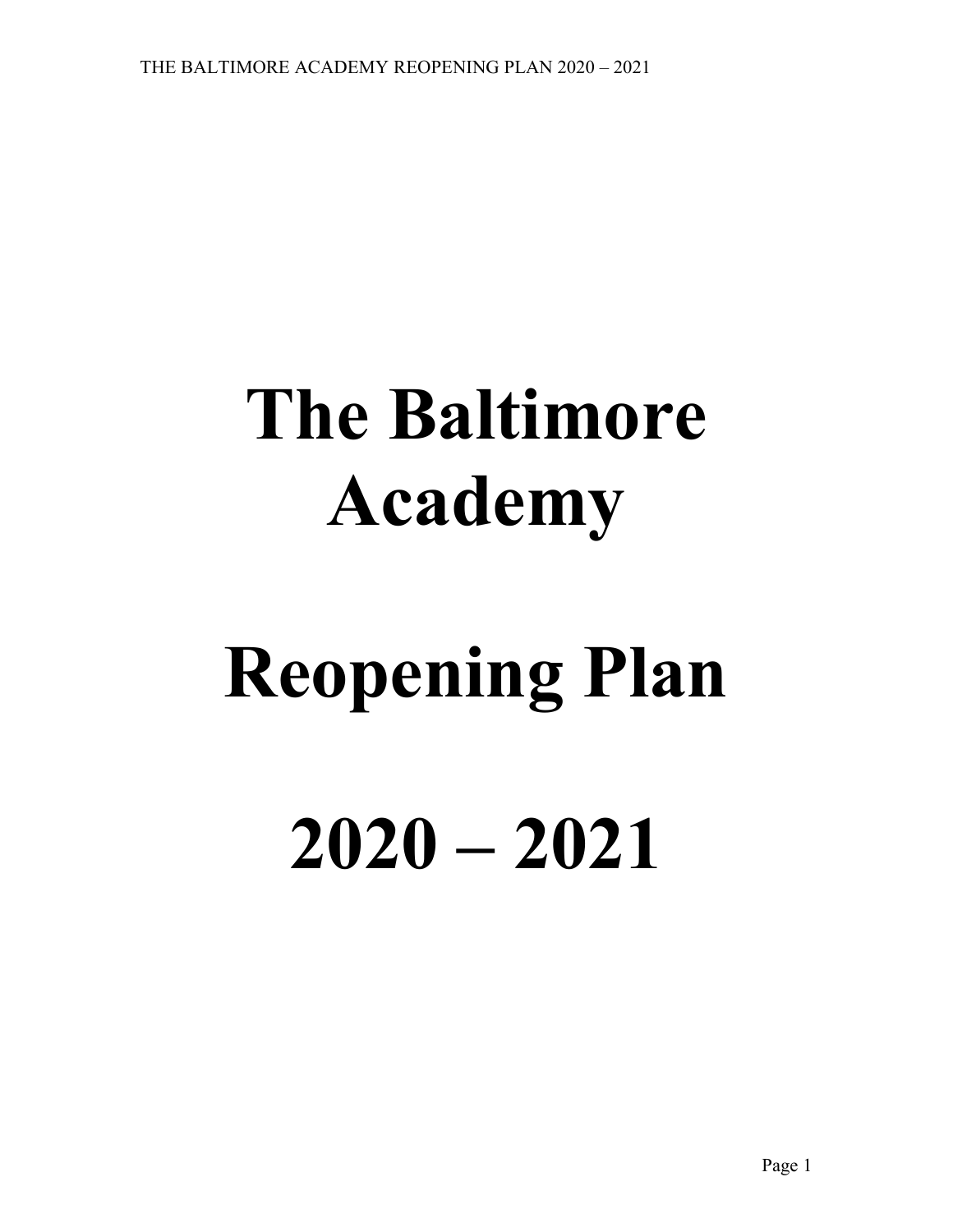## **Table of Contents**

| Career, Research & Development & Work Based Learning10      |  |
|-------------------------------------------------------------|--|
|                                                             |  |
|                                                             |  |
|                                                             |  |
| Tiered System of Supports for Mathematics & Language Arts16 |  |
|                                                             |  |
|                                                             |  |
|                                                             |  |
|                                                             |  |
|                                                             |  |
|                                                             |  |
|                                                             |  |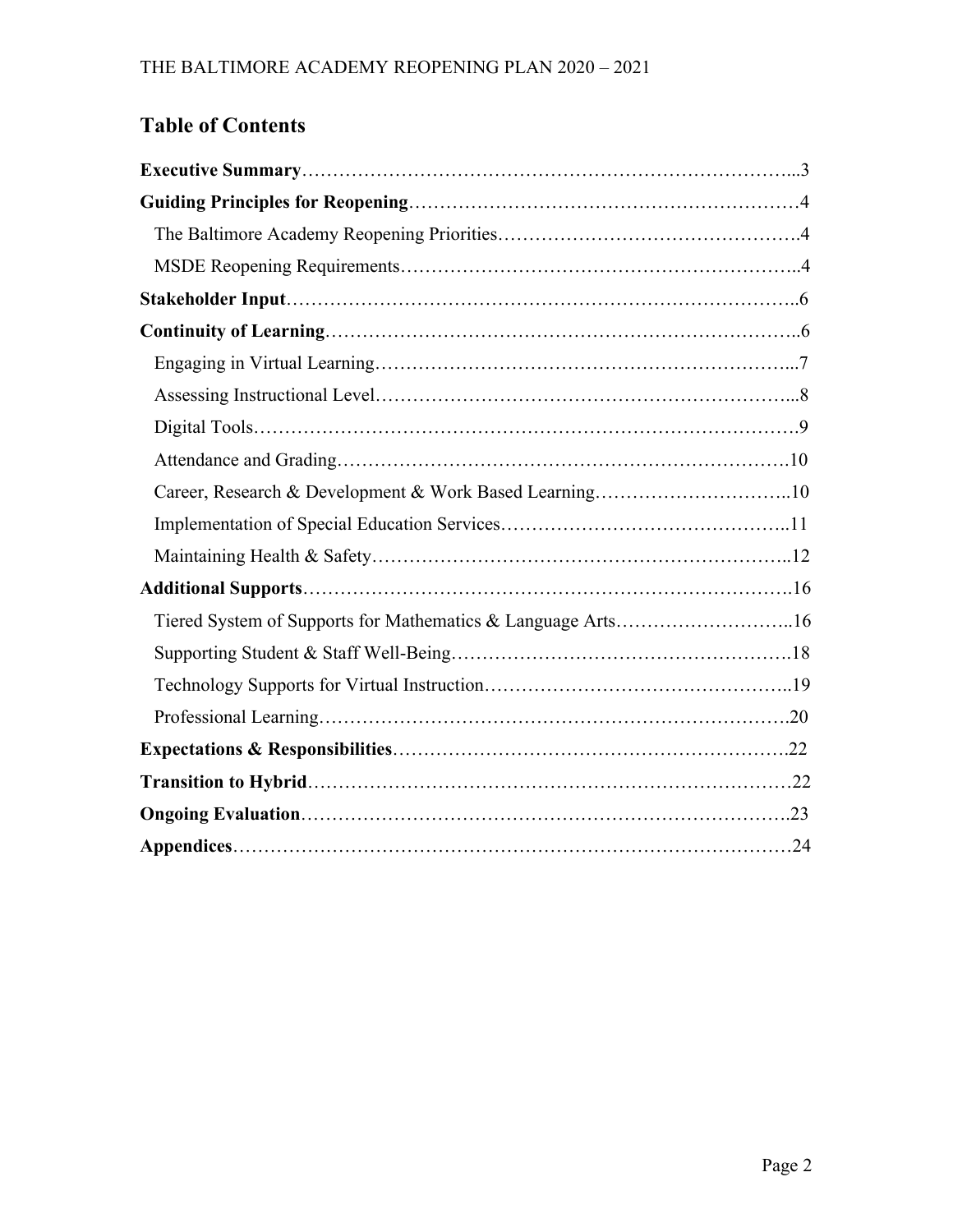## **Executive Summary**

As a result of the COVID-19 pandemic and state of emergency declared by Governor Larry Hogan, Maryland schools were closed on March 16, 2020, and remained closed through the end of the 2019/2020 school year. As the coronavirus pandemic continues to limit education, work and daily life throughout our state, nation and world, The Baltimore Academy is preparing to ensure students have access to a robust instructional program that, as closely as possible, resembles the traditional models of rigorous instruction. All fall planning for the 2020-2021 academic year is guided by primary priorities: safety and well-being of our students and staff members; high-quality instruction for all students, resource availability, and funding.

All stakeholder concerns and priorities have been carefully considered in all fall planning decisions. Students, parents/guardians and staff members were invited to provide input via email and direct phone contact. The 7-member Recovery Plan group—represented a diverse cross-section of stakeholders, including local school systems and health organizations—carefully assessed all input and other relevant data as a guide in making decisions.

On August 14, 2020, The Baltimore Academy made the decision that the fall 2020/2021 semester will be a totally virtual instructional model, which will be significantly more rigorous than the spring and summer Continuity of Learning programs. Students at all levels will engage in four days of teacher-led synchronous (live) instruction each week, and will complete asynchronous assignments throughout the week. Dedicated times will be included in the daily schedule when students may receive additional support, IEP services, and access meal distribution sites (provided by the local school systems).

Removing technology barriers that interfere with learning will help advance student learning outcomes. To ensure all students and teachers have access to technology for remote learning, additional Chrome books and tablets have been purchased and will be distributed to support a more robust program of instruction than was possible in the spring and summer. Within the first two weeks of the school year, TBA will provide a Chrome book or tablet (depending on method of instruction) to every student enrolled. As additional students are enrolled, Chrome books and tablets will be ordered accordingly. TBA will continue to work with families to resolve connectivity issues.

Teacher preparation is the most critical factor to a successful learning program. Teachers will receive intensive professional learning to ensure they are well prepared to effectively deliver virtual, synchronous instruction. Staff, students and families will develop skills that will transcend the challenges of the pandemic and improve the long term delivery of instruction.

A comprehensive communications program ensures parents/guardians; staff and students are fully informed about fall instruction. The TBA website serves as a one-stop hub for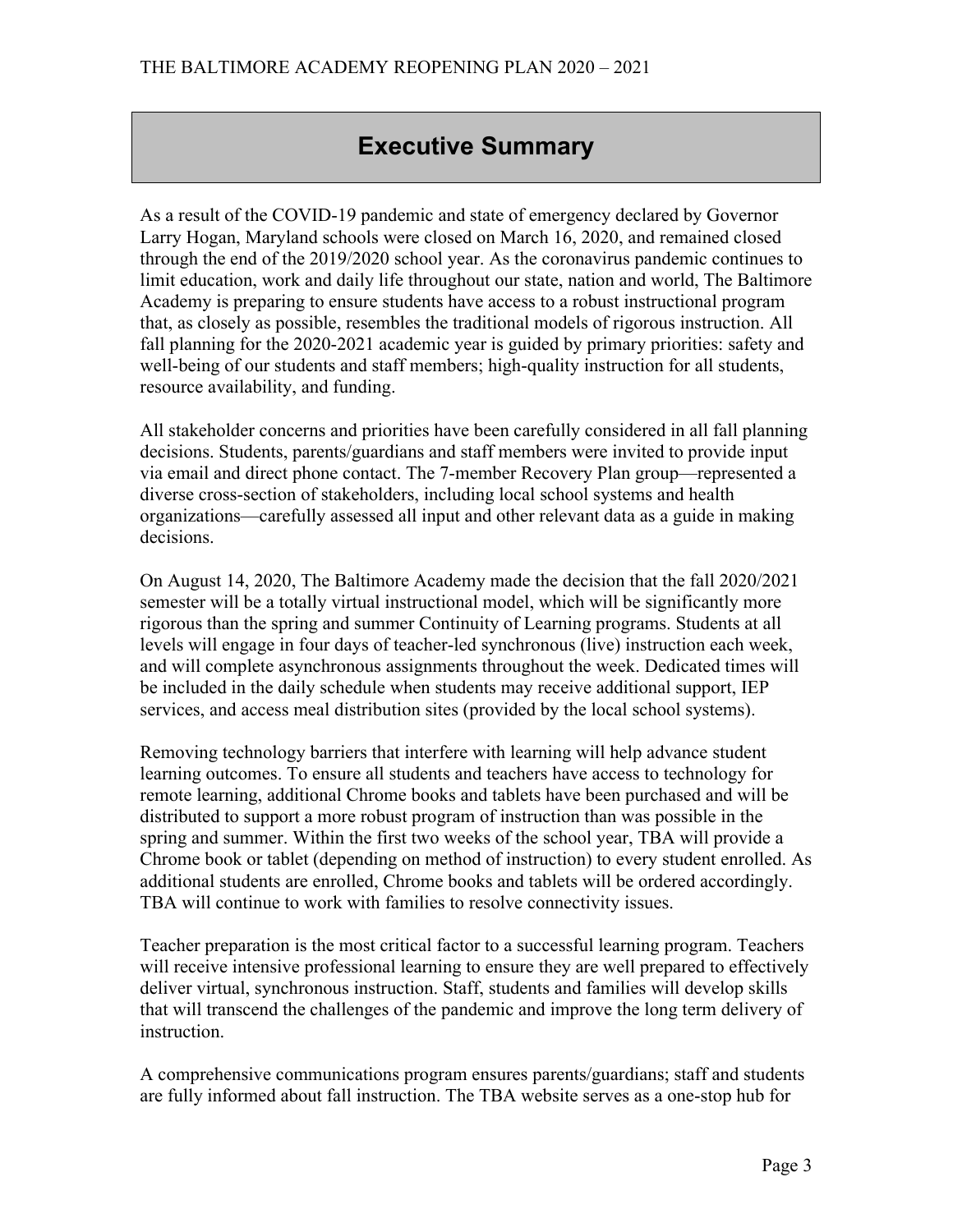complete information and updates, mass email, and selective in-person outreach, as well as communications support from school administrators. While TBA is focused on implementing the best virtual solution possible for the start of the 2020/2021 school year, we are simultaneously preparing for an eventual transition to a hybrid model that will combine distance learning with in-person instruction. The decision regarding transition will take into account the prevalence of the pandemic; preferences and experiences of students, staff and parents/guardians; and Centers for Disease Control and Prevention (CDC) and Baltimore City Health Department (BCHD) guidance. During the initial period of virtual instruction, the focus will be on preparing the school building; providing professional learning to staff in best practices and pedagogy for a digital learning environment; training staff, students and families in safety measures; and communicating plans with families. By building a strong foundation of trust, we can ensure that all stakeholders feel safe for an eventual return to the school building.

## **Guiding Principles for Reopening**

#### **TBA Reopening Priorities**

- Safety and well-being of our students and staff members
- Equitable access to high-quality instruction for all students
- Resource availability, including funding

#### **MSDE Reopening Requirements**

In the Maryland Together: Maryland's Recovery Plan for Education, MSDE established requirements for local school systems as they work to develop their plans for the 2020/2021 school year:

| <b>MSDE Reopening Requirement</b>                                                                                                                                                                                                                                                                         | <b>Evidence</b>            |
|-----------------------------------------------------------------------------------------------------------------------------------------------------------------------------------------------------------------------------------------------------------------------------------------------------------|----------------------------|
| 1. Local school systems must have their recovery plans<br>completed and posted to their website by August 14,<br>2020. The Maryland State Department of Education<br>(MSDE) will review all local recovery plans to<br>ensure that the plans include and address all<br>requirements for opening schools. | Thebaltimoreacademy.com    |
| 2. The local school system's equity plan must be<br>reflected throughout the local recovery plan.                                                                                                                                                                                                         | <b>Additional Supports</b> |
| 3. Local school systems must establish a recovery plan<br>stakeholder group that is representative of their<br>schools and community.                                                                                                                                                                     | Appendix B                 |
| Early in the school year, schools must determine                                                                                                                                                                                                                                                          | Assessing Instructional    |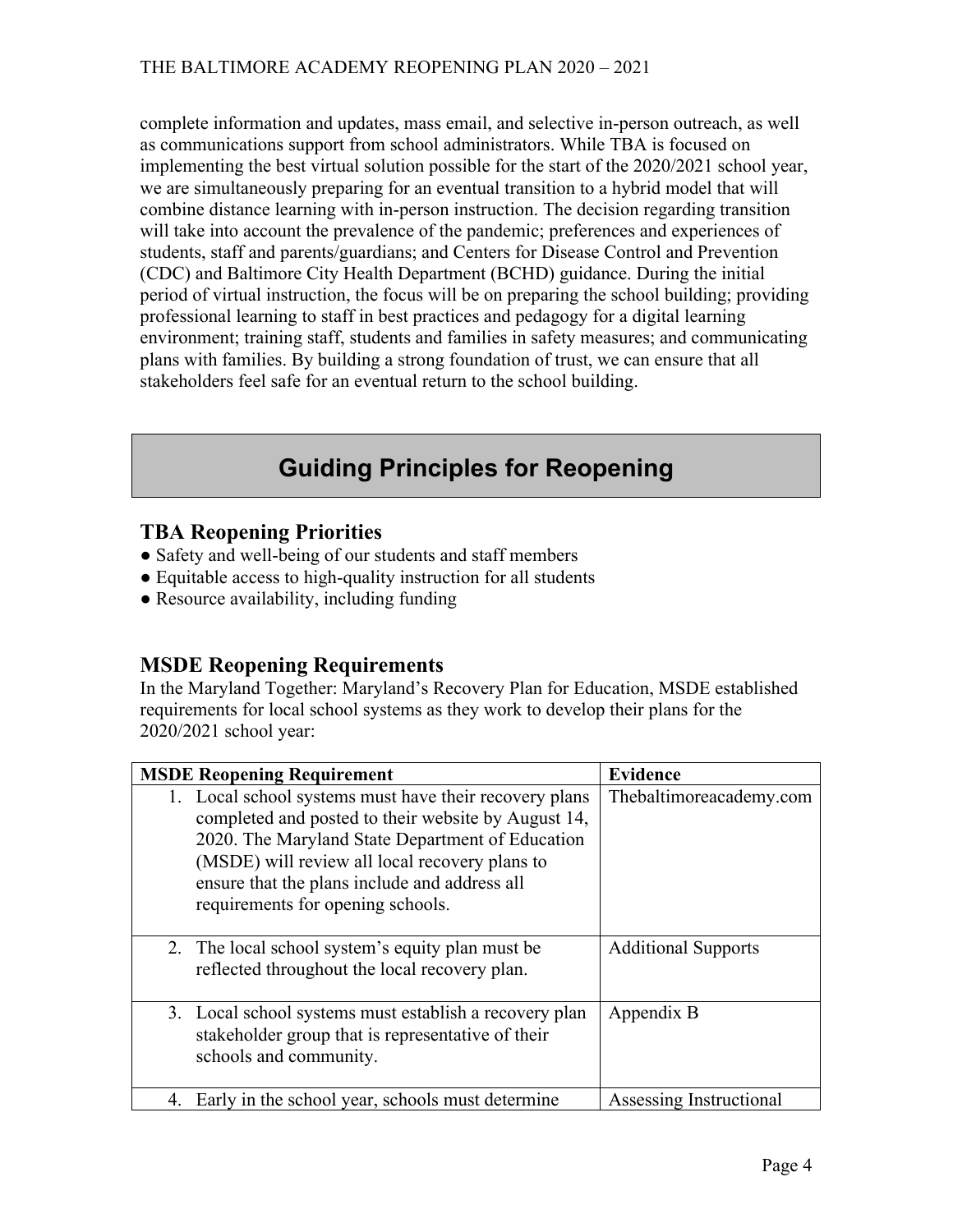|                     | where their students are instructionally, identify the<br>gaps in learning, and prepare a path for instructional<br>success and recovery.                                                                                                                        | Level                                                               |
|---------------------|------------------------------------------------------------------------------------------------------------------------------------------------------------------------------------------------------------------------------------------------------------------|---------------------------------------------------------------------|
| throughout content. | 5. All local school systems must ensure that Maryland<br>College and Career Ready Standards, pre-<br>kindergarten through grade 12, are taught in all<br>content areas and the state frameworks are followed                                                     | Virtual Instructional<br>Model                                      |
|                     | 6. Local school systems must follow the Individuals<br>with Disabilities Education Act (IDEA), Section 504<br>of the Rehabilitation Act (Section 504), and Title II<br>of the Americans with Disabilities Act (ADA).                                             | Implementation of IEP                                               |
| for COVID-19.       | 7. Local school systems must follow procedures that<br>are developed by the MSDE in collaboration with<br>the Maryland Department of Health and Guidance<br>from the CDC for an individual who tests positive                                                    | Maintaining Health &<br>Safety                                      |
| guidance.           | 8. Local school systems must follow safety protocols<br>for collection of materials, cleaning of schools and<br>other facilities, daily cleaning, and nutrition as<br>established by MSDE in collaboration with the<br>Maryland Department of Health and the CDC | Appendix D<br>Appendix G<br>Appendix H                              |
|                     | 9. Local school systems must follow protocols for the<br>safe transportation of students to and from school.                                                                                                                                                     | Appendix G                                                          |
| distance learning.  | 10. Local school systems must develop a system for<br>tracking attendance when students are engaged in                                                                                                                                                           | Attendance & Grading                                                |
| for communication.  | 11. Each local school system must develop its own plan                                                                                                                                                                                                           | Appendix I                                                          |
|                     | 12. The COVID-19 Checklist (Appendix A) must be<br>utilized in the development of the recovery plan.                                                                                                                                                             | Appendix A                                                          |
|                     | 13. The Maryland Public Secondary School Athletic<br>Association (MPSSAA) Roadmap forwarded for<br>interscholastic athletics and activities must align<br>with the MSDE and the LSS Educational and Health<br>and Safety decisions in order for education-based  | N/A<br>(TBA currently does not<br>offer any Athletic<br>Activities) |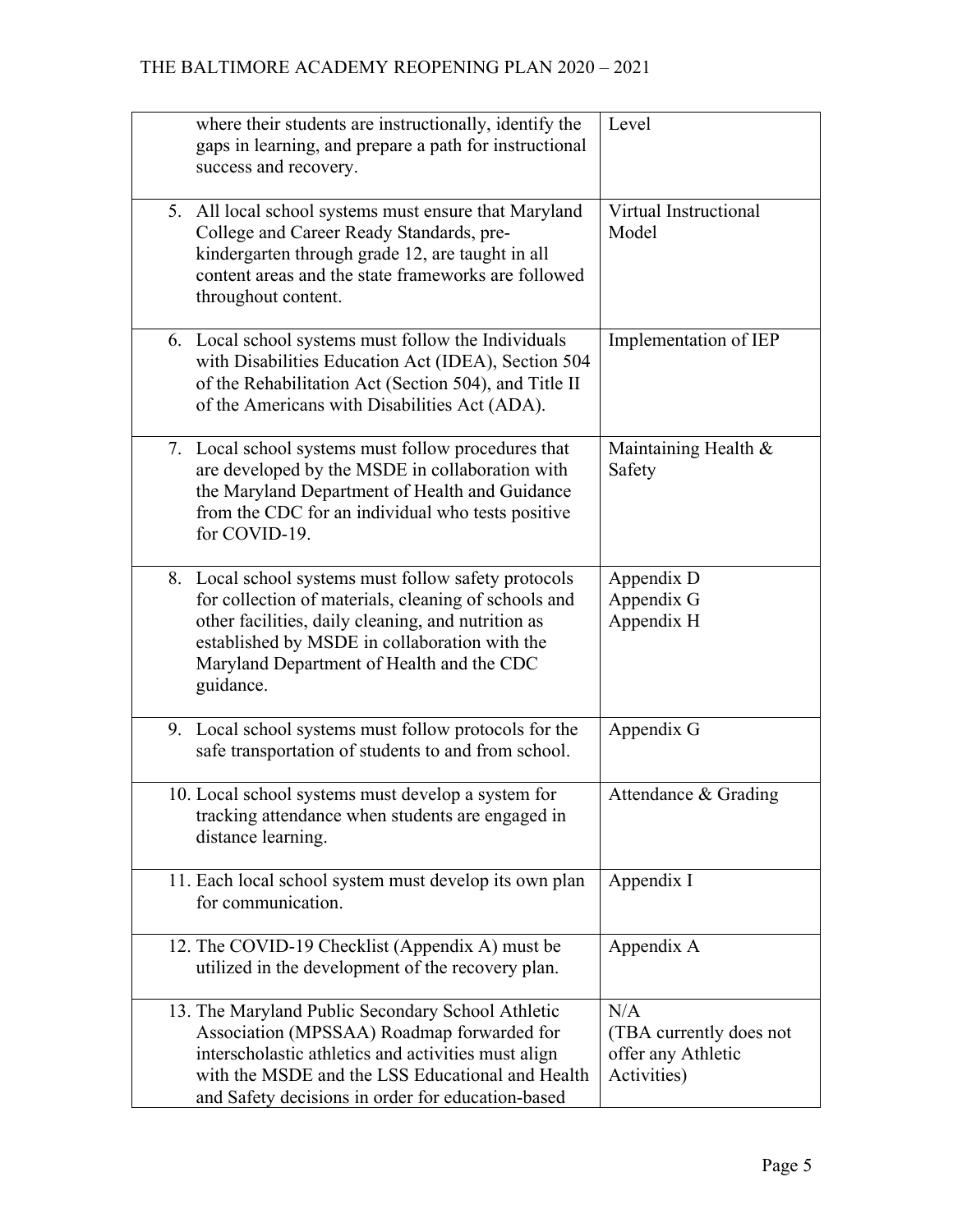| athletics and activities to resume during Stage One |  |
|-----------------------------------------------------|--|
| and Stage Two of the Governor's Maryland Strong:    |  |
| Roadmap to Recovery.                                |  |

As evidenced in the chart above, TBA has addressed the MSDE reopening requirements.

## **Continuity of Learning**

Beginning with the March  $13<sup>th</sup>$  school closures, TBA developed and implemented a Continuity of Learning plan, aligned with Local School Systems to finish the 2019-2020 school year. The plan attended to technology distribution, professional development and distance learning activities for TBA staff and students. As the Continuity of Learning period ended, TBA offered online summer programming and Recovery of Learning packets to support student academic needs.

All TBA 2020 summer programming (Academic Intervention, Special Education, and Counseling Services) were offered virtually, in compliance with state and local guidelines for the safe recovery of operations. Virtual programs had a modified schedule that incorporated both live sessions and digital content accessed online. The Academic Intervention, provided support to students who were completing TBA Recovery of Learning packets.

## **Stakeholder Input**

Stakeholder concerns and priorities have been carefully considered in all fall planning decisions. To obtain feedback from stakeholders on the 2020/2021 reopening plan, TBA organized three primary channels: (a) email, (b) the TBA Recovery Plan Stakeholder Group and (c) Distance Learning and Fall Planning input from students, staff, and parents/guardians via phone conversation.

Students, parents/guardians, and staff members were invited to provide input via email and direct phone contact. The 7-member Recovery Plan Stakeholder group, which represented a diverse cross-section of stakeholders including Local School Systems and health organizations, carefully assessed all input and other relevant data to guide decision making. A full list of Recovery Plan Stakeholder group participants can be found in Appendix B.

All feedback pointed to three major themes that guided the planning for fall reopening:

- 1. Ensure the safety of staff and students
- 2. Provide high-quality instruction for all students
- 3. Support the well-being of staff and students

TBA will continue to seek input throughout the implementation of virtual instruction and as part of the planning for hybrid instruction.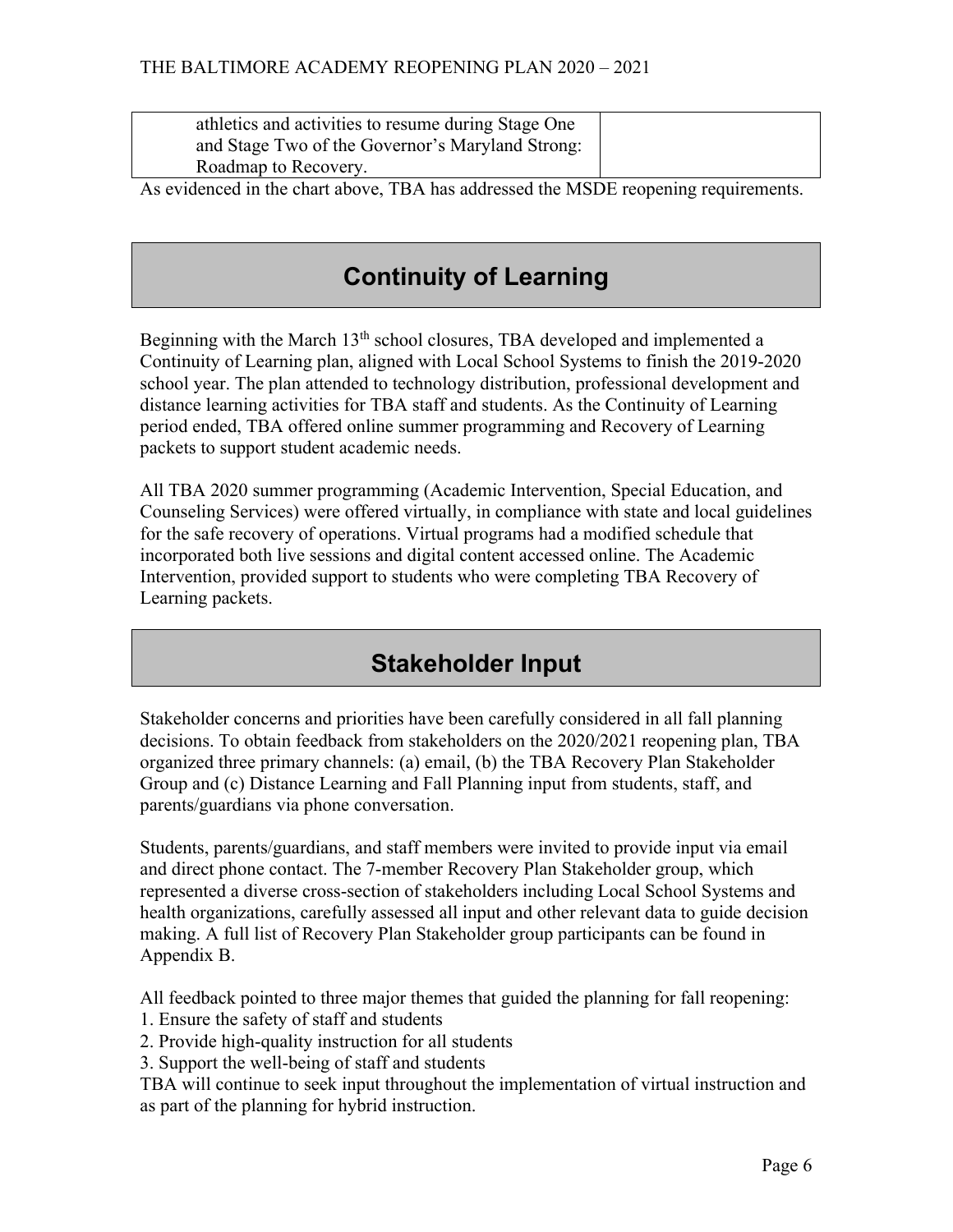## **TBA Virtual Instructional Model**

Based on stakeholder feedback, The Baltimore Academy will be implementing a fully virtual first semester for the 2020/2021 school year. The school calendar is scheduled to begin on Monday, August 31, and the semester will end on Friday, January 29, 2021. During the semester of virtual instruction, TBA staff will develop a hybrid instructional model and the criteria for transitioning to that model after the first semester.

#### **Engaging in Virtual Instruction**

The 2020/2021 virtual instruction model provides students with, on average, 3 hours of synchronous learning with their teachers four days each week. The remaining instructional time is designated for students to complete asynchronous learning activities and assignments. Students also have daily opportunities to access additional synchronous supports. Systematic professional learning is being provided to assist teachers with understanding how to effectively provide robust synchronous instruction and to strategically determine which learning activities are appropriate for synchronous vs. asynchronous work in order to maximize learning. Teachers will have the option to use classroom/school spaces to deliver virtual instruction. All protocols outlined in the Maintaining Health and Safety section of this document must be followed to use the school facilities.

#### **High School and Middle School Students**

High school and middle school students are enrolled in 6 class periods in the fall semester and 6 class periods in the spring semester. In the fall virtual instruction model, for each course, high school and middle school students will engage in six 30-minute synchronous lessons via Google Meet each week and will engage in asynchronous learning activities and assignments using the Edgenuity learning system. Teachers will post weekly activities and assignments by Monday at 8:00 a.m., if required for the synchronous lesson. Asynchronous assignments should take students 2-3 hours per course weekly to complete, and are due by 8 am the following Monday. Within the weekly set of asynchronous assignments, teachers may designate one assignment each class period to be due by the start of the next class to ensure continuity of learning and preparation for class discussion. This daily assignment should take no more than 30 minutes to complete, and students will have the option to work on remaining asynchronous assignments flexibly throughout the week. All posted materials and external resources will be ADAcompliant and accessible. For each synchronous lesson, students are expected to engage in the lesson, respond to questions and participate in class activities.

Within the student and teacher schedule, there are also designated synchronous sessions for students to receive additional support for weekly assignments. Students receiving additional supports or related services during the year will receive services during times that do not conflict with class sessions.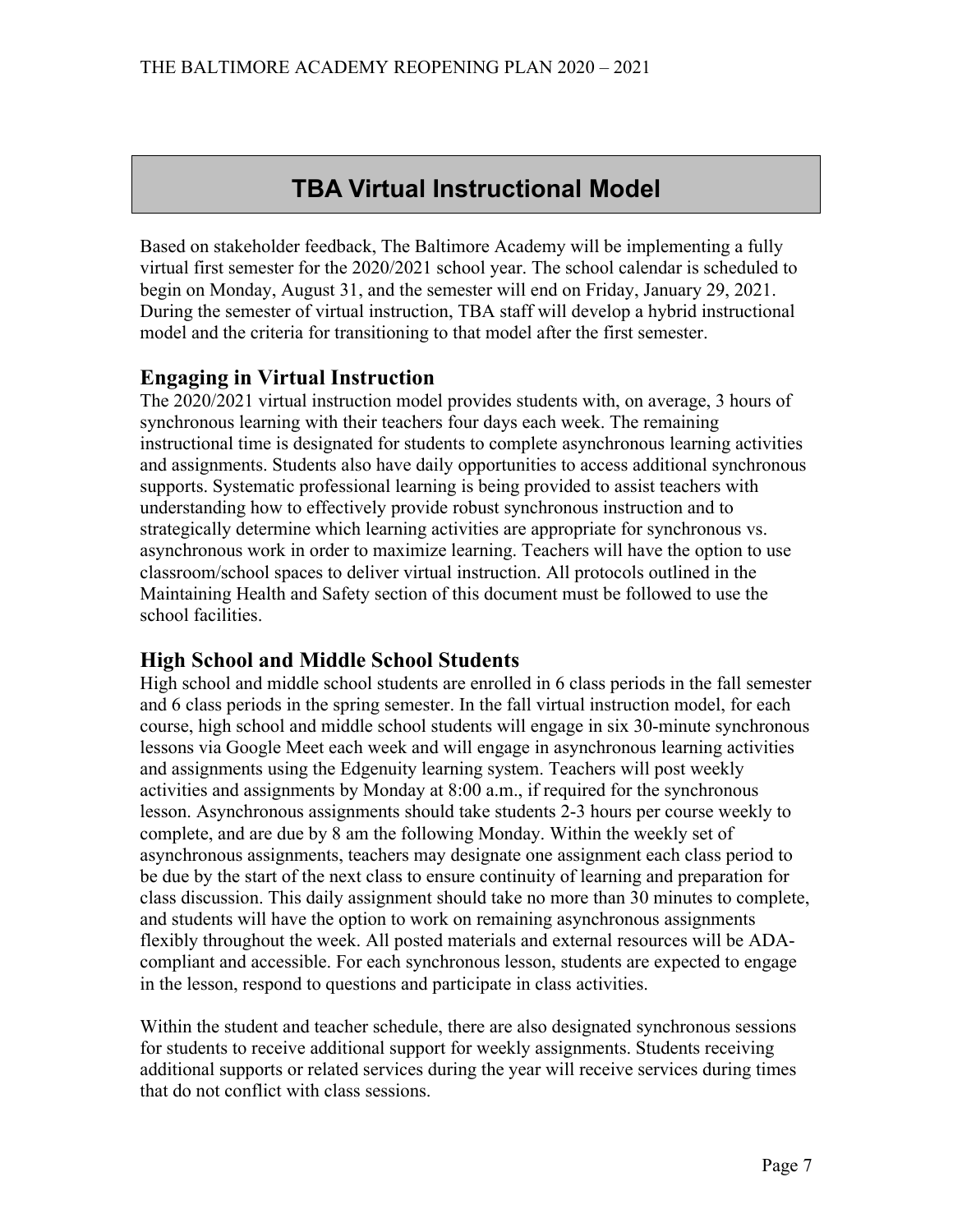| <b>Monday</b>                               | Tuesday                                   | Wednesday                                   | <b>Thursday</b>                             | Friday                                      |
|---------------------------------------------|-------------------------------------------|---------------------------------------------|---------------------------------------------|---------------------------------------------|
| <b>History</b><br>Instruction (S)           | Science<br>Instruction $(S)$              | English<br>Instruction $(S)$                | Mathematics<br>Instruction (S)              | <b>Student Work</b><br>Time/Supports<br>(A) |
| <b>Student Work</b><br>Time/Supports<br>(A) | Student Work<br>Time/Supports<br>(A)      | <b>Student Work</b><br>Time/Supports<br>(A) | <b>Student Work</b><br>Time/Supports<br>(A) | Student Work<br>Time/Supports<br>(A)        |
| Lunch                                       | Lunch                                     | Lunch                                       | Lunch                                       | Lunch                                       |
| Support<br>Session/<br>Intervention $(S)$   | Support<br>Session/<br>Intervention $(S)$ | Support<br>Session/<br>Intervention (S)     | Support<br>Session/<br>Intervention $(S)$   | <b>Student Work</b><br>Time/Supports<br>(A) |
| Elective<br>Instruction $(S)$               | Elective<br>Instruction $(S)$             | Elective<br>Instruction $(S)$               | Elective<br>Instruction (S)                 | Student Work<br>Time/Supports<br>(A)        |

#### **Sample High School and Middle School Student Schedule**

 $(S)$  = Synchronous, teacher-led instruction or supports.  $(A)$  = Asynchronous, independent student work.

Detailed teacher and student schedules are included in Appendix C.

#### **Assessing Instructional Level**

With an extended school building closure, students may experience learning gaps and/or learning loss. Assessing instructional level will serve as a critical data point to provide students with appropriate supports during instruction to mitigate these learning gaps. Multiple measures will be used by teachers to determine instructional levels and supports.

#### **Mathematics**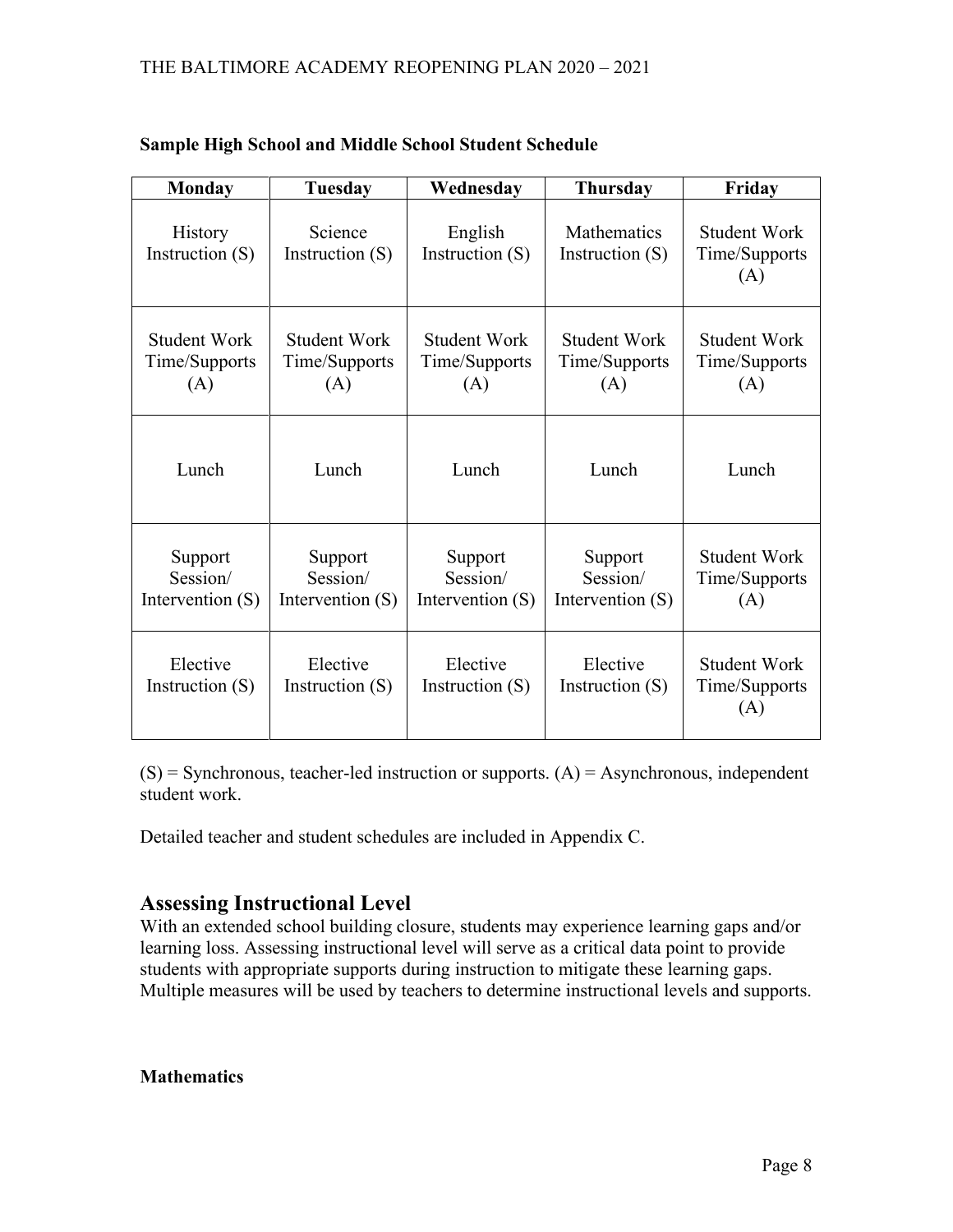Teachers will administer pre- and end-of-unit assessments to students in mathematics courses, Mathematics 6 through Algebra II. At the start of each unit is a pre-unit diagnostic assessment, designed to address prerequisite concepts and skills for the unit. Teachers can use these problems to identify students with particular below-grade needs or topics to carefully address during the unit. These assessments may include problems that assess what students already know of the upcoming unit's key ideas, which teachers can use to pace or tune instruction. In certain cases, this may signal the opportunity to move more quickly through a topic to optimize instructional time. Teachers address belowgrade skills while continuing to work through the on-grade tasks and concepts of each unit, instead of abandoning the current work in favor of material that only addresses below-grade skills. Completing each unit is the end-of-unit assessment. These assessments have a specific length and breadth, with problem types that are intended to gauge students' understanding of the key concepts of the unit while also preparing students for state-mandated, end-of-course assessments. Problem types include multiplechoice, multiple response, short answer, restricted constructed response and extended response. Problems vary in difficulty and depth of knowledge.

Teachers also will collect and use formative assessment information through synchronous instruction, including standards-based exit tickets and weekly progress checks.

#### **Language Arts**

Language Arts instructional levels will be determined by using diagnostic samples for reading and writing at each grade level. The progress of all secondary students will be measured using common assessments at each grade. Teachers will use these diagnostic samples to address learning needs within instruction.

Teachers will also review formative and summative assessments aligned to reading instruction to determine students' progress toward grade-level expectations.

#### **Digital Tools**

TBA's digital platforms and resources for virtual instruction are rooted in three core principles: providing high quality instruction, ensuring accessibility and protecting student data privacy. While TBA deployed various essential digital tools during the Continuity of Learning period, we are creating a more robust instructional experience for the upcoming semester of virtual instruction, which will include clearly communicated teacher expectations for using Edgenuity, consistent templates for synchronous assignments, and support resources for students and families to communicate how to use the digital tools.

Our digital ecosystem contains two core platforms:

- Edgenuity: learning management system
- G Suite for Education: collaborative digital tools

In addition, we are deploying a suite of curricular digital tools, including, but not limited to: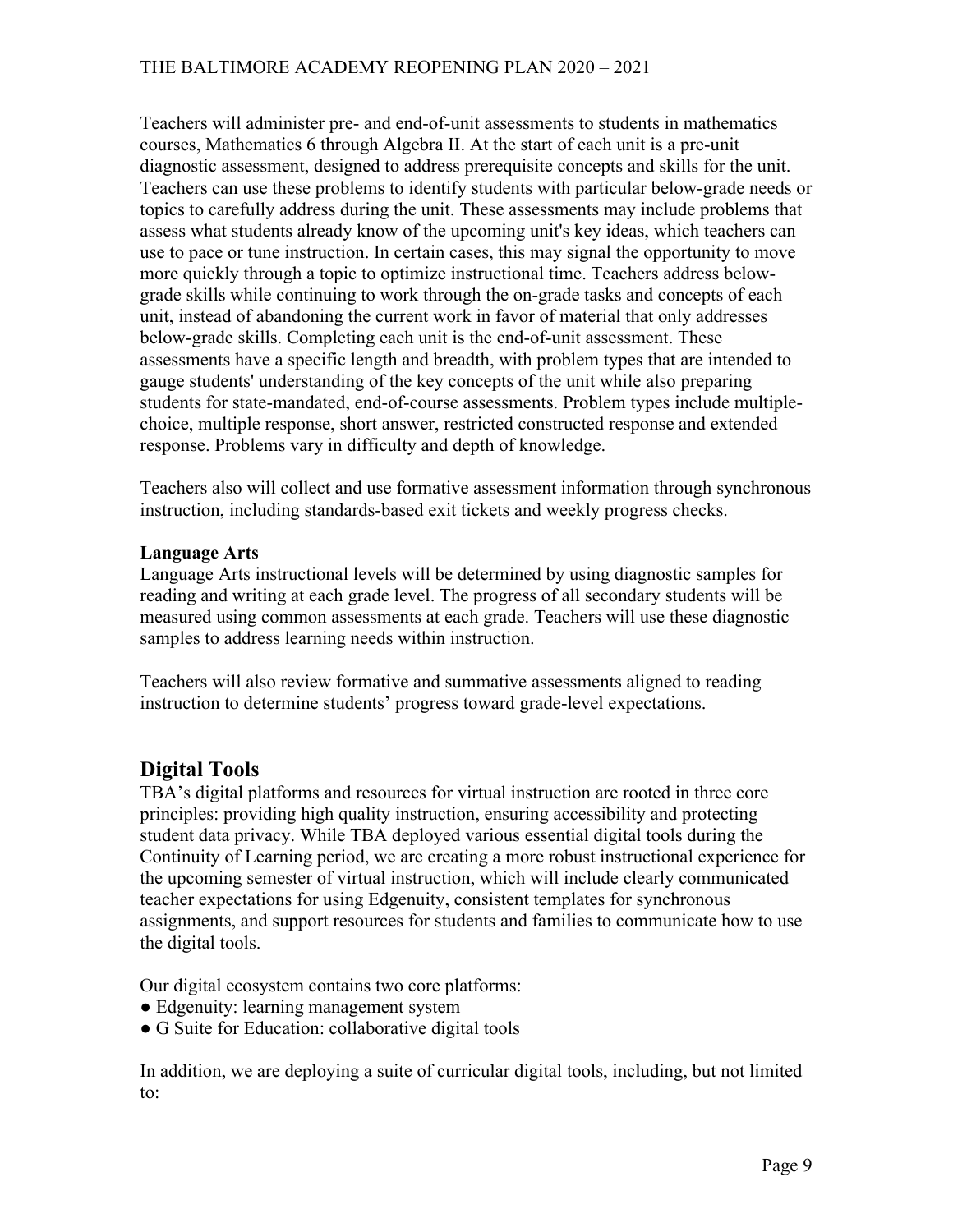- Scholastic: digital resources and databases
- Kahoot: educational games

#### **Attendance and Grading**

Student attendance for Monday, Tuesday, Wednesday, and Thursday instruction will occur as follows:

● At the middle and high school level, each teacher will take period (class) attendance, noting whether students were present online for synchronous instruction.

● Daily attendance will be based on teacher-recorded attendance (utilizing Edgenuity) for the entire school day.

• if there is technical difficulty, a student may submit asynchronous work for a particular day to receive credit for attendance.

Student attendance for Friday instruction will occur as follows:

- A student will be counted as present if they do one or more of the following:
	- Submit an assignment to one of their teachers
	- Engage in synchronous instruction or tutoring with a teacher
	- Meet online with a teacher or service provider
	- Complete work in the Edgenuity learning management system

Student grading will follow traditional grading practices outlined in TBA Policy: Grading and Reporting. TBA Staff are currently determining policy adjustments that may be needed for virtual instruction.

#### **TRANSITION & WORK BASED LEARNING EXPERIENCES**

The Career, Research & Development (CRD) courses are year long courses, which will be offered as year long courses and/or semester courses. The students enrolled in CRD courses may be provided supplies and tools, so that hands-on activities may continue safely at home. In addition, CRD teachers may choose to teach classes from the classrooms located in the school building, so that use of required equipment may be demonstrated during the synchronous classes.

CRD teachers will contact employer partners to identify opportunities for students to participate in work-based learning experiences, industry-mentored projects, or service learning projects either virtually or onsite. When virtual experiences are not practical, social distancing guidelines must be followed. Work-based learning experiences that are associated with the CRD class as a group may begin once students are able to physically return to the classroom.

In addition, the Transition Coordinator will need to review and if needed, address any Career plans, secondary transition plans, and IEP requirements for students that may need to be modified for virtual instruction.

#### **Implementation of Special Education Services**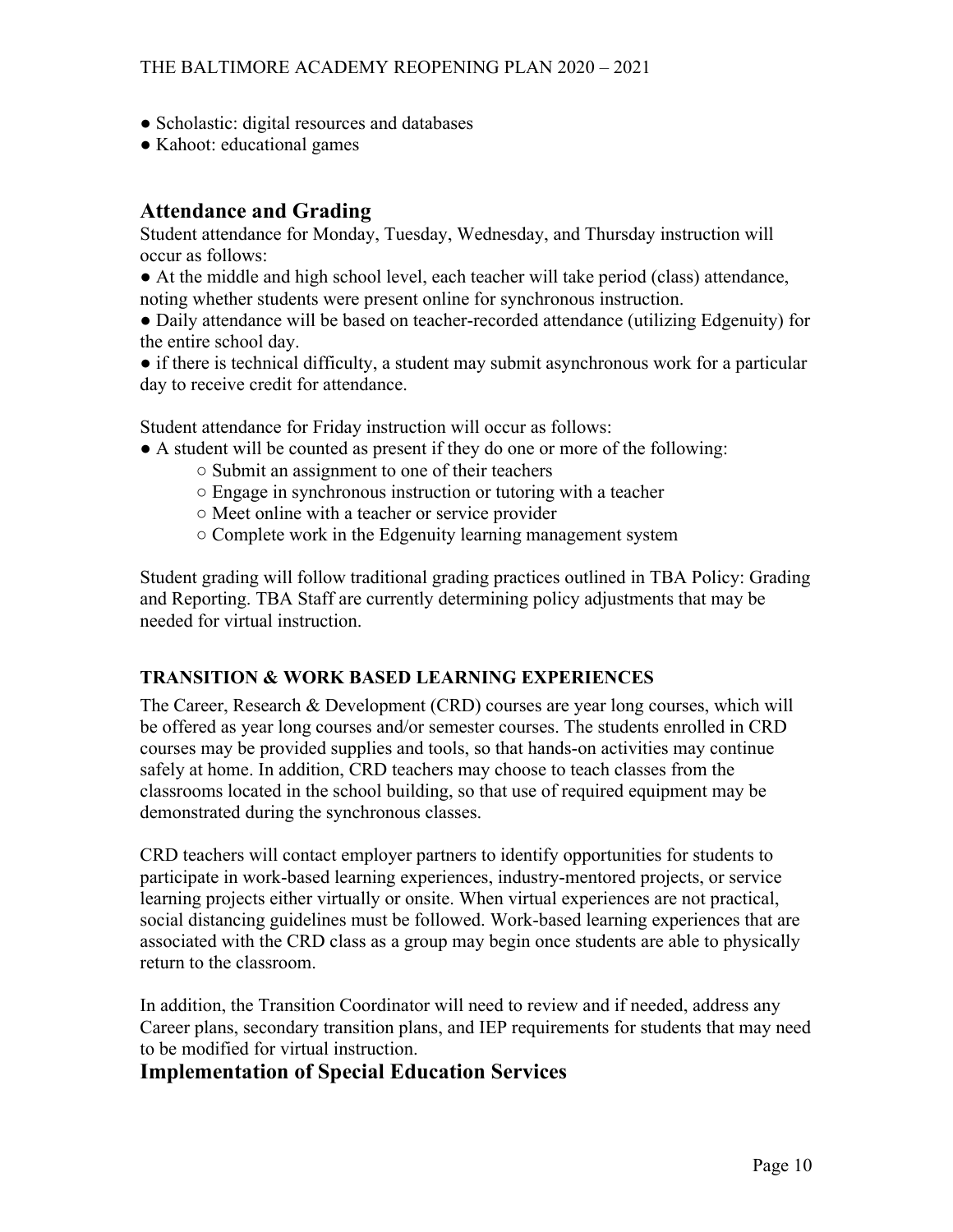#### THE BALTIMORE ACADEMY REOPENING PLAN 2020 – 2021

Special education services will be provided to all students. Current Individualized Education Programs (IEPs) for students will guide the specially designed instruction and related and support services to be provided during virtual schooling and other opportunities for learning during the first semester.

As stated in the U.S. Department of Education - Office of Special Education and Rehabilitative Services guidance, schools must ensure that "to the greatest extent possible, each student with a disability can be provided the special education and related services identified in the student's IEP (Individualized Education Program) developed under IDEA (Individuals with Disabilities Education Act), or a plan developed under Section 504."

Parents/guardians will collaborate with school staff and the IEP team to determine how their child will receive special education services. To the greatest extent possible, services and support will be individualized and flexible for all learners. These important discussions and decisions will occur during IEP team meetings or during conferences (if requested) agreed upon between the parents/guardians and essential members of the student's school team in order to document the services.

The following services and supports are being provided:

#### **Academic Services**

All students will participate in daily synchronous lessons and complete weekly asynchronous assignments that are accommodated and/or modified according to goals and objectives from the student's IEP. They have virtual check-in opportunities as part of the weekly class schedule with the special educator for additional services or support in alignment with the student's IEP. Special educators may also provide additional live or online support to students to address individualized needs during the designated additional support times. To address IEP transition goals and activities, daily lessons and activities will be developed and provided by special educators, social workers, and transition teachers. School staff will communicate with parents/guardians regularly to determine specific barriers to participation and assess ways to provide additional support to families and students, including through the use of face-to-face support to students.

#### **Related Services**

Related Services, will be provided in a direct teletherapy platform. Individualized services may be provided in a coaching model, in small groups, or individually depending on the needs of the learners and the individual goals and objectives being addressed. Every week, school social workers will participate in telehealth sessions with all students. These sessions will focus on mental health and special education needs, issues surrounding trauma responses both prior to the pandemic and during this current context, and academic check-ins. As an extension of these sessions, those staff will act as liaisons between students, teachers and families to ensure basic, academic and mental health needs are aligned and met. School social workers may also provide opportunities for weekly therapy/counseling groups for identified students. These groups will focus on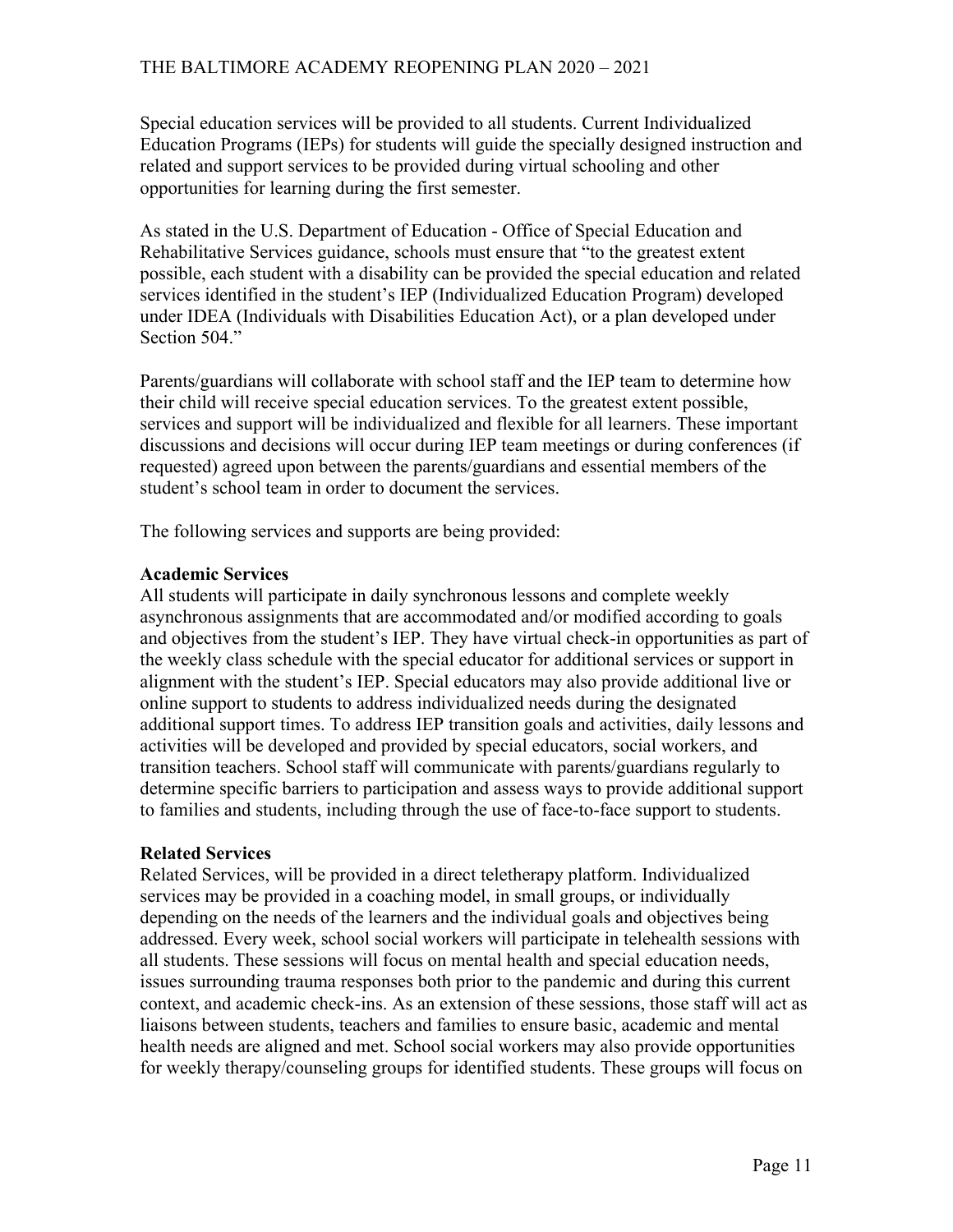social skills, safe relationships and substance abuse. All providers will collaborate with their special education teachers in order to support learners on their caseloads.

#### **Maintaining Health and Safety**

During virtual instruction there will be opportunities for staff to utilize school buildings. All staff entering the school are expected to follow health protocols as indicated by the CDC, Maryland Department of Health (MDH), and the BCHD. As guidelines are updated by these organizations, the protocols for staff in the building will also be updated. Signage will be placed at the entry and throughout the building to alert staff of the need to wear face coverings; maintain social distancing; perform proper, frequent hand washing and hand sanitizer usage; to return home if experiencing symptoms; and alert school administrators of symptoms.

#### **Building Preparation:**

Physical and operational changes to support safe and healthy learning environments for the education of TBA students are currently being implemented. As school resumes in a virtual format, the school's Custodial Team are committed to adhering to all necessary cleaning protocols and precautionary guidelines outlined by the Maryland Department of Health and CDC. The virtual instruction for students and limited access by staff will allow time for custodial teams to thoroughly clean and disinfect the building on a daily basis. Custodial Teams were provided with written direction and training on safely storing cleaning materials, a cleaning schedule for implementation, and an outline of daily expectations for increased routine cleaning and disinfection. The instructions will include processes for high-touch areas in classrooms, offices, restrooms, public areas, health suites and other areas. The school building will be cleaned and disinfected every evening with a special emphasis on surfaces frequently touched throughout the day. Frequently touched surfaces include, but are not limited to, desks, door handles, water fountains, sink fixtures, and toilets.

The detailed building modifications and cleaning protocols are outlined in Appendix D.

#### **Prior to Entry:**

Staff must complete the online professional development training module for COVID-19, which will include training on many topics including proper use of face coverings, hand washing, social distancing and symptoms of COVID-19. Staff will be asked to complete a health status questionnaire (similar to the CDC version) to assess their symptoms related to COVID-19 and their general health status.

If a staff member has any symptoms, they are to stay home, except to get medical care, and avoid any public areas. They are to remain home until cleared to return:

- By their primary care physician or contact tracer,
- At least 10 days since symptoms first appeared AND until no fever for at least 24 hours without medication AND improvement of other symptoms, or
- If they received a negative COVID-19 test and are free from symptoms.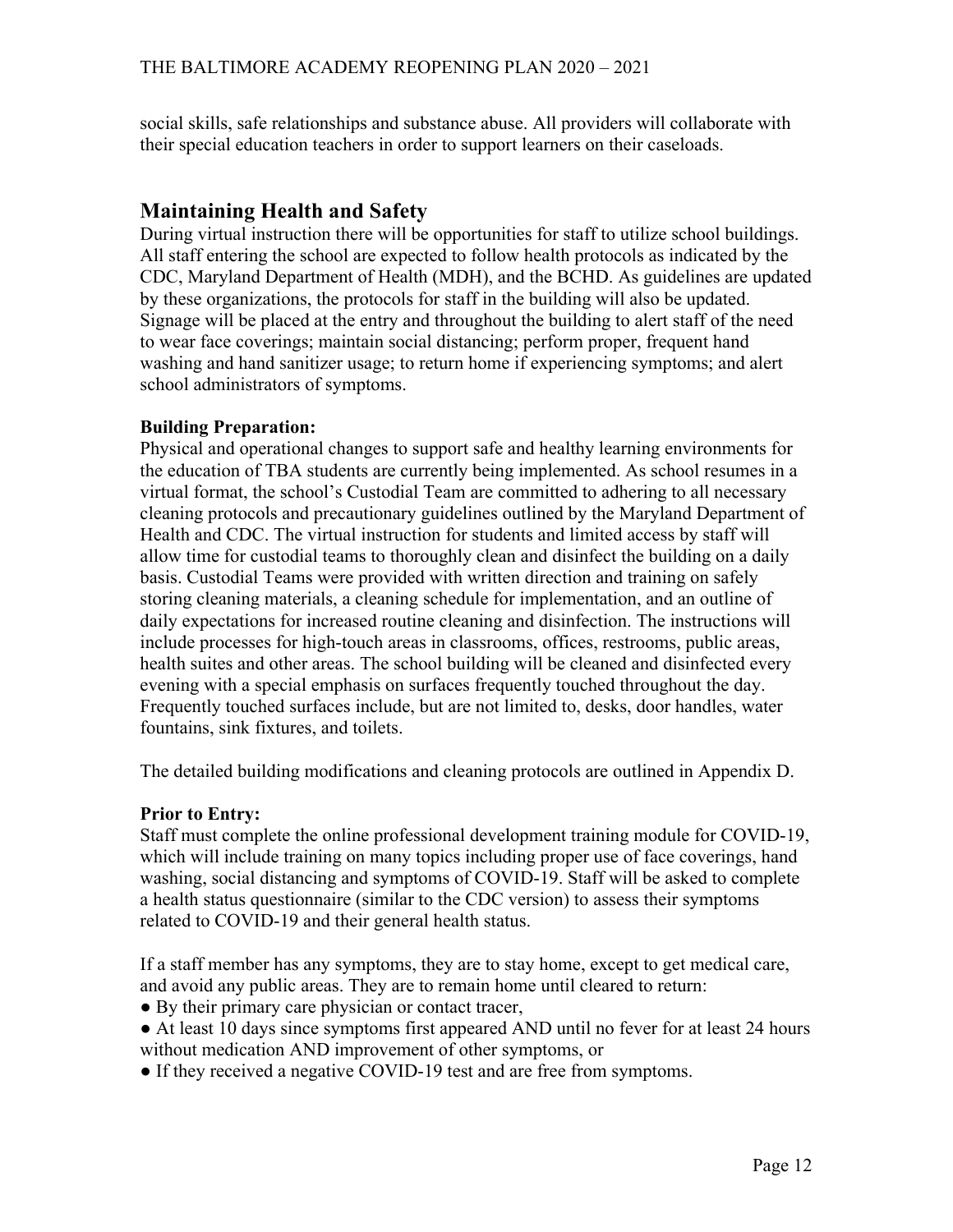Parents/Guardians will be given information to share with their children regarding hand washing, face coverings and social distancing. Once students access the building, they will be educated on those same aspects again. Parents/guardians will assess their children for symptoms of COVID-19 illness and refrain from sending/transporting them to school until after they have been symptom-free at least 10 days after the onset of symptoms, have no fever for at least 24 hours without the aid of fever-reducing medication, and have continued improvement of symptoms and/or medical consult with their primary care physician

#### **Upon Entry:**

The Maryland State Department of Education (MSDE) and the Maryland Department of Health (MDH) developed a guidance document regarding the use of face coverings in the school setting entitled Guidance for Use of Cloth Face Coverings in Schools - Appendix G. Face coverings are not considered personal protective equipment (PPE), however the face covering does offer protection to others from expelled, viral droplets. To prevent the spread of the COVID-19 virus, the CDC recommends the use of cloth face coverings in schools

TBA Staff will wear a cloth face covering, over their nose and mouth while approaching and inside the school building. Face coverings may be removed while an employee is alone in an enclosed office or classroom. Surfaces exposed while not wearing a face covering must be disinfected. Face covering must immediately be put back on whenever another individual enters the space. Face covering should not be worn if a person is experiencing difficulty breathing. Staff that is unable to wear a mask will need to cover their coughs and sneezes. Staff will maintain social distancing of at least 6 feet and not congregate in the building. When close interactions are required or when working with students who are unable to wear a face covering, additional staff PPE will be required. For example, it may be necessary for a staff member to wear eye protection or gloves.

ALL TBA Students will wear face coverings while receiving services in the building. Some students will be unable to wear face coverings due to psychological or medical complications. In these cases we will emphasize social distancing between individuals. All students will be reminded of proper hand washing techniques and social distancing practices from other students and staff members.

Health Services staff will be available in the building to assess students and staff as needed and will be provided appropriate PPE for evaluating ill students and staff members and will follow isolation protocols per the CDC, MDH and BCHD. MSDE has provided guidance for assessing students and staff with symptoms within the document labeled Decision Aid: Exclusion and Return for Laboratory Confirmed COVID-19 Cases and Persons with COVID-19-like Illness in Schools, Child Care Programs, and Youth Camps - Appendix E.

**Coordination with Health Department Including Notifications/Contract Tracing** BCHD performs contact tracings on all Baltimore City residents who test positive for COVID-19. Any staff member who resides outside Baltimore City will have contact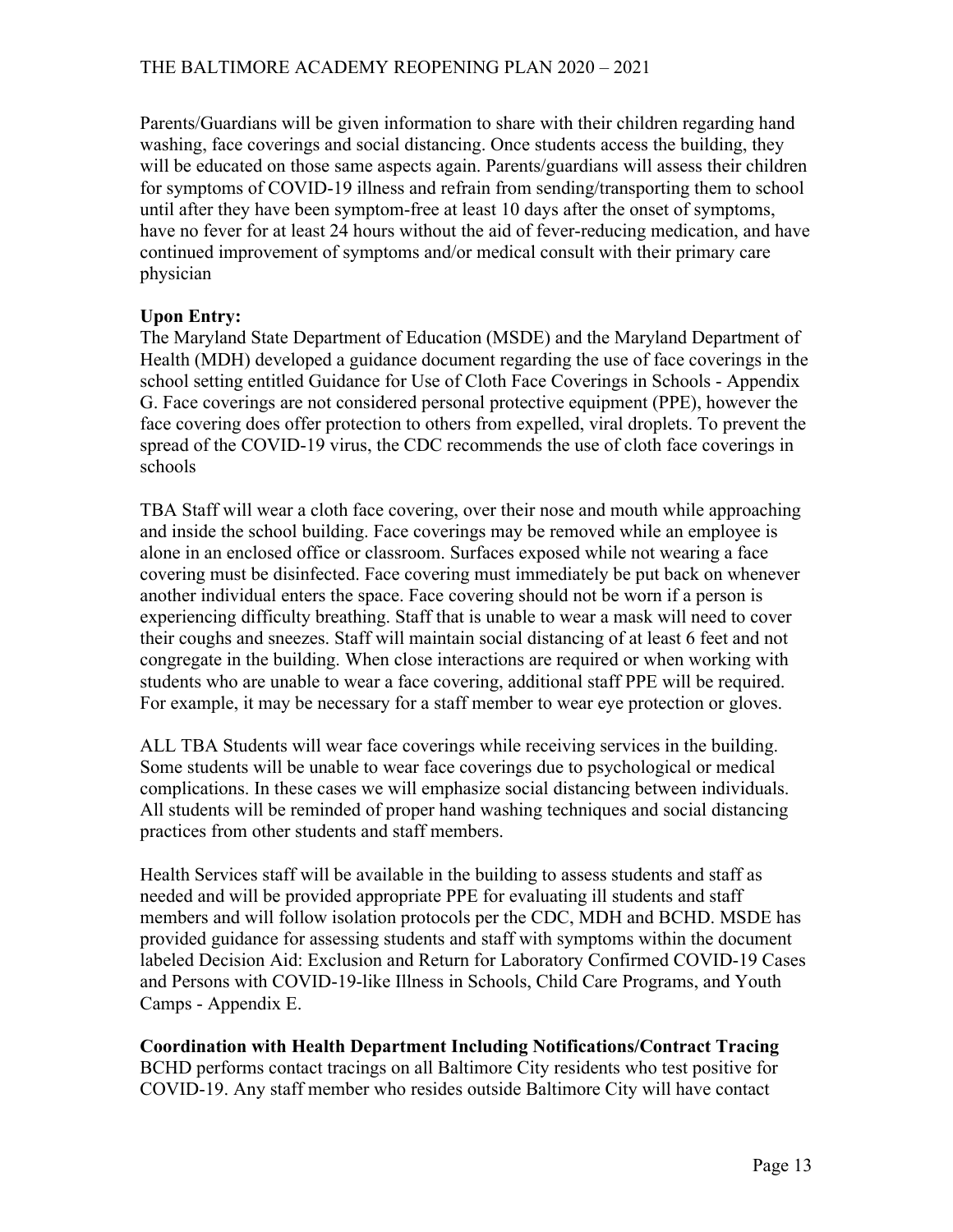tracing through their local health department. TBA will be notified of a positive case if there is a public health risk to the school community through the contact tracing process. A Health Department Investigator will call a patient to help them remember everyone they had close contact with during the time they may have been infectious. The investigator will call each of the contacts. (To protect patient privacy, contacts are not told the identity of the patient who may have exposed them.) All information is kept confidential. Contacts are provided with education about the infection and key information and support to understand their risk, monitor their symptoms and health, and to prevent the spread of the infection in their households, workplaces and community by staying home and maintaining social distance or wearing appropriate personal protection.

When a TBA staff member becomes ill and alerts an administrator, the administrator will contact the company's head of infection control. Head of infection control will discuss with the administrator to follow necessary protocols for alerting close contacts and necessary medical follow-up and give direction to send the employee home.

When a student develops symptoms, the staff member will alert the school administrator of a sick student. The administrator will assess the student and contact the parent/guardian to pick-up and/or arrange transportation of the student for testing.

#### **Small Group Face-to-Face Instructional Activities**

Although TBA is providing a fully virtual instructional model for the first semester, it is a goal to explore every available opportunity to engage small numbers of students in faceto-face instructional and well-being support. As a result, the TBA Recovery Plan Stakeholder group is charged with developing a roadmap that guides the design and implementation of this model in anticipation of the spring semester. Among the considerations is the health and safety of students and staff, the identification of students and staff participating in this model, transportation models, operational logistics, and communication.

#### **Health and Safety**

Health and safety remain the primary drivers for decision making as TBA considers how to bring small numbers of students into school for instruction in the spring. Protocols for the utilization of school buses have been established to ensure appropriate social distancing of students and the use of PPE and face coverings during the bus run, and clear directions for cleaning will be implemented after the bus run. Directional and informational signs are being installed to ensure that students understand expectations for social distancing, as well as for loading and unloading the school bus. These expectations will be communicated in writing prior to the first bus run to participating students and their families. School administrators will develop expectations for the safe movement of students from the bus to their instructional spaces with respect to social distancing guidelines.

Prior to students entering the school, school administrators will designate instructional and non-instructional space for use, ensuring that the arrangement of learning spaces complies with social distancing guidelines. Directional and informational signs will be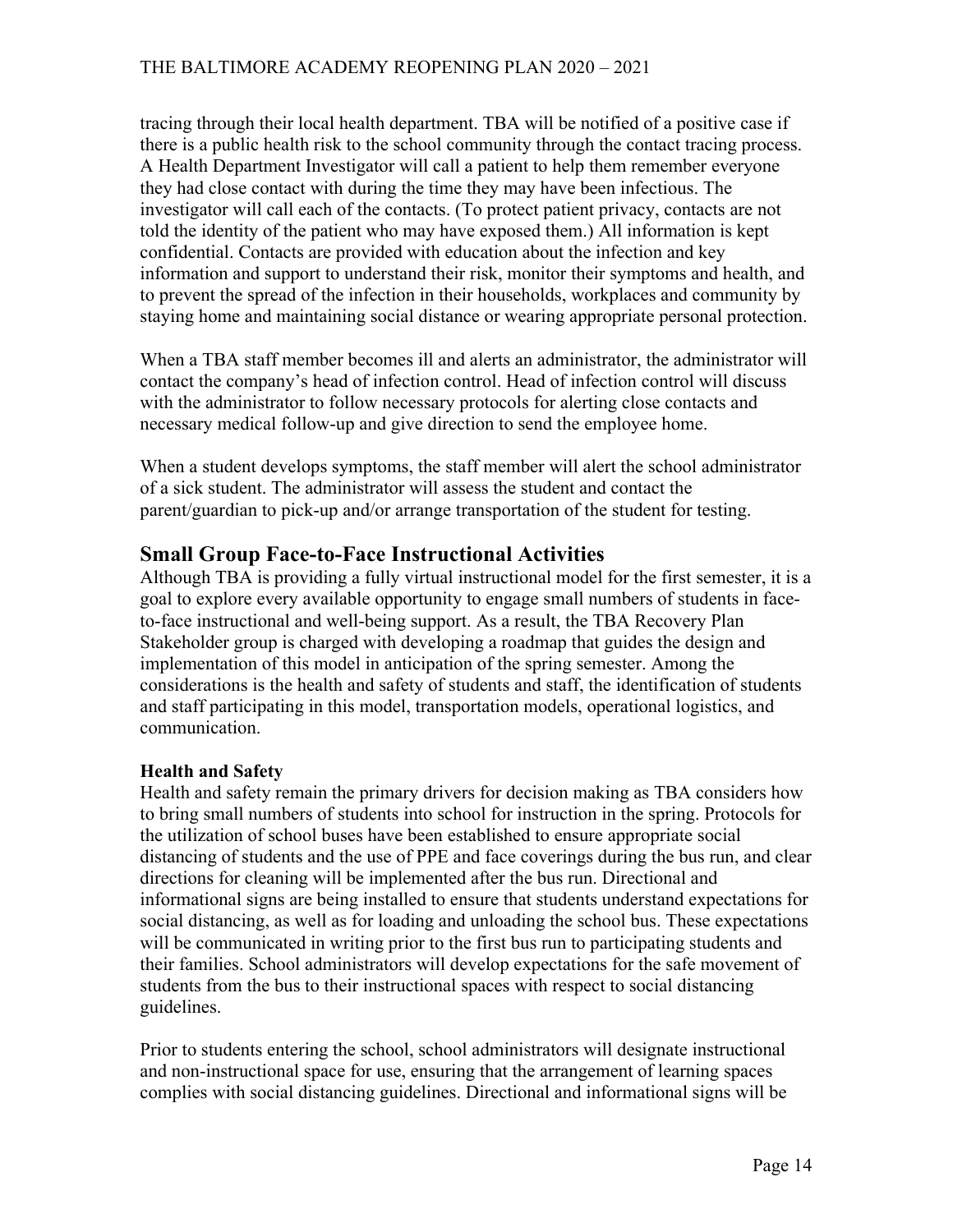installed to direct student movement and ensure that students understand protocols for safety and social distancing. School administrators will ensure approved PPE and face coverings are available. These expectations will be communicated, in writing, to students and their families. Prior to students entering the building, school administrators will ensure that the school is staffed with teachers, support staff, nurse, custodial staff and related service providers. In this communication, school administrators will share with staff and students the health screening to self assess for COVID-19 symptoms and to refrain from entering the school building if exhibiting symptoms

Once face-to-face instruction resumes in some capacity, administrators, or their designee, will monitor the implementation of support to ensure that students and staff are adhering to health and safety guidelines, as well as to gather feedback to inform the implementation of the program. The TBA Recovery Plan Stakeholder group will seek feedback from administrators throughout the semester to make adjustments as needed.

After each time students leave the building, TBA will ensure that instructional and noninstructional spaces are cleaned in accordance with BCHD and CDC guidelines. Classrooms and materials will be sanitized and prepared for the following day.

#### **Student and Staff Participation**

TBA will determine the best approach for phasing in students to participate in small group face-to-face instructional activities. Considerations must be given to the scope of support service, staffing, capacity, and other factors. Student groups are not currently identified and could include students who require educational testing, students who are disengaged from the virtual learning process, and/or students who are demonstrating significant regression through the virtual learning model.

Once student needs and participation capacity have been determined, TBA will communicate with students and their families to share program goals, explain health and safety protocols, explain logistics, and ascertain whether or not the student will participate in this opportunity. It is understood that some families may opt not to engage in this support model due to health and safety concerns.

TBA, having prioritized health and safety, understands that some staff may not be able to provide onsite face-to-face support to small numbers of students. Staff requiring an accommodation under the Americans with Disabilities Act or wishing to access leave under the Families First Coronavirus Response Act will be provided information for those processes. Staff assigned to be on-site will be provided appropriate PPE and trained on health and safety protocols prior to engaging with students

Health Services staff will be on hand in the buildings to assist in monitoring health protocols including the usage of face coverings and PPE, social distancing, and assessing any symptomatic students and/or staff.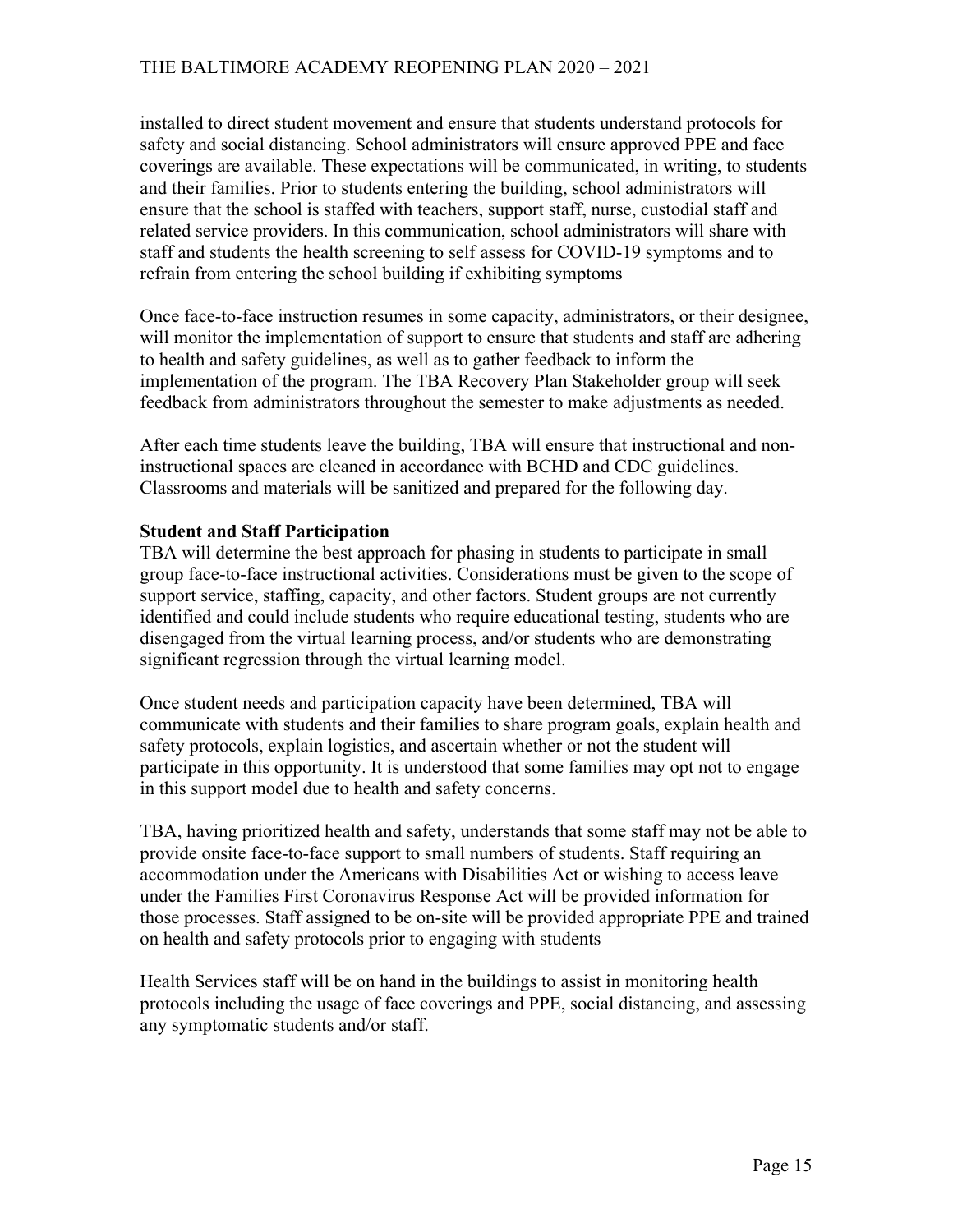#### **Transportation**

The local school systems Office of Transportation will design a strategy for transporting students safely to and from school once students are confirmed participants in returning to instruction in the school building. The current plan for health and safety protocols on bus companies contracted through local school systems transportation department are outlined the local school systems recovery plan on their website. It is understood that some families may not elect to use transportation due to health, safety or other concerns.

#### **Communication**

TBA has established a communications plan focused on relaying important information to families. TBA has launched a website that provides detailed information as well as important announcements. TBA will also send emails to all families when appropriate as well as directly contact families via telephone.

To communicate effectively with our staff, TBA will provide professional development as well as utilize our current communications plan to inform staff of critical updates to clearly explain the introduction of face-to-face instruction of small numbers of students; and the safety measures in place as well as protocols to be followed.

## **Additional Supports**

#### **Tiered System of Supports for Mathematics and Language Arts**

#### **Mathematics**

A system of tiered supports for mathematics will be provided synchronously and asynchronously. Data from the tools mentioned in the Digital Tools section will be used to identify student entrance and exit from these interventions. First instruction (Tier I) will feature standards based, grade-level tasks taught synchronously by classroom teachers.

In addition to utilizing the Tier I curriculum support materials from Edgenuity, mathematics teachers will use Khan Academy (Tier I) and iExcel online programs, to give students immediate support and compile data to help inform and improve instructional support. Staff will use Edgenuity curriculum resources (including teacher guides and consumable and non-consumable materials) to support Tier I mathematics instruction and for small group/individual support (Tier II and III), as needed. Students needing Tier III support will be provided with print versions of student texts.

Additionally, mathematics staff will provide small group tutoring (Tier III support) for students enrolled in Mathematics 6 through Algebra 2. Each week, students will engage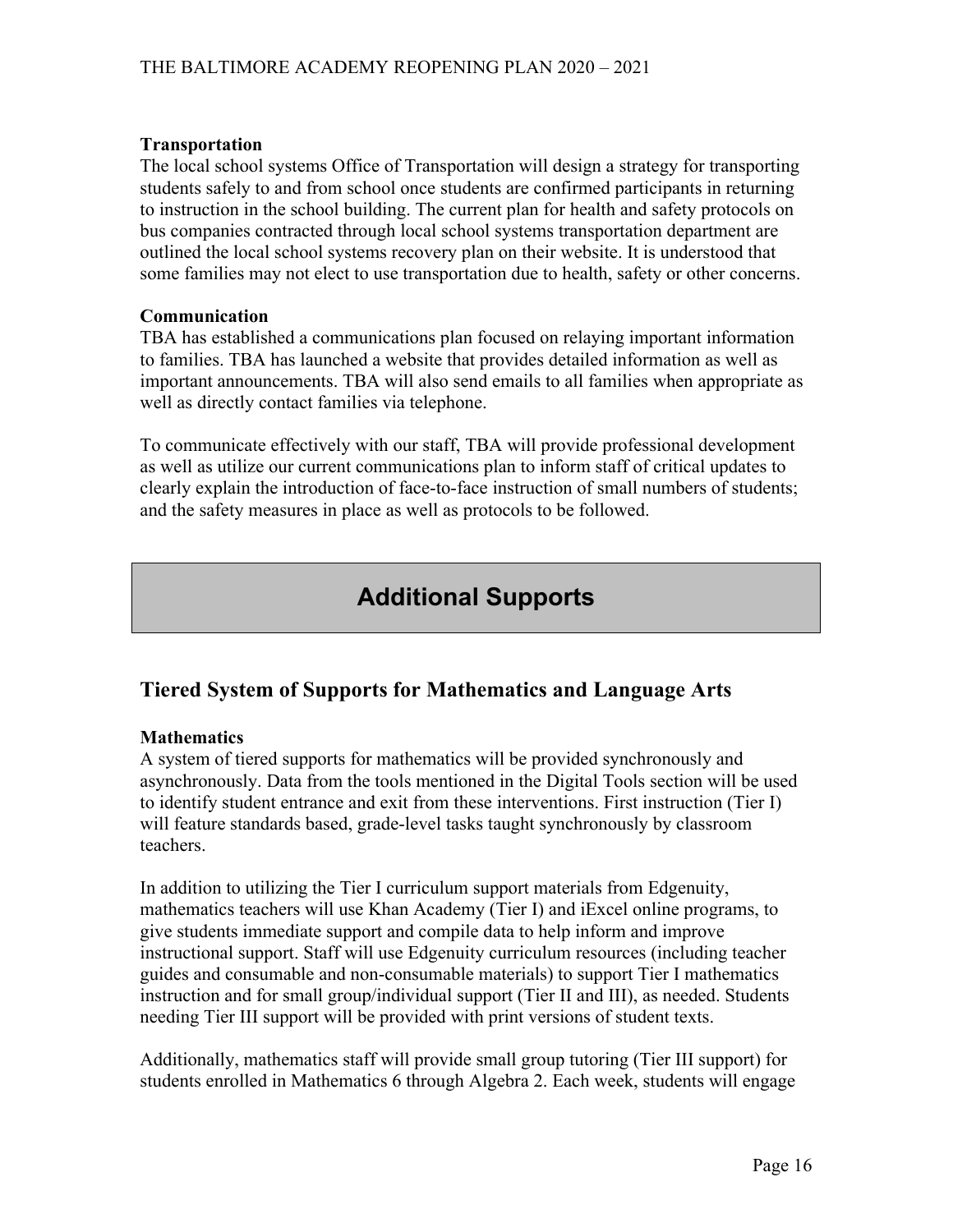in one to two, 30-minute tutoring sessions. Sessions will focus on essential skills and concepts for the grade/course level.

#### **Language Arts**

A system of tiered supports for language arts will be provided synchronously and asynchronously. First instruction (Tier I) will feature standards-based, grade-level reading and writing experiences taught synchronously by classroom teachers.

Students who are enrolled in a scheduled period for reading; interventions for comprehension or decoding will have direct instruction, weekly check-ins and learning assignments with their reading teacher. ELA teachers will continue to consider reading needs of their learners as they plan instruction in this distance learning model. Students who are enrolled in the reading course are provided with targeted support to address their specific needs in the areas of decoding, fluency and comprehension. The reading course focus is on eliminating achievement gaps by accelerating student growth. It provides explicit and systematic instruction in critical foundational skills using a multi-sensory approach using a blended learning model. Instruction focuses on phonological automaticity, reading fluency, comprehension, vocabulary and writing. Additionally, instruction focuses on developing the comprehensive skills and strategies of vocabulary, fluency, independent reading and writing techniques.

#### **Students with Academic and Behavior Needs**

TBA strives to address a variety of student learning needs. TBA recognizes that there cannot be a "one size fits all" approach to address learning gaps and academic needs, so a variety of approaches were employed to support students during the spring Continuity of Learning.

TBA will utilize a tiered support system to clearly define the instructional materials, data and tools available at each level of need. This system begins with quality first instruction that includes strategies and tools for teachers to differentiate and meet the needs of all of their students. Tier two supports may be provided in a small group format to students with similar areas of need. Tier three supports are more individualized and will be provided by a special educator.

TBA support staff (School Social Workers, Behavior Specialist, Special Educators, and Administrators) will work to support student academic and behavioral growth, while ensuring access to needed resources. Support staff will provide a structured process for identifying students' mental health, academic and/or behavioral needs and connect students/families with appropriate resources. Support staff will continue to work with teachers to improve student outcomes using a structured problem-solving model. During distance learning, the focus will be on supporting teachers to meet the needs of their students through engaging first instruction that builds on student strengths, while creating opportunities for additional instruction and/or practice as needed.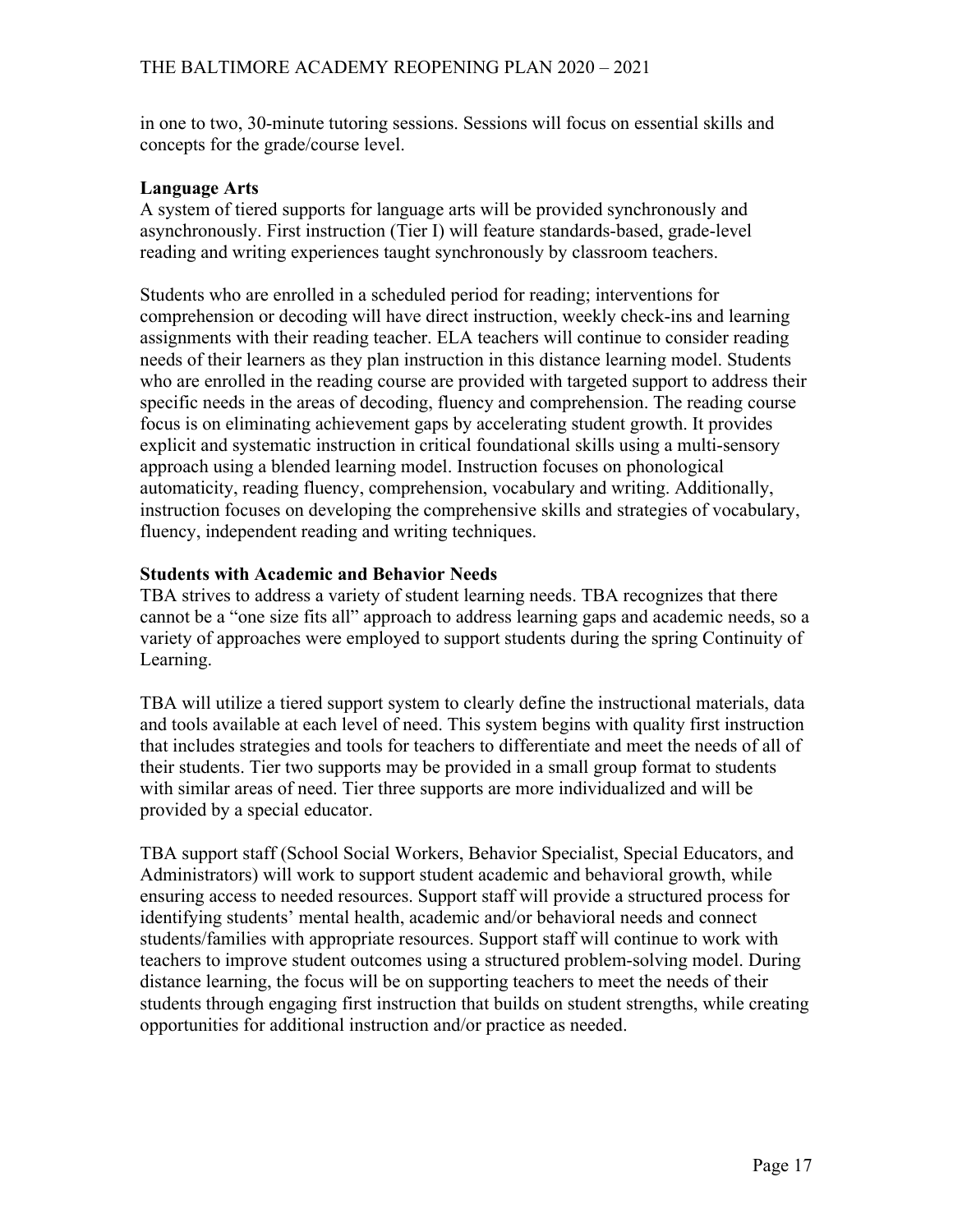#### **Supporting Student and Staff Well-Being**

#### **Mental Health Screening and Services**

TBA will continue to strive to identify students who may be experiencing increased emotional and/or mental health concerns. Understanding the added challenges of evaluating student behavior and mental health in a distance learning context, supports will be designed to be flexible to allow use during synchronous online instruction.

Teachers will then report to Social Workers, students about whom they have concerns to, who will connect students to in-school and community resources, as appropriate, to address their emotional and/or mental health needs. These supports may include counseling services provided through TBA, Health Quest, or other community resources as appropriate.

#### **Classroom Supports**

A workgroup (Student/Family Support) consisting of diverse stakeholders, including school social workers, classroom teachers and behavior specialists, is developing classroom supports. This group is developing a yearlong plan to address student wellbeing; specifically social-emotional learning (SEL) supports that will be put in place to ease transitions, increase positive relationships and a feeling of belonging in classroom communities, and help to alleviate and/or provide tools for dealing with stress, anxiety and/or trauma.

The plan includes opportunities for direct instruction and relationship building that are being built into the middle and high school schedules. During these blocks of time, teachers and/or social workers will utilize provided resources that will assist them with delivering lessons and facilitating weekly class meetings. These lessons and class meetings will focus on a cohesive scope and sequence of skills/topics that are developmentally appropriate and based on the five core competencies of SEL as defined by CASEL.

Additionally, resources will be provided to all teachers to support them with building a classroom community and integrating SEL skills into their specific content area curriculum. Professional learning opportunities will be provided for all staff before students return to school and will continue throughout the year.

#### **Student Supports**

The Student/Family Support workgroup is identifying resources for staff members to fortify their skills in response to student and staff mental health amidst the ongoing pandemic. The resources and (possible) professional learning will include secondary trauma, collective trauma and racial trauma to better inform student services on supporting their schools.

#### **Family Supports**

The Student/Family workgroup will develop resources to assist families with encouraging positive mental health and well-being of their children and within their family during the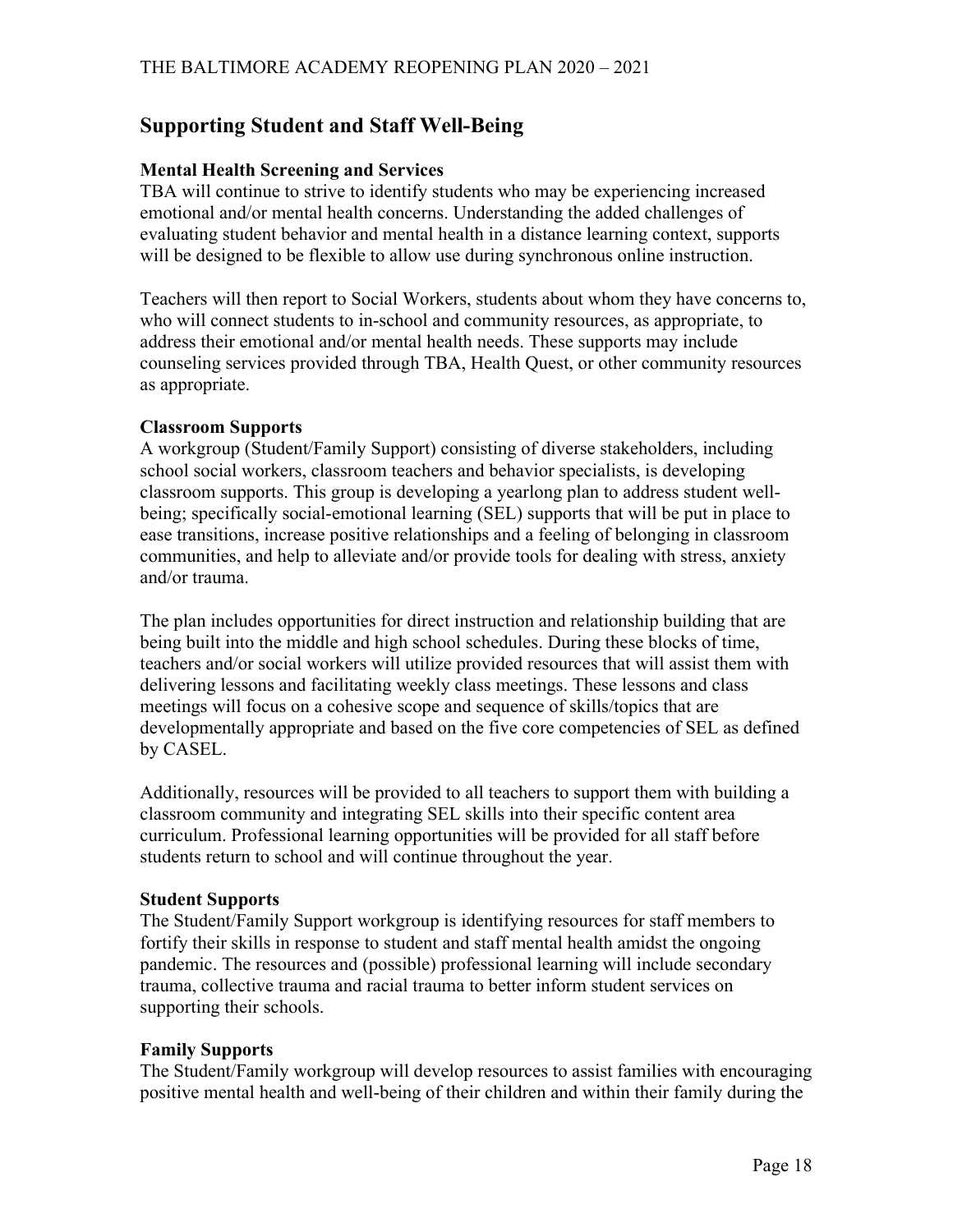pandemic and social unrest. This workgroup is creating professional learning opportunities for school staff to engage and support families as needed. The team will develop front-loaded supports in the first weeks and transition to providing regular, gradual supports throughout the coming weeks, months and next two years as needed for families.

#### **Staff Supports**

A workgroup—consisting of school social workers, behavior specialists, and administrators, is cultivating resources for mental health and well-being for staff to utilize during the return to school, whether virtual or in-person, in the midst of the COVID-19 pandemic and racial/social unrest.

Planned initiatives include:

- Robust support for school staff members
- The formation of facilitated small-group "safe space" discussions for staff to share concerns, worries, triumphs, etc.

This workgroup will continue to meet and work together throughout the year to adapt and adjust to needs of staff to best support their mental, emotional and social well-being. Members will determine those changing needs through feedback from staff and discussions with administrators.

To address COVID-19 related medical and personal circumstances, employees are afforded a number of options for using leave and requesting extended leaves of absence. New COVID-19 related leave categories were introduced to address the Family First Coronavirus Response Act. The Emergency Paid Sick Leave Act (EPSLA) produced the COVID-19 Employee and COVID-19 Sick Plan Care of Others, made available in March. Additionally, the Americans with Disabilities Act (ADA) may be utilized for disabilities that are related/exacerbated by COVID-19, and the Family Medical Leave Act (FMLA) may be utilized for the care of family members who have been identified in high risk groups as outlined by the CDC. Lastly, employees will be afforded use of accrued leave.

#### **Technology Supports for Virtual Instruction**

TBA is working towards a 1:1 student-to-device ratio in grades 6 to 12. Within the first two weeks of school, TBA will provide a Chrome book or tablet (depending on method of instruction) to every student enrolled. As new students enroll, additional Chrome books or tablets will be purchased to maintain a 1:1 student-to-device ratio. This approach provides the foundation for a robust, collaborative and safe virtual instruction environment that is consistent and reliable, and financially viable.

Chrome book and tablet distributions will be scheduled via administrator and parent/guardian. School administrators will be in contact with families as the school year approaches with more information.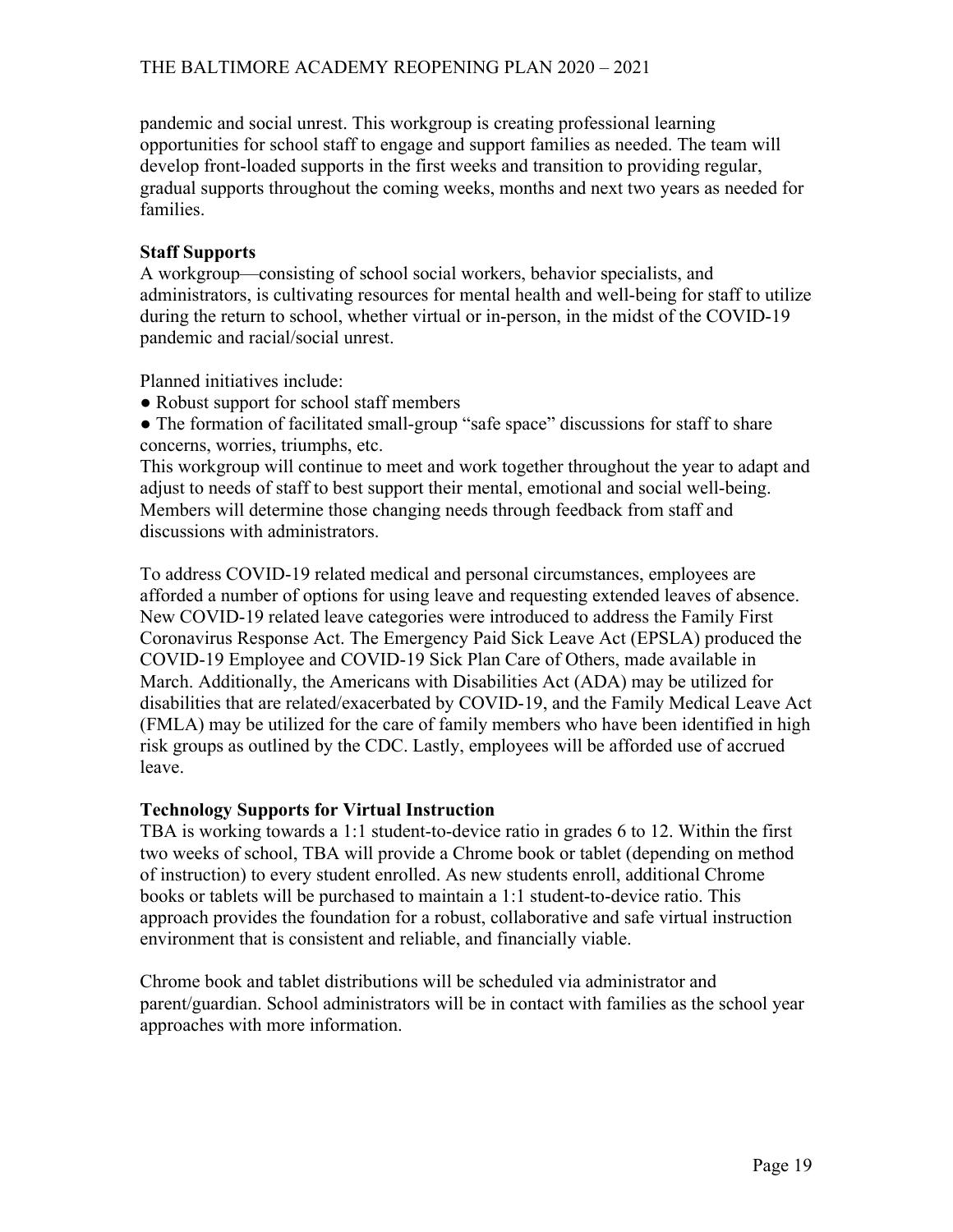#### **Technology Support:**

TBA staff and students will continue to have access to technology support during the virtual fall reopening. Students will utilize support contacts (teachers) to troubleshoot technical issues and elevate complex issues to IT staff. Furthermore, support pages and guides are available for student devices, and instructional applications. Students will also have access to an online orientation course and video resources for using Chrome books and tablets and essential digital tools.

#### **Internet Connectivity:**

Internet connectivity will be available for students based on needs as identified by families, support staff and school administrators.

#### **Technology Communications:**

TBA will communicate with families regarding the 1:1 device deployment, including information on the device and internet distribution models. Further communication will be sent regarding how to receive devices and assessing the ability for families to access the internet. All families will receive information regarding technology support protocols and how to access technology support guides.

#### **Food and Nutrition Program**

School meals are critical to student health and well-being, especially for low-income students, and it is essential that they have access to the nutrition they need to learn, whether physically in school or virtually. TBA encourages families to visit their local school systems website for information regarding Grab-and-Go meals distributed at the local schools. (Note: FARMS applications may be required).

#### **Professional Learning**

TBA is committed to continuing to enhance the ability of staff to skillfully instruct students in these ever-changing conditions and environments. As a result, a full complement of models and opportunities will be implemented during the 2020/2021 school year:

| <b>Staff</b> | <b>Professional Learning</b>                  |  |
|--------------|-----------------------------------------------|--|
| Teachers     | -Teaching and Learning in a Digital           |  |
|              | Environment (expectations, best practices     |  |
|              | to maximize learning, formative and           |  |
|              | summative assessment in the digital           |  |
|              | environment)                                  |  |
|              | -Content-specific professional learning on    |  |
|              | assessing instructional needs and             |  |
|              | addressing learning gaps                      |  |
|              | -Teacher Toolbox                              |  |
|              | -Special education team meetings (training,   |  |
|              | collaboration, scheduling, instruction, data- |  |
|              | based decision-making)                        |  |
|              | -Specially designed instruction (data,        |  |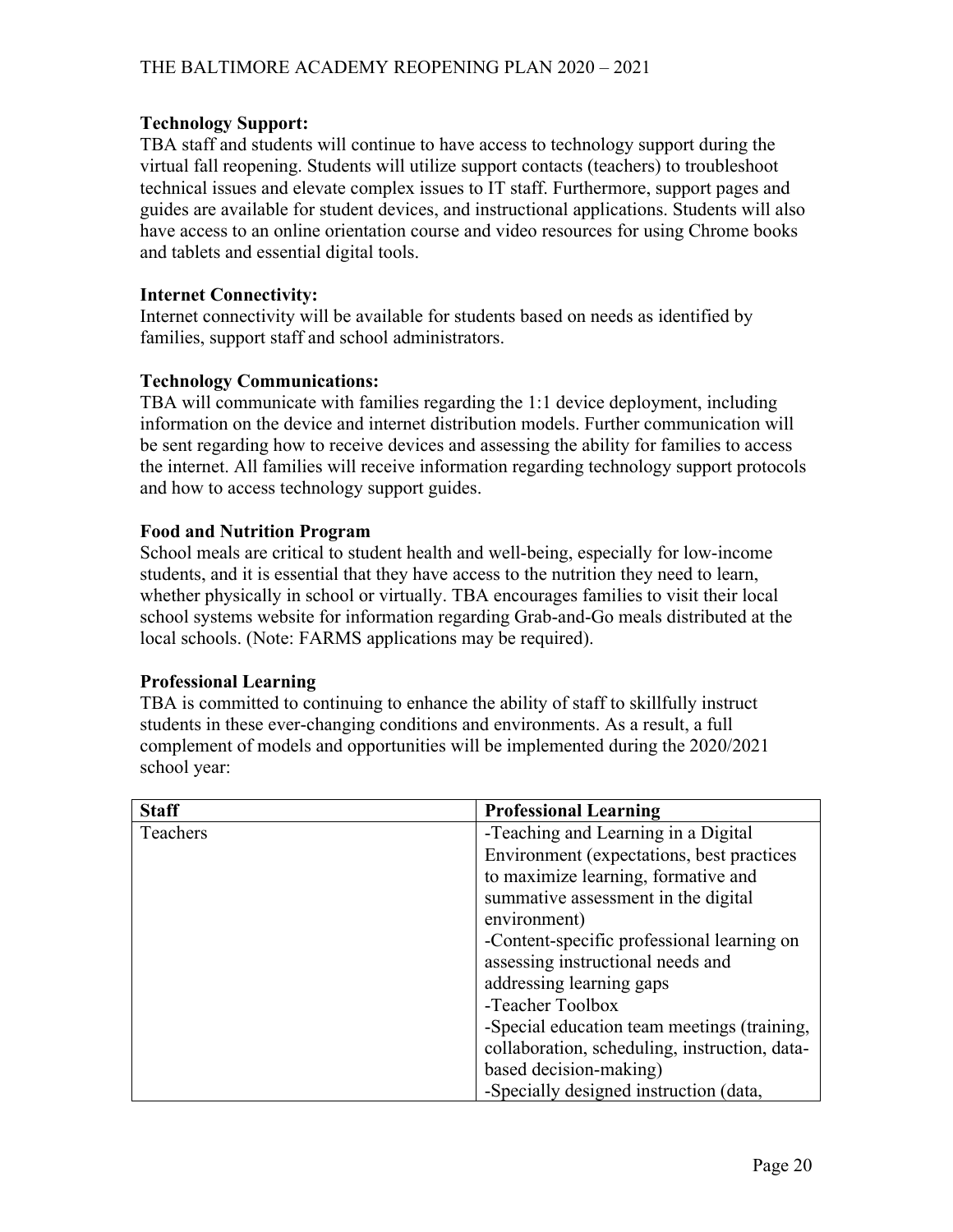|                       | design, delivery)<br>-Social-emotional learning: transitioning<br>into new school year, creating<br>community/building<br>relationships/establishing trust and rapport<br>-Procedural safeguards for special educator<br>and providers<br>-Progress monitoring in the IEP                                                                                                                                                                                                                                     |
|-----------------------|---------------------------------------------------------------------------------------------------------------------------------------------------------------------------------------------------------------------------------------------------------------------------------------------------------------------------------------------------------------------------------------------------------------------------------------------------------------------------------------------------------------|
| <b>Social Workers</b> | -Social-emotional learning: transitioning<br>into new school year, creating<br>community/building<br>relationships/establishing trust and rapport<br>-Procedural safeguards for special educator<br>and providers<br>-Teletherapy and coaching/consultation<br>practices<br>-Progress monitoring in the IEP                                                                                                                                                                                                   |
| Administrator         | -Weekly principal and assistant principal<br>meetings                                                                                                                                                                                                                                                                                                                                                                                                                                                         |
| Families              | -Providing professional learning for parents<br>regarding how to navigate our digital<br>ecosystem for virtual instruction:<br>Edgenuity, G Suite and other essential<br>digital tools.<br>-Webinars:<br>• Edgenuity, Google Suite<br>• Social-emotional strategies during<br>distance learning<br>• Academic strategies and support for<br>students during distance learning<br>-Reflective coaching sessions with families<br>to discuss and support concerns which may<br>or may not be included on an IEP |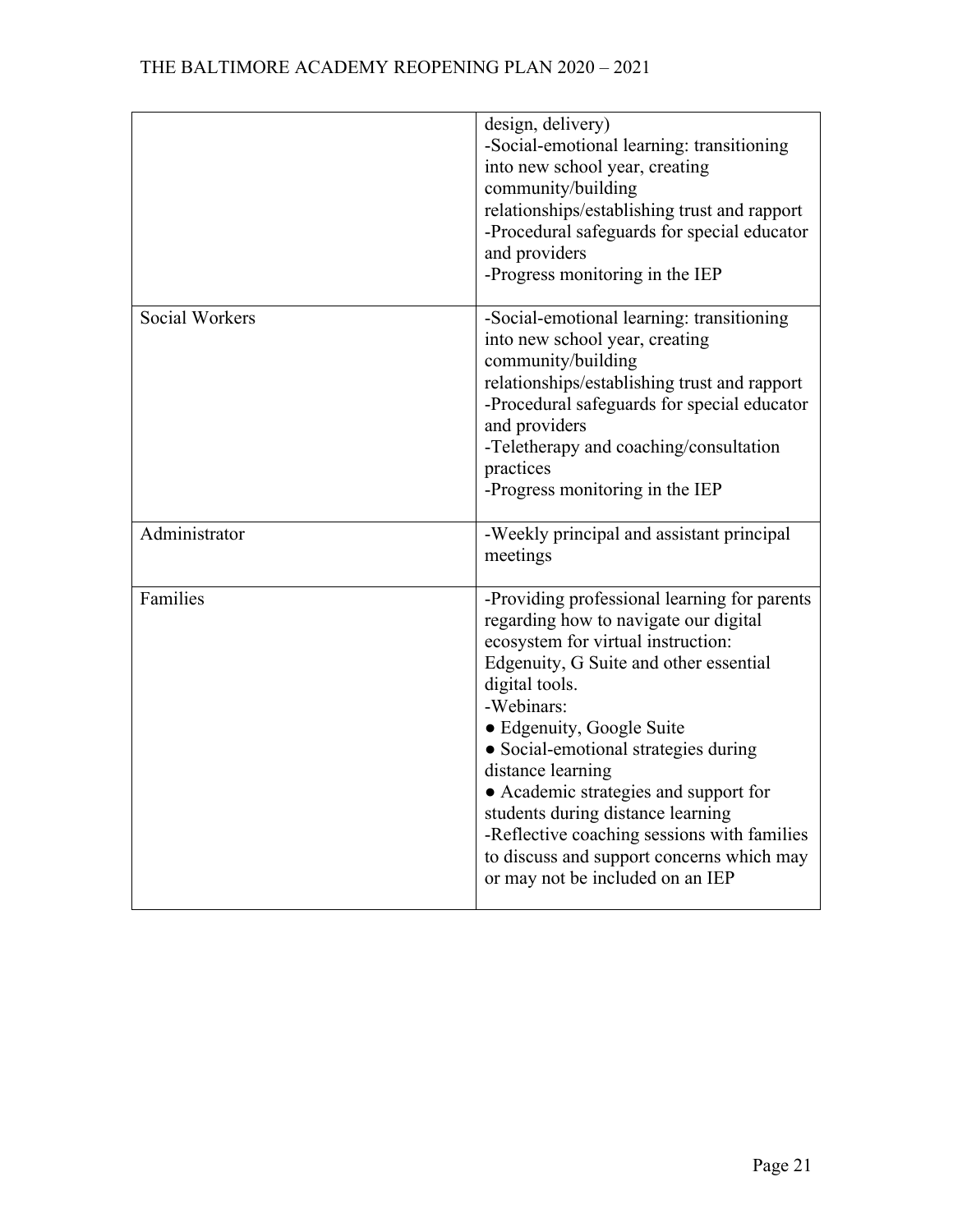## **Expectations & Responsibilities**

#### **Teachers of Record/Special Educators**

Teachers are responsible for planning and providing synchronous lessons and asynchronous learning experiences and assignments each week. Teachers will utilize curriculum within the Edgenuity learning management system for asynchronous work. Teachers will use Google Meet to deliver synchronous lessons during the assigned class times. (See Appendix C for teacher schedules.) Approved digital tools will be used to ensure that all materials shared are accessible and ADA-compliant. Participation in ongoing professional learning will enhance their repertoire for teaching in a virtual instruction environment. Teachers will also be responsible for fulfilling the duties of their job role, including but not limited to managing their caseload responsibilities, scheduling and/or leading small group and/or individualized supports or services for students based on identified needs, and providing in-class supports or services during synchronous lessons.

#### **Other School Staff**

Other school staff will be responsible for fulfilling the duties of their role.

#### **School Administrators**

School administrators will be responsible for leading, supervising, observing and evaluating staff during the virtual instruction. A primary focus of their work is communicating clear, explicit and supportive information to students, staff, and families as well as being responsive to stakeholder needs. Administrators work closely with staff to implement professional development and ensure it is responsive to staff needs during virtual instruction. Additionally, administrators will be responsible for ensuring continuity of operations, appropriately allocating human and physical resources, and for clearly communicating with a variety of stakeholders.

## **Transition to Hybrid**

Preparing for the uncertainty of fall reopening required that the TBA commit to virtual instruction for the first semester. We acknowledge the challenges that virtual instruction presents for students, staff and families. Ongoing planning will take place to prepare for a hybrid format during the second semester. Hybrid formats will allow for dividing students into smaller groups for re-entry into the building. Based on stakeholder feedback, planning will also take place to determine options for students who prefer to remain virtual during the second semester. Safety is at the forefront of this planning process. The stage of state reopening and updates from the CDC/Health Department will determine the feasibility of a hybrid model.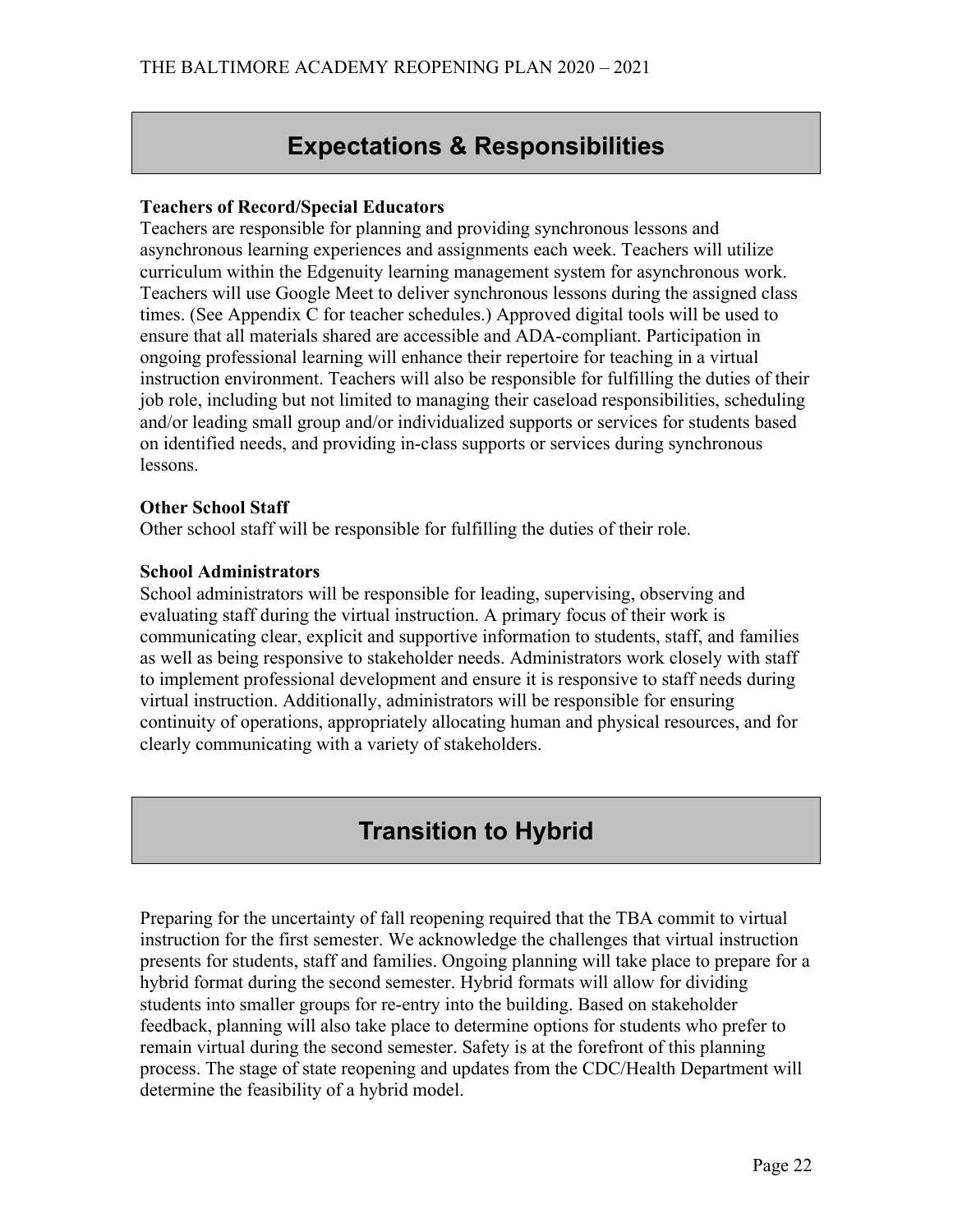As the first semester progresses virtually, TBA will develop:

- Criteria for a hybrid reopening, including but not limited to:
	- Guidelines from the CDC and Health Department
	- Virus transmission rates for Baltimore City
	- Training for staff and students on social distancing

○ Facilities preparation: purchasing air purifiers, classroom capacity planning and cleaning protocols

- Availability of masks, PPE and other facilities health enhancements
- Substitute availability
- Transportation logistics
- Contact tracing protocols
- Quarantine protocols
- Fully developed hybrid model, including:
	- Schedules by level
	- Logistics for transportation, facilities and food services
	- Assignment of students to groups
	- Virtual option for students who prefer to remain virtual

Timeline for Hybrid Decision Making

- 11/23: Present full criteria for reopening to TBA governing body
- 12/14: Present hybrid model to TBA governing body
- 1/4: Apply criteria and determine feasibility of hybrid return to schools  $\circ$  1/4-1/22: Student scheduling for hybrid or virtual options

## **Ongoing Evaluation**

Throughout 2020/2021, TBA staff will engage in ongoing data reviews to monitor practices and make any necessary adjustments to support teaching and learning.

The initial work from the spring 2020 Continuity of Learning Plan has informed the design of 2020/2021 learning models. Also taking into account stakeholder feedback, programming for the 2020/2021 school year is grounded in three primary priorities:

- 1. Safety and well-being for students and staff
- 2. Equitable access to high-quality instruction for all students
- 3. Resource availability, including funding

These priorities guided the development of this evaluation plan, which will take the form of ongoing data reviews. TBA will use the following model to engage in continuous monitoring and evaluation.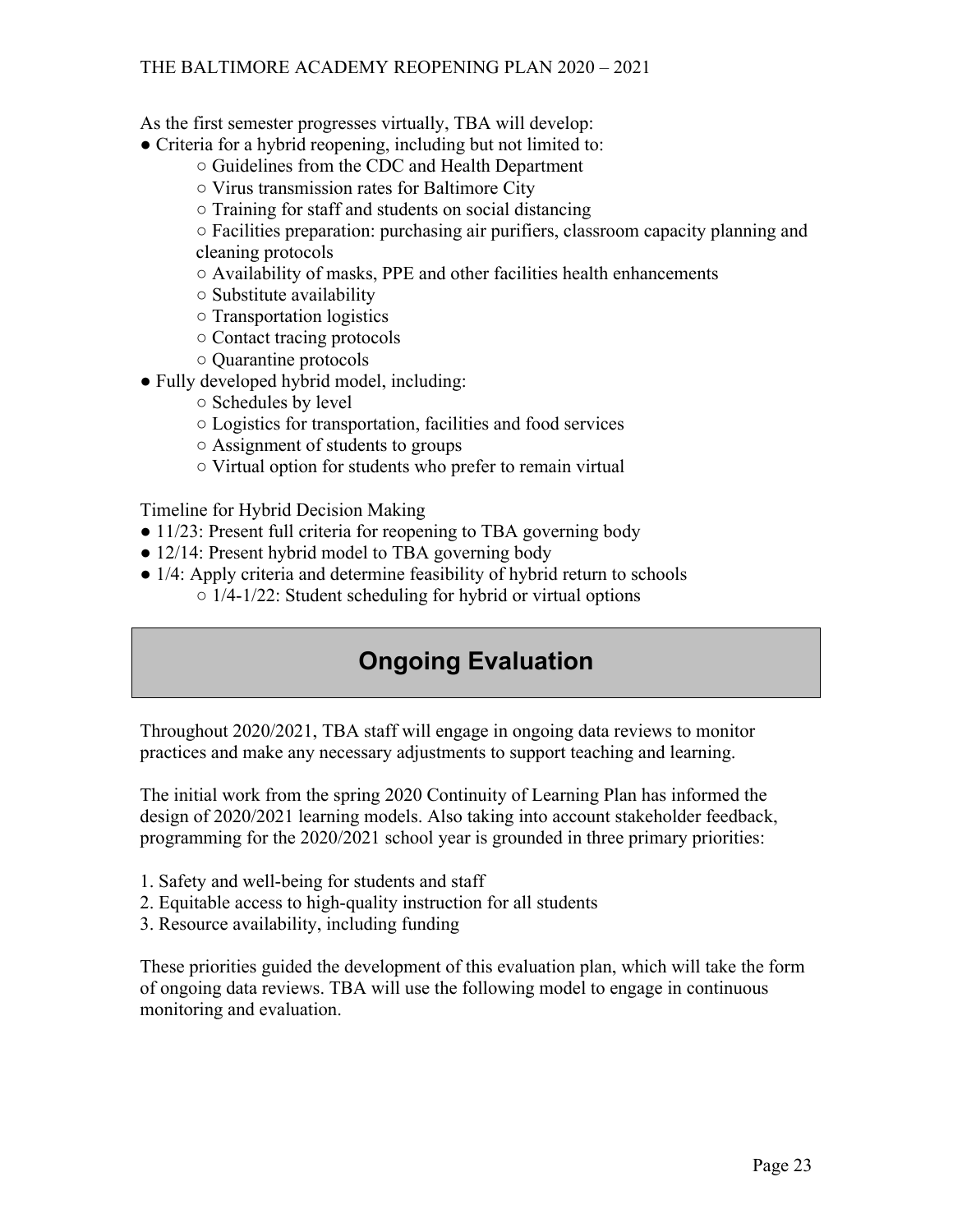Data Review Steps

1. Ask, assess and analyze: Determine guiding questions, identify relevant qualitative and quantitative data, and identify patterns in the data.

2. Interpret and connect: Engage in root-cause analysis to make connections between data patterns and the local context that led to those patterns.

3. Plan and strategize: Identify strategies and plan next steps based on analysis.

4. Act and monitor: Act on the data and monitor progress through continued relevant data collection, and re-engage in the data review cycle.

## **Appendices**

Appendix A: Checklist for MSDE Planning

Appendix B: Recovery Stakeholder Group

Appendix C: Detailed Teacher/Student Schedules

Appendix D: Facilities Preparation

Appendix E: Guidance for Use of Cloth Face Coverings in Schools

Appendix F: Decision Aid: Exclusion and Return for Laboratory Confirmed COVID-19

Cases and Persons with COVID-19 like Illness in Schools, Child Care Programs, and Youth Camps

Appendix G: Transportation Planning/Protocols

Appendix H: Food and Nutrition Planning/Protocols

Appendix I: Communication Plan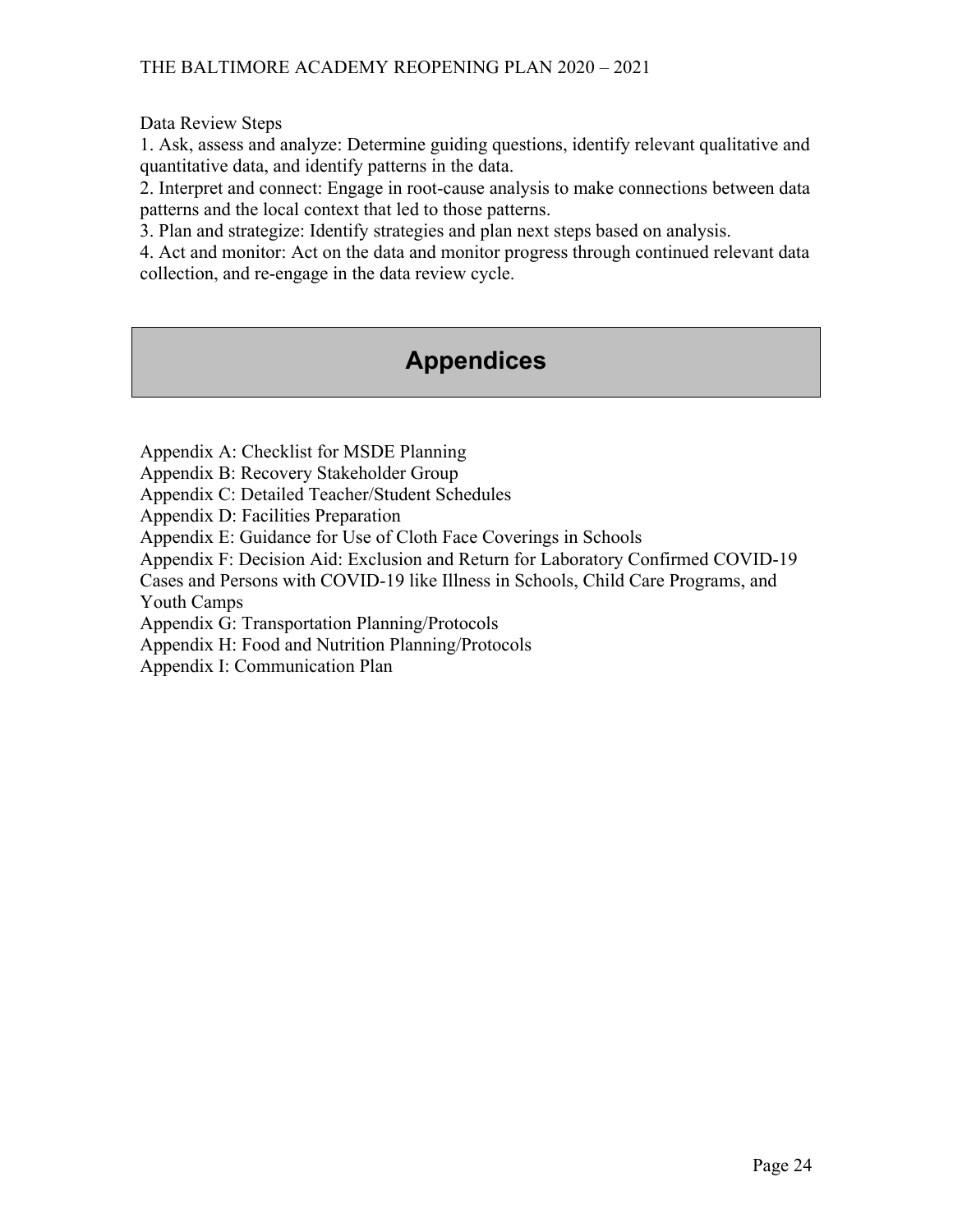## **Appendix A: Checklist for MSDE Planning**

## **COVID-19 Checklist**

The following checklist is designed to be a simple, yet useful tool in prioritizing system and school needs as school systems plan for the reopening of schools. A checklist can assist in organizing personnel, resources, and stake holders and determining student, faculty, and community needs. …

• Establish a crisis team and outline steps that should occur to implement reopening plans. Decisions may include means of communicating with faculty and staff, communication with community members, communication with board members, updating social media, and social distancing considerations. …

Make a list of responsibilities and assign individuals to those tasks ...

• Determine what the most essential needs are and resolve those issues first. …

• Determine resources on hand and resources that will be needed to successfully transition back to school. …

• Determine professional development, as well as, processes and procedures that will be needed to address concerns created by the pandemic...

• Develop predetermined responses to questions and concerns that may be asked by community members. …

• Communicate with your constituents and brainstorm effective means of reopening school with them. …

Explore and determine digital and social media platforms that can utilize to share information. …

• Be prepared to communicate with the press realizing that everything that you share will be of the utmost importance. …

• Maintain regular contact with leaders and policy-makers at the State and local levels. …

Remain open and receptive to ideas and suggestions. ...

Take action when necessary and utilize the crisis team for reflection and determination of next steps.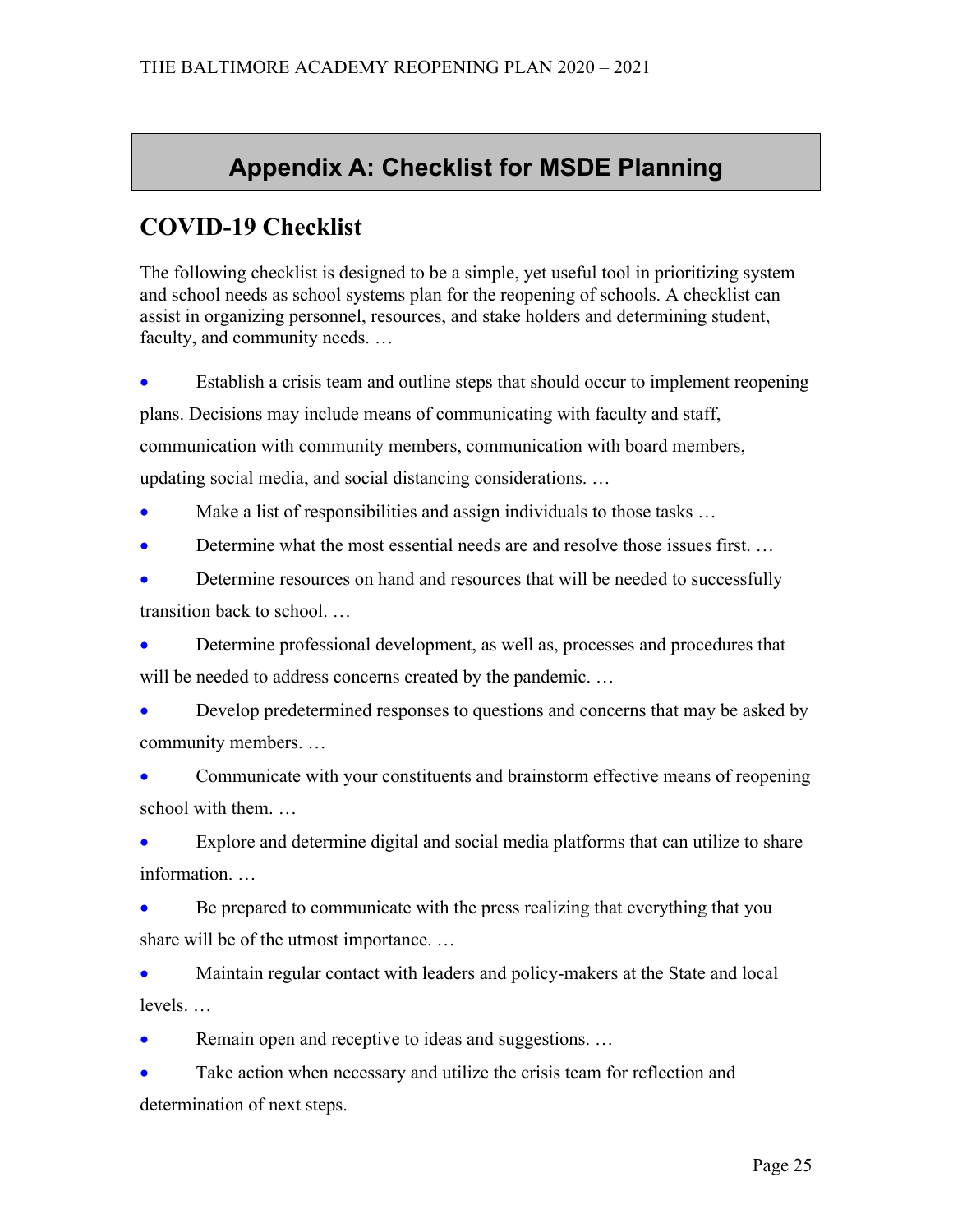## **Appendix B: Recovery Stakeholder Group**

| Name (Last, First)    | Organization                     | Role                            |
|-----------------------|----------------------------------|---------------------------------|
| Brawner, Jasmyne      | The Baltimore Academy            | <b>Administrative Assistant</b> |
| Cole, Darren          | The Baltimore Academy            | Lead Behavior Specialist        |
| Groves, Barbara       | <b>Maryland Treatment Center</b> | Administrator                   |
| Ice, Charles          | The Baltimore Academy            | Lead Special Educator           |
| Kyritsopoulos, Stacie | The Baltimore Academy            | <b>Assistant Principal</b>      |
| Robinson, Carol       | Maryland Treatment Center        | <b>Infection Control</b>        |
| Scott, Catrina        | Maryland Treatment Center        | Director of Environmental       |
|                       |                                  | Services                        |
| White, Mundrae        | The Baltimore Academy            | Director of Education           |
| Wilson, Joshua        | The Baltimore Academy            | Lead Social Worker              |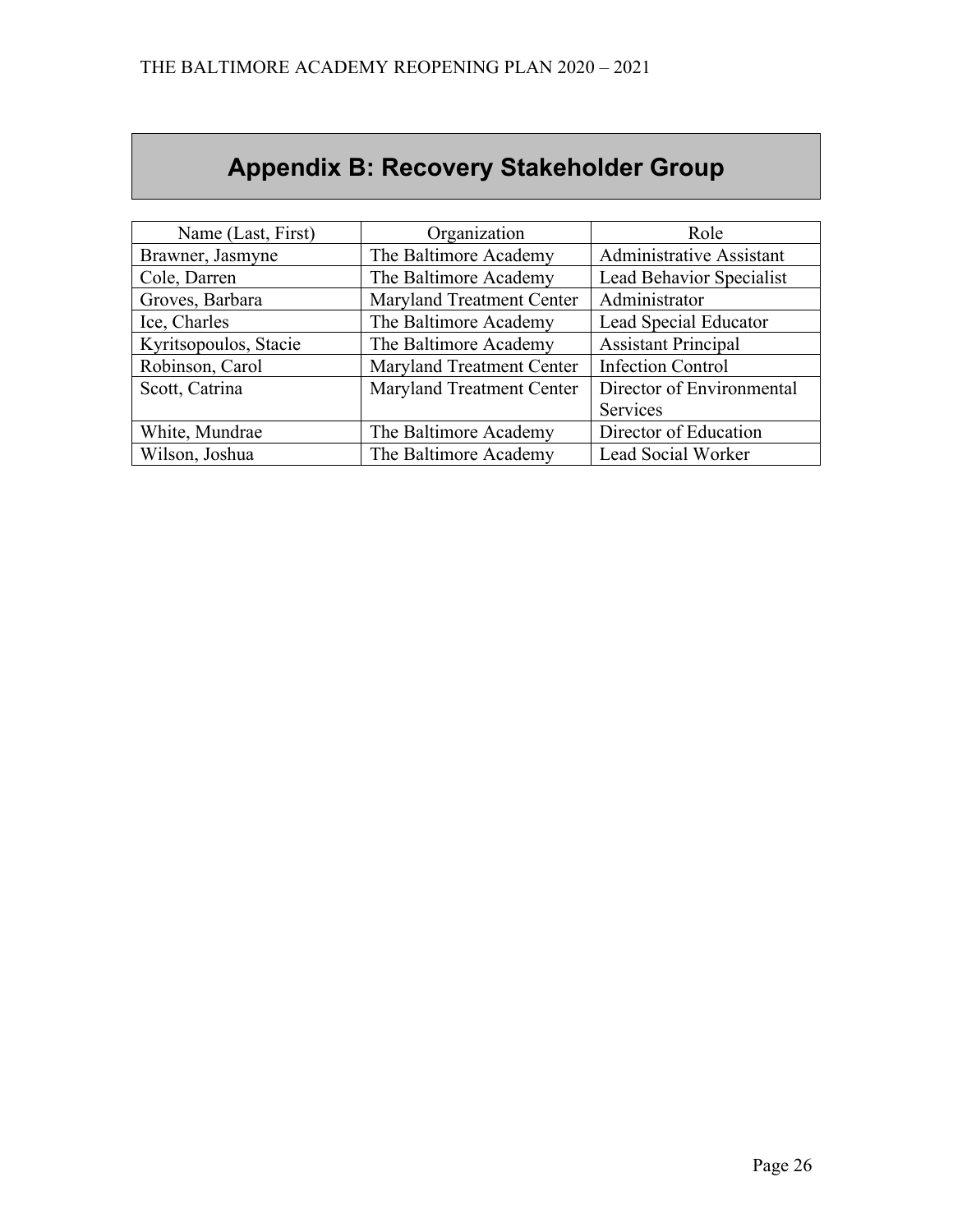## **Appendix C: Detailed Teacher/Student Schedules**

#### **Grade 6 – 8 Sample Student Schedule**

| <b>Monday</b>                                                  | <b>Tuesday</b>                                                | Wednesday                                                      | <b>Thursday</b>                                                | Friday                                                       |
|----------------------------------------------------------------|---------------------------------------------------------------|----------------------------------------------------------------|----------------------------------------------------------------|--------------------------------------------------------------|
| <b>Social Studies</b><br>Synchronous<br>Support<br>$9 - 10$    | Science<br>Synchronous<br>Support<br>$9 - 10$                 | <b>ELA</b><br>Synchronous<br>Support<br>$9 - 10$               | <b>Mathematics</b><br>Synchronous<br>Support<br>$9 - 10$       | Asynchronous Work<br>time/ Student<br>Supports<br>$9 - 2:45$ |
| <b>Social Studies</b><br>Synchronous Class<br>$10 - 10:30$     | Science<br>Synchronous Class<br>$10 - 10:30$                  | <b>ELA</b><br>Synchronous Class<br>$10 - 10:30$                | Mathematics<br>Synchronous Class<br>$10 - 10:30$               | Asynchronous Work<br>time/ Student<br>Supports<br>$9 - 2:45$ |
| Asynchronous Work<br>time/ Student<br>Supports<br>$10:30 - 12$ | Asynchronous Work<br>time/Student<br>Supports<br>$10:30 - 12$ | Asynchronous Work<br>time/ Student<br>Supports<br>$10:30 - 12$ | Asynchronous Work<br>time/ Student<br>Supports<br>$10:30 - 12$ | Asynchronous Work<br>time/ Student<br>Supports<br>$9 - 2:45$ |
| Lunch/Break<br>$12 - 1$                                        | Lunch/Break<br>$12 - 1$                                       | Lunch/Break<br>$12 - 1$                                        | Lunch/Break<br>$12 - 1$                                        | Lunch/Break<br>$12 - 1$                                      |
| <b>ELA</b><br>Synchronous<br>Support<br>$1 - 2:45$             | Reading<br>Synchronous Class<br>$1:30-2$                      | Social Studies<br>Synchronous<br>Support<br>$1 - 2:45$         | Art<br>Synchronous Class<br>$1:30-2$                           | Asynchronous Work<br>time/ Student<br>Supports<br>$9 - 2:45$ |
|                                                                | <b>Mathematics</b><br>Synchronous<br>Support<br>$2 - 2:45$    |                                                                | Science<br>Synchronous<br>Support<br>$2 - 2:45$                | Asynchronous Work<br>time/ Student<br>Supports<br>$9 - 2:45$ |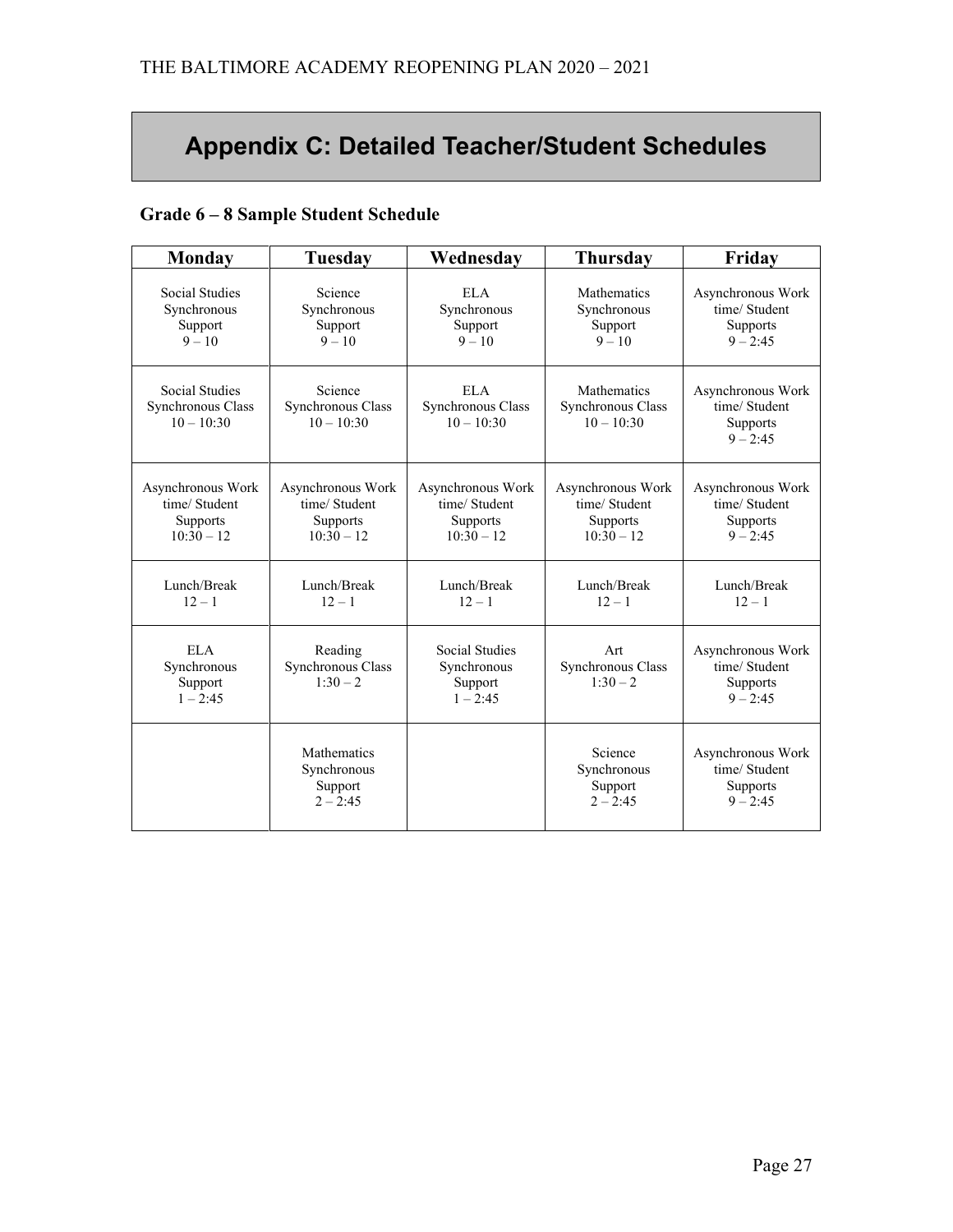| <b>Monday</b>                                 | <b>Tuesday</b>                                | Wednesday                                        | <b>Thursday</b>                               | Friday                                                       |
|-----------------------------------------------|-----------------------------------------------|--------------------------------------------------|-----------------------------------------------|--------------------------------------------------------------|
| Period 1                                      | Period 2                                      | Period 3                                         | Period 4                                      | Asynchronous Work                                            |
| Synchronous                                   | Synchronous                                   | Synchronous                                      | Synchronous                                   | time/ Student                                                |
| Support                                       | Support                                       | Support                                          | Support                                       | Supports                                                     |
| $9 - 10$                                      | $9 - 10$                                      | $9 - 10$                                         | $9 - 10$                                      | $9 - 2:45$                                                   |
| Period 1<br>Synchronous Class<br>$10 - 10:30$ | Period 2<br>Synchronous Class<br>$10 - 10:30$ | Period 3<br>Synchronous Class<br>$10 - 10:30$    | Period 4<br>Synchronous Class<br>$10 - 10:30$ | Asynchronous Work<br>time/ Student<br>Supports<br>$9 - 2:45$ |
| Asynchronous Work                             | Asynchronous Work                             | Asynchronous Work                                | Asynchronous Work                             | Asynchronous Work                                            |
| time/ Student                                 | time/ Student                                 | time/ Student                                    | time/ Student                                 | time/ Student                                                |
| Supports                                      | Supports                                      | Supports                                         | Supports                                      | Supports                                                     |
| $10:30 - 12$                                  | $10:30 - 12$                                  | $10:30 - 12$                                     | $10:30 - 12$                                  | $9 - 2:45$                                                   |
| Lunch/Break                                   | Lunch/Break                                   | Lunch/Break                                      | Lunch/Break                                   | Lunch/Break                                                  |
| $12 - 1$                                      | $12 - 1$                                      | $12 - 1$                                         | $12 - 1$                                      | $12 - 1$                                                     |
| Period 3<br>Synchronous<br>Support<br>$1 - 2$ | Period 5<br>Synchronous Class<br>$1:30-2$     | Period 1<br>Synchronous<br>Support<br>$1 - 2:45$ | Period 6<br>Synchronous Class<br>$1:30-2$     | Asynchronous Work<br>time/ Student<br>Supports<br>$9 - 2:45$ |
| Period 5                                      | Period 4                                      | Period 6                                         | Period <sub>2</sub>                           | Asynchronous Work                                            |
| Synchronous                                   | Synchronous                                   | Synchronous                                      | Synchronous                                   | time/ Student                                                |
| Support                                       | Support                                       | Support                                          | Support                                       | Supports                                                     |
| $2 - 2:45$                                    | $2 - 2:45$                                    | $2 - 2:45$                                       | $2 - 2:45$                                    | $9 - 2:45$                                                   |

**Grade 9 – 12 Sample Student Schedule**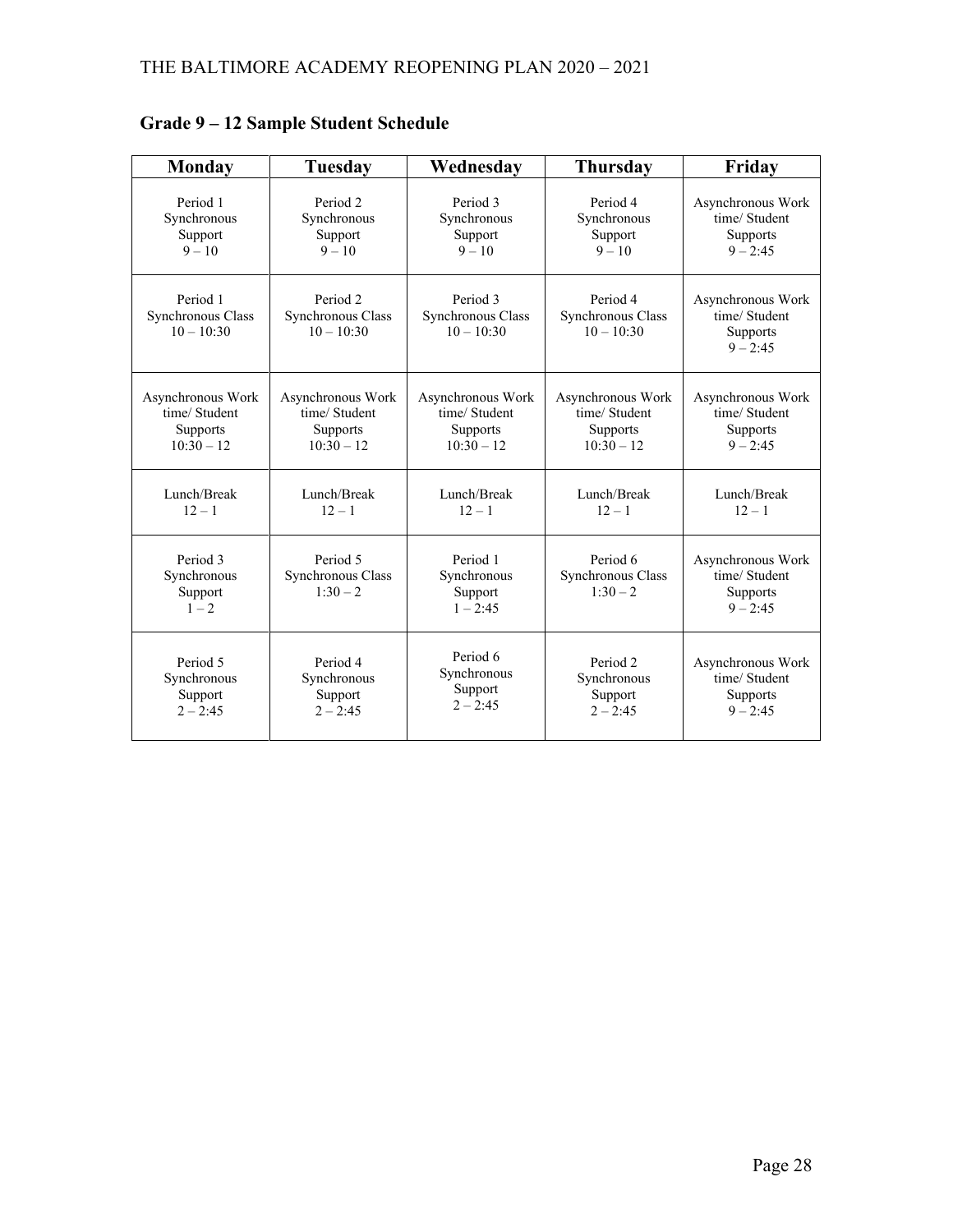#### **Consolidated Secondary Teacher Virtual Model Student**

Virtual school day  $9:00 - 2:45$ 

Teacher Virtual Workday 8 – 3

● During the Synchronous Class period a teacher is assigned a class for virtual live instruction

● During the Additional Synchronous Support period a teacher is not assigned a class, this is individualized/small group instruction per student request

| <b>Monday</b>                                    | <b>Tuesday</b>                                   | Wednesday                                        | <b>Thursday</b>                                  | Friday                                                                                    |
|--------------------------------------------------|--------------------------------------------------|--------------------------------------------------|--------------------------------------------------|-------------------------------------------------------------------------------------------|
| <b>Teacher Preparation</b><br>$8-9$              | <b>Teacher Preparation</b><br>$8-9$              | <b>Teacher Preparation</b><br>$8 - 9$            | <b>Teacher Preparation</b><br>$8 - 9$            | Teacher professional<br>learning, planning,<br>and review of student<br>work<br>$8 - 10$  |
| Period 1<br>Synchronous<br>Support<br>$9 - 10$   | Period 2<br>Synchronous<br>Support<br>$9 - 10$   | Period 3<br>Synchronous<br>Support<br>$9 - 10$   | Period 4<br>Synchronous<br>Support<br>$9 - 10$   |                                                                                           |
| Period 1<br>Synchronous Class<br>$10 - 10:30$    | Period 2<br>Synchronous Class<br>$10 - 10:30$    | Period 3<br>Synchronous Class<br>$10 - 10:30$    | Period 4<br>Synchronous Class<br>$10 - 10:30$    | <b>Staff Meeting</b><br>$10 - 11$                                                         |
| <b>Student Supports</b><br>$10:30 - 12$          | <b>Student Supports</b><br>$10:30 - 12$          | <b>Student Supports</b><br>$10:30 - 12$          | <b>Student Supports</b><br>$10:30 - 12$          | Teacher professional<br>learning, planning,<br>and review of student<br>work<br>$11 - 12$ |
| Lunch/Break<br>$12 - 1$                          | Lunch/Break<br>$12 - 1$                          | Lunch/Break<br>$12 - 1$                          | Lunch/Break<br>$12 - 1$                          | Lunch/Break<br>$12 - 1$                                                                   |
| Period 3<br>Synchronous<br>Support<br>$1 - 2$    | Period 5<br>Synchronous Class<br>$1:30-2$        | Period 1<br>Synchronous<br>Support<br>$1 - 2:45$ | Period 6<br>Synchronous Class<br>$1:30-2$        | Teacher professional<br>learning, planning,<br>and review of student                      |
| Period 5<br>Synchronous<br>Support<br>$2 - 2:45$ | Period 4<br>Synchronous<br>Support<br>$2 - 2:45$ | Period 6<br>Synchronous<br>Support<br>$2 - 2:45$ | Period 2<br>Synchronous<br>Support<br>$2 - 2:45$ | work<br>$1 - 3$                                                                           |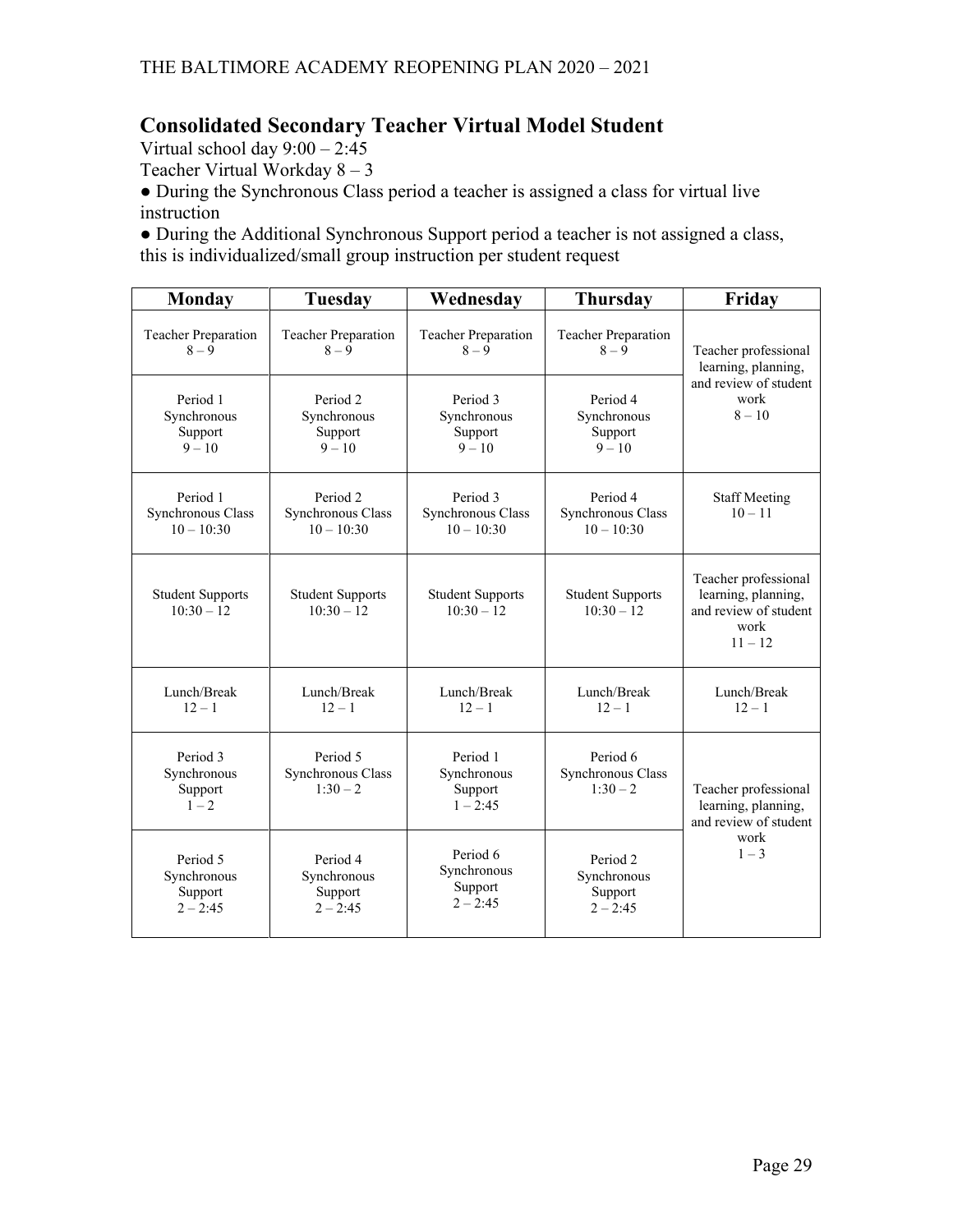## **Appendix D: Building Modifications & Cleaning Protocols**

#### **Planning Assumptions:**

1. These recommendations are based on a start date for VIRTUAL classes of Monday August 31, 2020 and for HYBRID classes of Monday, January 29February 1, 2021. 2. This information may change based on updates/changes to Center for Disease Control (CDC) and Maryland State Department of Education (MSDE) guidance. Changes will require detailed review by the Division of Operations to adjust procedures, estimated costs and timelines for implementations accordingly

3. This information assumes both a Virtual and a hybrid model for portions of the 2020- 2021 school year.

4. Are based on internal need for the school to follow federal, state, and local guidance on reopening; as well as the American Society of Heating Refrigerating and Air-Conditioning Engineers (ASHRAE) and the Occupational Safety and Health Administration (OSHA).

#### **Facility Alterations and Modifications**

Physical and operational changes will be made as needed to support safe and healthy learning environments for the education of the students of TBA.

#### **Physical Barriers**

Entry to TBA will be restricted to outside visitors.

#### **Signage**

Signage is recommended to be highly-visible and posted/placed throughout the school to remind and reinforce social distancing, the wearing of face coverings, and hand sanitizing (washing with soap and water or the use of hand sanitizing stations). Signage will comply with the CDC's recommendations and standards pertaining to reopening of schools.

#### **Personal Protective Equipment (PPE)**

All students and staff will be required to wear face coverings (masks). Stock supplies will be provided for those students who may not have their own face coverings. School staff will have access to more specialized PPE, such as face shields, gloves, etc.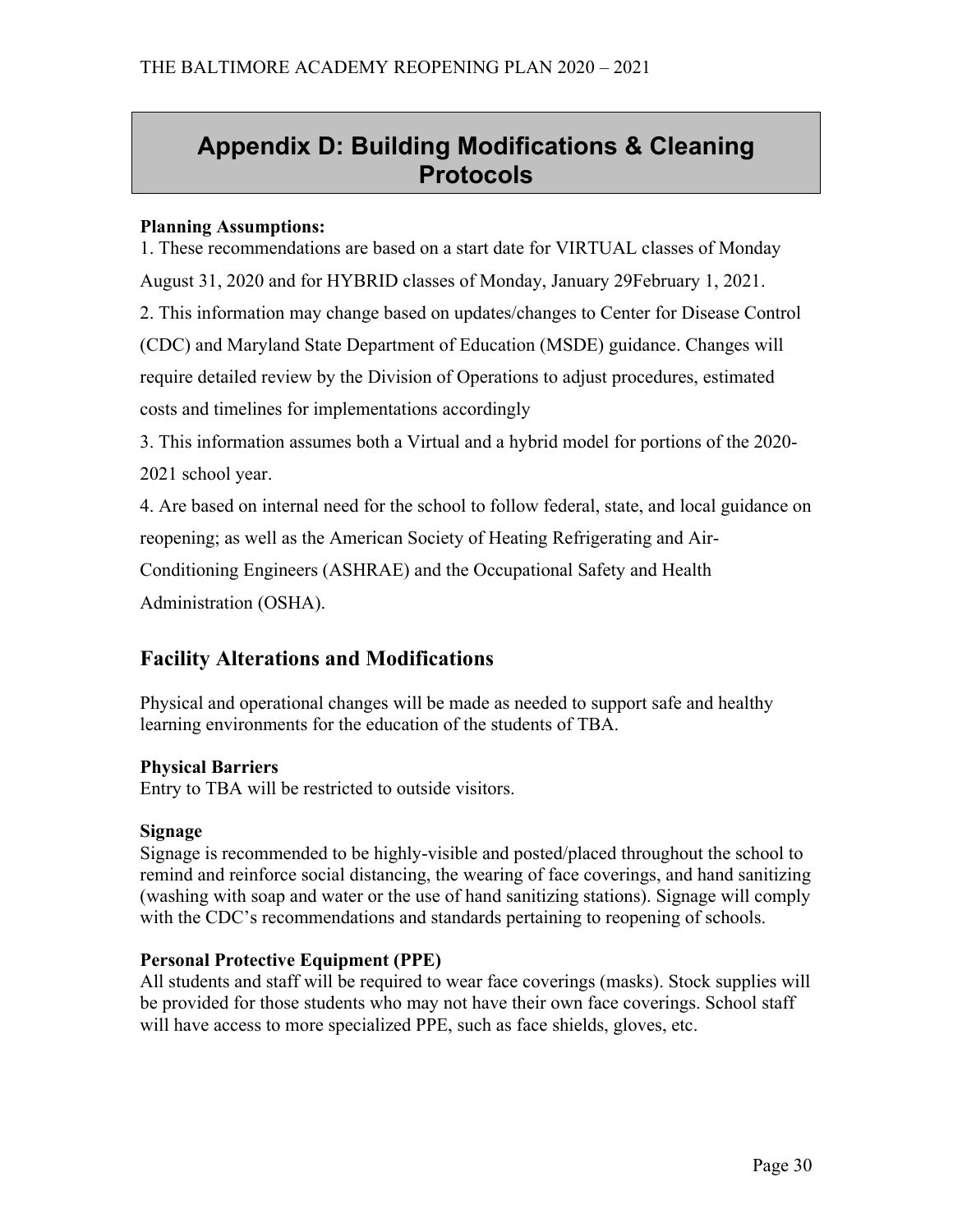#### **Building Flow of Staff and Students**

Building flow will be determined by administrative staff. Signage will be provided to reinforce building flow patterns.

#### **Classrooms**

Each classroom will be configured to maximize social distancing that can be maintained in support of the Maryland Recovery Plan for Education and the CDC's Considerations for Schools. Classroom configurations will not be consistent with one another due to varying square footage and room layouts. School administrative staff will identify areas to store the excess chairs, desks and tables.

#### **Bathroom Usage**

To promote social distancing in bathrooms, classroom schedules will be developed for bathroom use.

#### **HVAC and Plumbing Systems**

TBA will be purchasing medical grade air purifiers for the classrooms and offices to ensure proper ventilation as well as increase circulation of conditioned outdoor air as much as possible. However, staff is cautioned and reminded to not open windows or doors due to safety/health risks, introduces pests/allergens, and can elevate indoor relative humidity; Increasing the potential for mold growth.

To minimize the risk of Legionnaires disease and other diseases associated with water, Building Maintenance staff will take steps to ensure that all water systems and features (e.g., sink faucets, drinking fountains) are safe to use after a prolonged facility shutdown. However, the drinking fountain will be turned off to minimize the potential spread of COVID-19.

Additional steps to be taken:

1. Flush the domestic hot and cold water systems in all school buildings prior to the return of students.

- 2. Ensure cooling towers are clean and well-maintained.
- 3. Students should be encouraged to bring their own water bottles.
- 4. Signage will be placed at water fountain indicating not to use.

#### **Custodial Cleaning**

The safety of all students and staff are of the highest priority for the upcoming school year. For the Fall 2020 Virtual Learning (first semester), TBA Custodial Services is committed to adhering to all necessary cleaning protocols and precautionary guidelines outlined by the Maryland Department of Health and CDC. The physical absence of fullday instruction for students and limited access by staff will allow time for Custodial Team's to thoroughly clean and disinfect the building on a daily basis.

Custodial Services will provide each Custodian with written direction and training on safely storing cleaning materials, a cleaning schedule for implementation, and an outline of daily expectations for increased routine cleaning and disinfection. Instructions will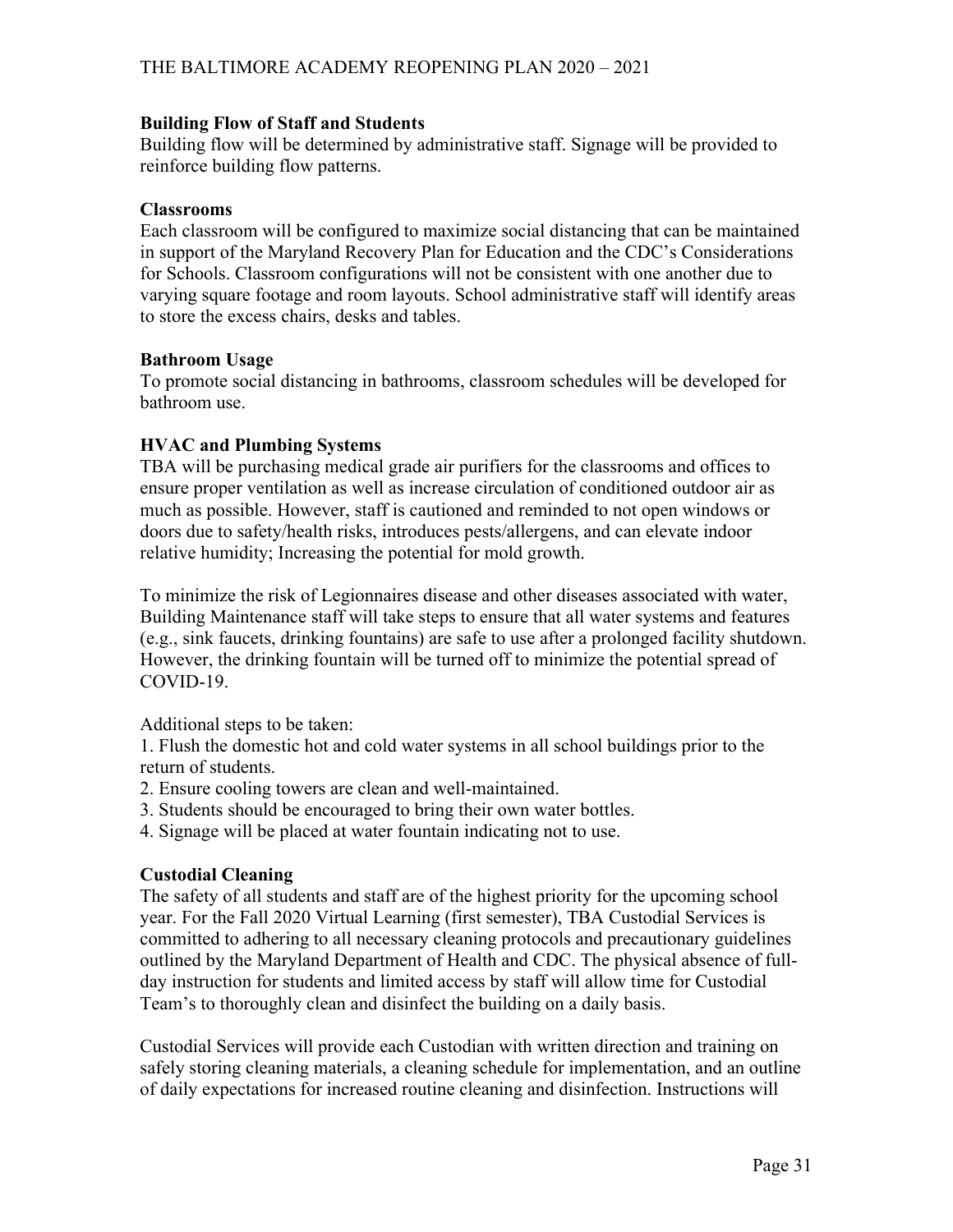include, but not limited to, high-touch areas in classrooms, offices, restrooms, public areas, and health suites. The school building will be cleaned and disinfected every evening with a special emphasis on frequently touched surfaces throughout the day. Frequently touched surfaces include, but not limited to, desks, door handles, water fountains, sink fixtures, and toilets. Custodial Services will ensure adequate provision and distribution of Personal Protective Equipment for Custodial staff, and Environmental Protection Agency (EPA) approved and Green-Seal certified cleaning supplies.

Lastly, CDC's Considerations for Schools recommends cleaning and disinfecting of frequently touched surfaces within the school daily or between uses as much as possible. Cleaning provisions for instructional staff will be available to allow for access to approved cleaning products quickly, if needed. In addition, hand sanitizing stations will be strategically placed in high traffic areas, (front entrance, hallway, bathrooms, etc.), of the school building for use by all students and staff. When instructional schedules are finalized, the cleaning protocols and staffing will be evaluated and implemented.

Below is an example of the daily responsibilities of the custodial team cleaning protocols:

• Monitor, stock items, and clean/disinfect touch points in restrooms periodically (the frequency of cleaning restrooms will depend on the daily activity for staff and students, capacity)

- Clean and disinfect classrooms after students and staff leave for the day
- Disinfectant wipes and a bottle of disinfectant will be made available to staff for when needed
- Clean/disinfect all desktops, touch points, and floors, in classrooms, offices, and restrooms occupied by staff and students
- Clean/disinfect high traffic areas such as front entrance and entryways
- Remove trash from areas occupied by staff and students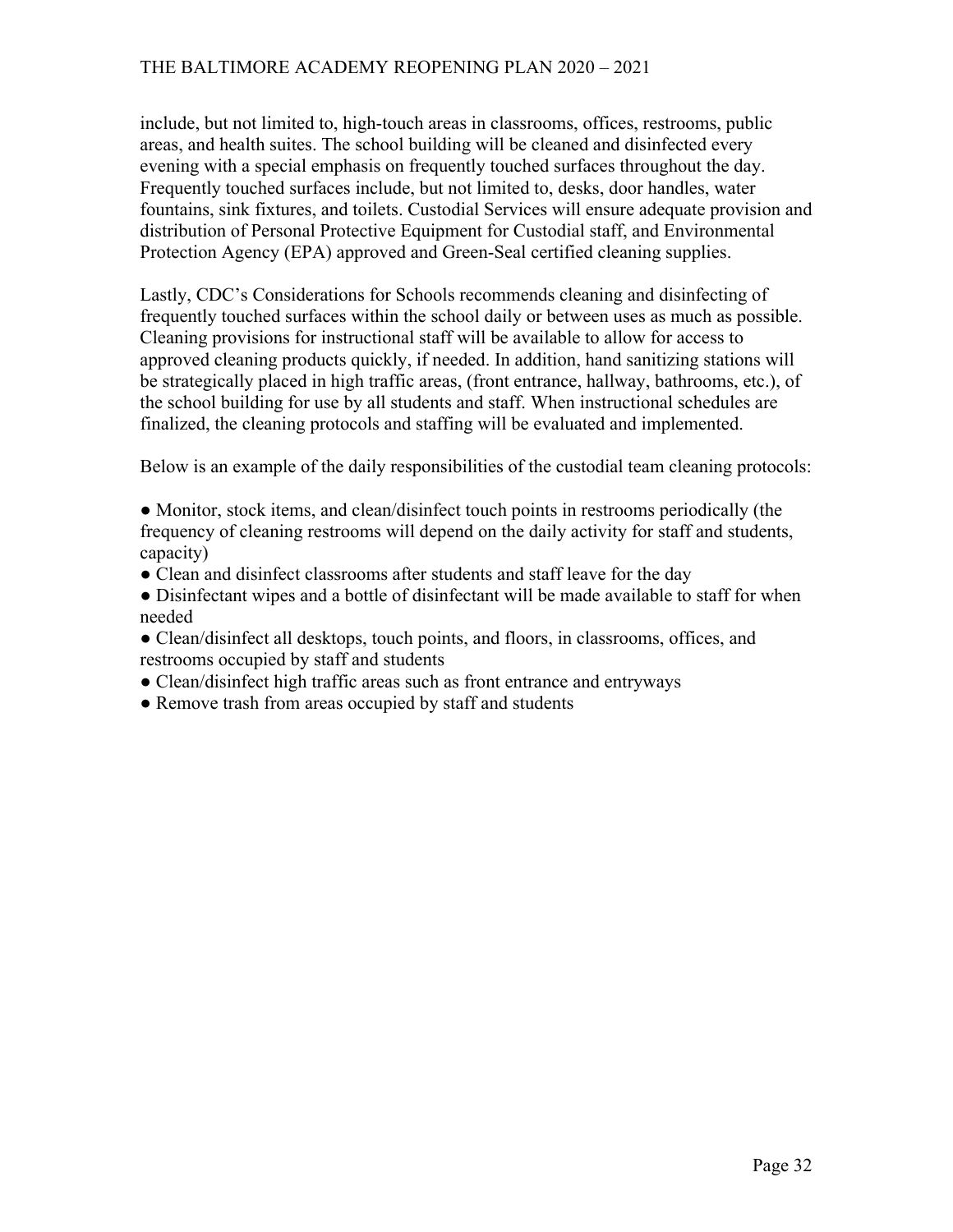## **Appendix E: Guidance for Use of Cloth Face Coverings In Schools**



**DEPARTMENT OF HEALTH**<br>Robert R. Neall, Secretary STATE DEPARTMENT OF EDUCATION Dr. Karen Salmon, State Superintendent of Schools

#### **Guidance for Use of Cloth Face Coverings in Schools July 21, 2020**

This guidance is being provided by the Maryland Department of Health (MDH) and Maryland State Department of Education (MSDE) to assist schools to develop and implement policy regarding the use of cloth face coverings in the school setting. The use of cloth face coverings is not a substitute for other SARS-CoV-2 mitigation strategies such as physical distancing, frequent hand washing, and cleaning of frequently touched surfaces within the school setting.

Cloth face coverings protect others if the wearer is infected with SARS CoV-2, the virus that causes COVID-19, and is not aware. Cloth face coverings may offer some level of protection for the wearer. Evidence continues to mount on the importance of universal face coverings in interrupting the spread of SARS-CoV-2. To prevent the spread of the COVID-19 virus, the CDC recommends the use of cloth face coverings in schools when feasible.

#### **Use of Cloth Face Coverings in Staff and Students**

MOHON SUL must weak cloth face coverings while in the school building, on school grounds when not contraindicated due to a medical condition, intellectual or developmental disabilities, or other conditions or safety concerns;

• All students, school staff, and bus drivers must wear a cloth face covering while on school bus when not contraindicated due to a medical condition or developmental or safety considerations;

• Other adults must wear cloth face coverings when they must enter the school building or grounds for essential functions;

• Students, especially students in middle and high school, must wear cloth face coverings in the school building and on school grounds as much as possible when not contraindicated due to a medical condition or developmental or safety considerations;

• The use of cloth face coverings is most important at times when physical distancing measures cannot be effectively implemented especially when indoors;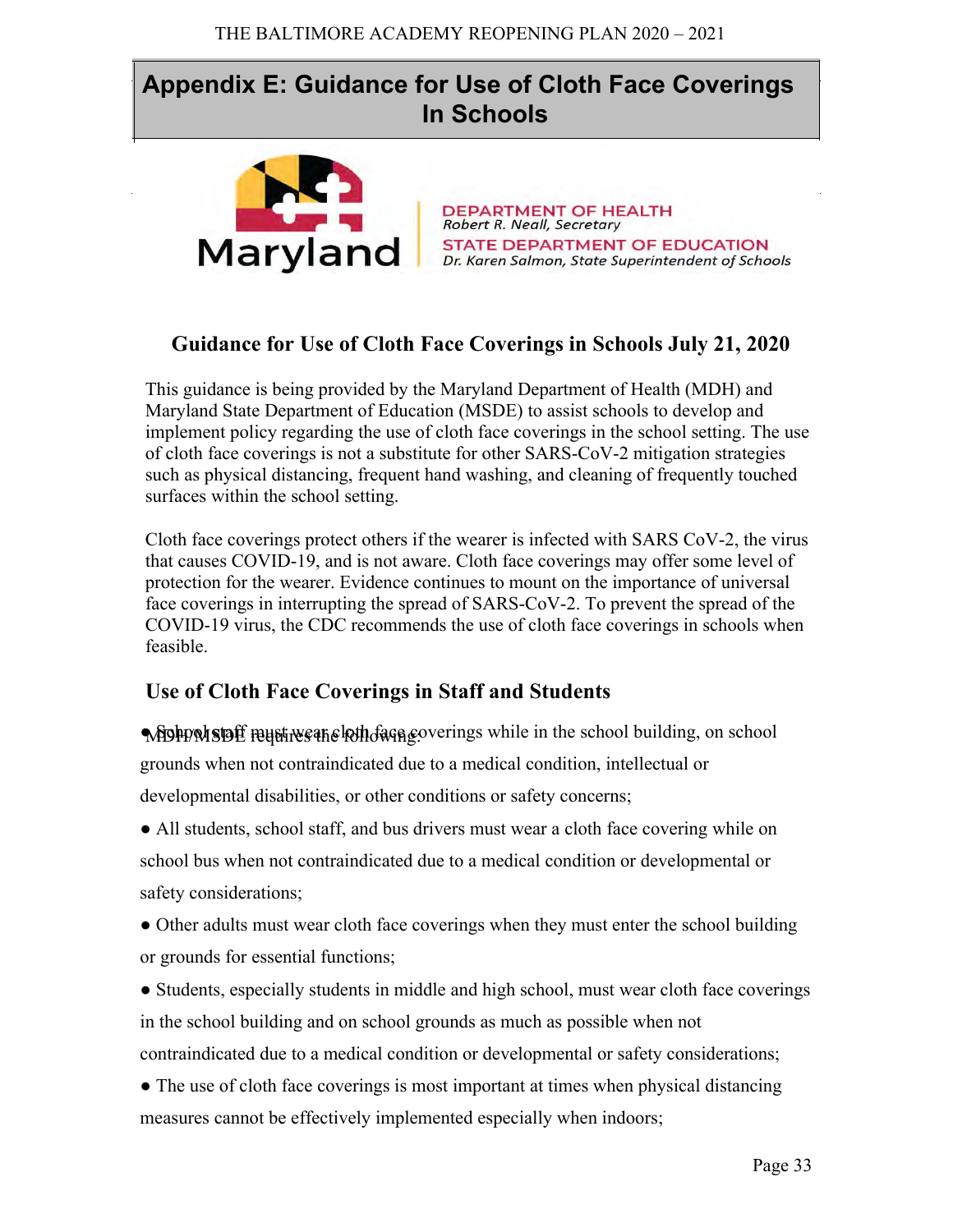#### THE BALTIMORE ACADEMY REOPENING PLAN 2020 – 2021



● Local education agencies should examine the structure and schedule of the education program to identify when physical distancing may be a challenge;

• Cloth face coverings should not be worn by children under 2 years and anyone who has trouble breathing or is unconscious, incapacitated, or otherwise unable to remove a face covering without assistance.

#### **Communication**

● School systems should provide resources to families regarding the importance and expectation for the use of cloth face covering in school;

• Information should be provided to staff, students and students' families regarding the school system expectation of parents to provide cloth face covering or whether the school will provide them;

• School staff and families should teach and reinforce proper use and removal of cloth face coverings, including the use of behavioral strategies as necessary to assist students with becoming comfortable wearing cloth face coverings; and

● Information should be provided to staff, students, and students' families on proper use, removal, and washing of cloth face coverings.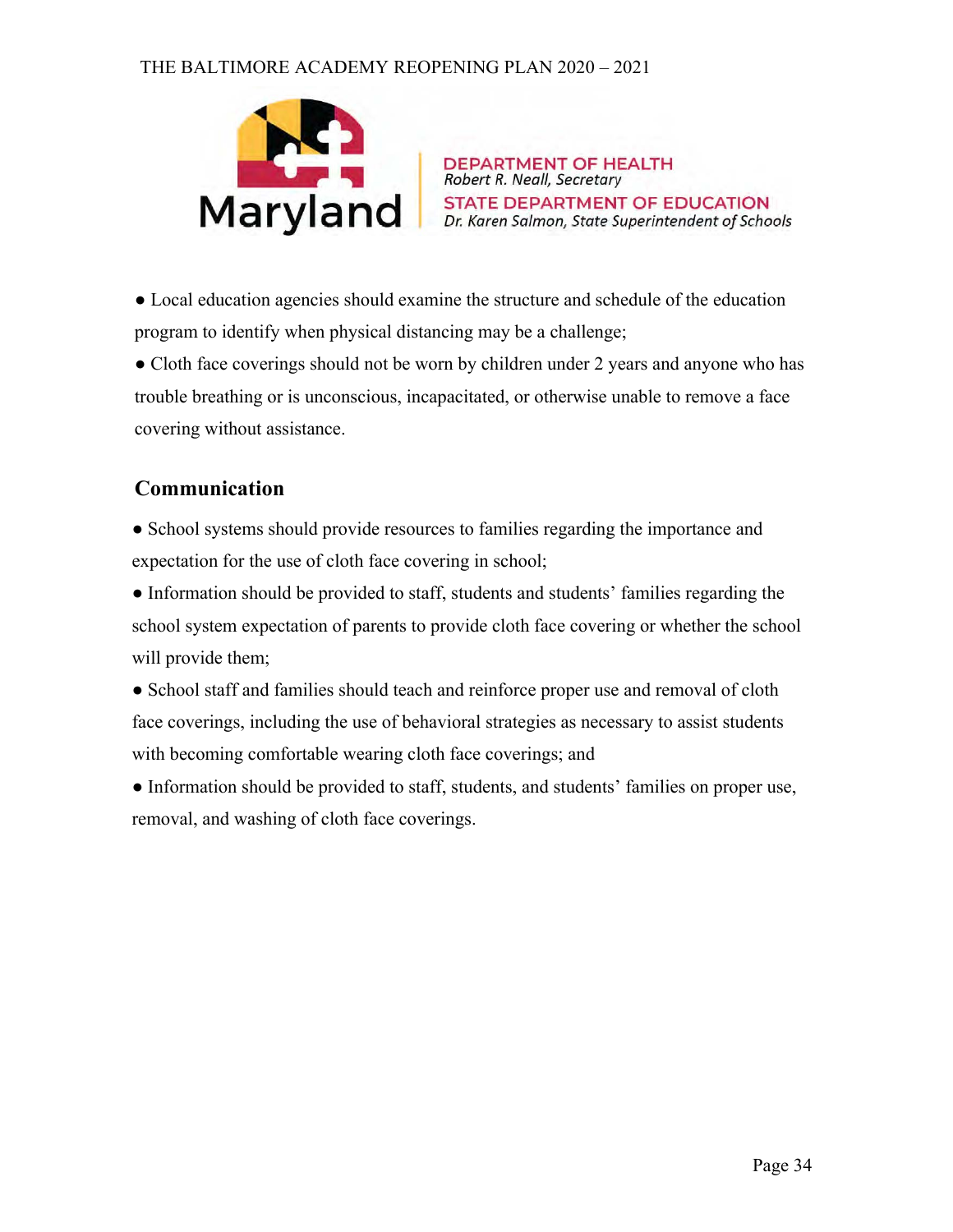## **Appendix F: Decision Aid: Exclusion and Return for Laboratory Confirmed COVID-19 Cases and Persons with COVID-19-like Illness in Schools, Child Care Programs, and Youth Camps**



**DEPARTMENT OF HEALTH**<br>Robert R. Neall, Secretary STATE DEPARTMENT OF EDUCATION Dr. Karen Salmon, State Superintendent of Schools

### **Response to a Laboratory Confirmed Case of COVID-19 and Persons with COVID-19-like Illness in Schools, Child Care Programs, and Youth Camps**

**Updated July 21, 2020**

#### **This guidance accompanies the "Decision Aid: Exclusion and Return for Laboratory Confirmed COVID-19 Cases and Persons with COVID-19-like Illness in Schools, Child Care Programs, and Youth Camps."**

This guidance applies to persons with a laboratory **confirmed case of COVID-19, regardless of whether they have symptoms**, and persons with COVID-19-like illness. Exclusion, quarantine and return to school for a person with laboratory confirmed COVID-19 or persons with symptoms of COVID-19-like illness is based on CDC and Maryland Department of Health/Maryland State Department of Education guidance and is to be implemented by local school systems in collaboration with the local health department.

For the purposes of this guidance, symptoms of COVID-19-like illness include those that meet:

1. New onset cough or shortness of breath; **OR**

2. **At least 2 of the following**: fever of 100.4o or higher, chills, shivering, muscle pain, sore throat, headache, loss of sense of taste or smell, or gastrointestinal symptoms (nausea, vomiting or diarrhea).

#### **NOTE: This definition was adapted from the clinical criteria in the CDC case definition of a probable case of COVID-19.**

The guidance below is meant to supplement, where necessary, current communicable disease outbreak investigation processes, current school health services illness management processes, and current local health department COVID-19 response processes. The guidance below is designed to expedite notification, isolation, and quarantine of school staff and/or students, as indicated, when a person notifies the school they/their child has a laboratory confirmed case of COVID-19, regardless of whether the person has symptoms, or exhibits symptoms of COVID-19- like illness. The specific processes to implement this guidance within each school system are to be developed and carried out in collaboration with the local school system and the local health department.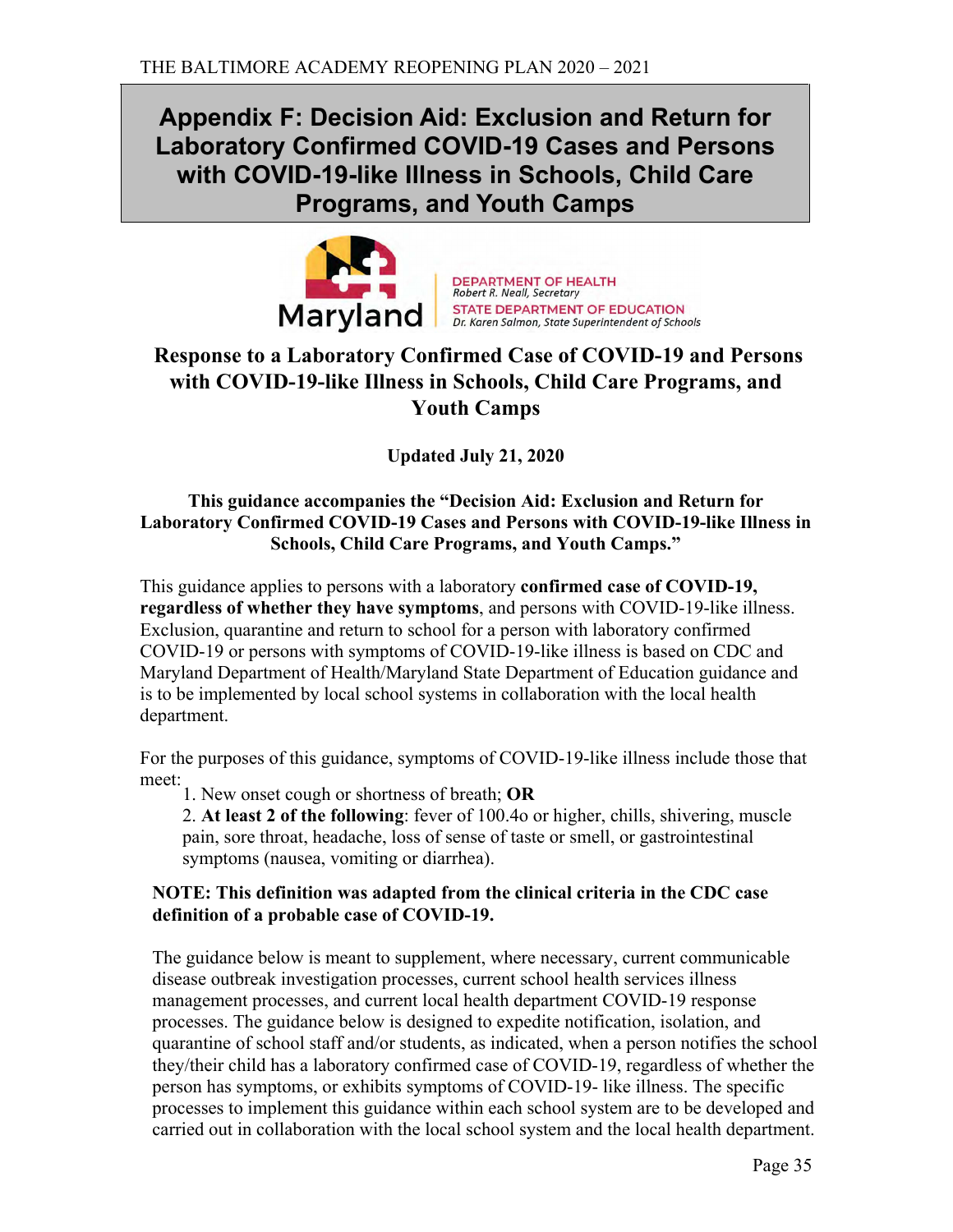#### **1. Communication**

a. School systems should develop processes to inform staff and parents that they are expected to notify the school as soon as they are made aware that they/their child has tested positive for the virus that causes COVID-19 or that they/their child has been exposed to a person who is confirmed to have COVID-19; b. School systems should communicate to parents the expectation that ill students MUST be picked up within a specified period of time;

c. The school should have a plan for how parents are to notify the school of a positive test result or exposure to ensure confidentiality;

d. Schools should have a plan to collaborate and coordinate with the local health department regarding school contact tracing procedures including determining the role of the school nurse, the school administrator, and the local health department; and

e. The school system should develop communication templates for notification of contacts of persons who are confirmed to have COVID-19.

#### **2. Notification of contacts who must quarantine**

a. The local health department should lead the process of contact tracing;

b. The school should work with the local health department to identify persons who may have had close contact with the person testing positive for COVID-19; c. Schools should provide written notification to all identified contacts. The notification should include the following:

i. When to seek medical care

ii. How to monitor for symptoms

iii. Who to contact and how to contact them if they develop symptoms of COVID-19 while under quarantine

iv. The projected length of quarantine if remain asymptomatic

v. Plan for maintaining remote learning for those who remain well enough to engage in learning while under quarantine

vi. Information about local COVID-19 testing sites

#### **3. Isolation, Exclusion, Quarantine, and Return to School**

a. If a student or school staff member develops symptoms of COVID-19-like illness during the school day, the school should:

i. Safely isolate the person in the designated isolation area and place a surgical mask on the person if they are not wearing a cloth face covering as appropriate;

ii. The SHS staff member should don the appropriate PPE and conduct the appropriate determination of the student's condition based on presenting symptoms;

iii. Begin the process for the person to vacate the school as soon as possible;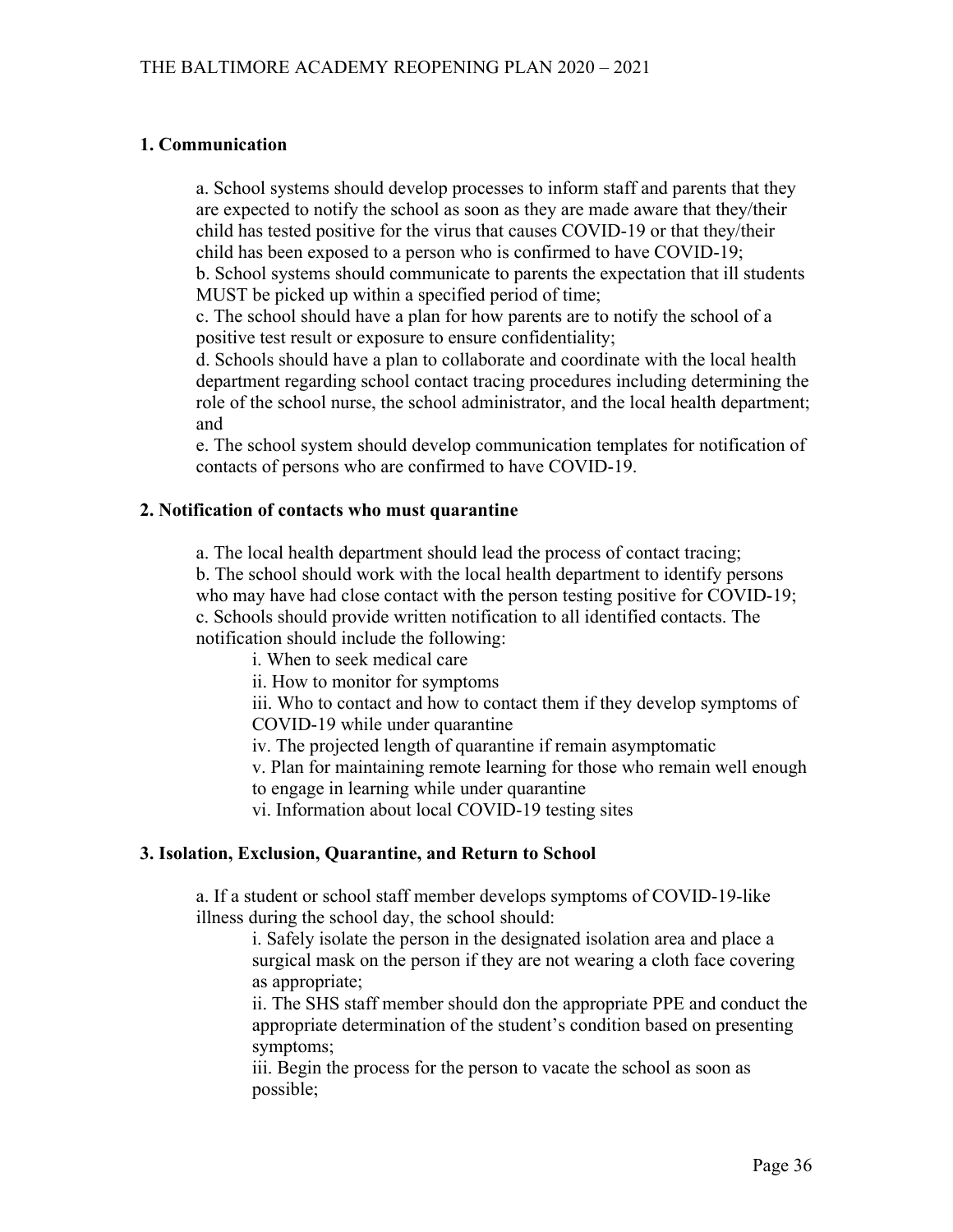b. When a school is informed of a laboratory confirmed case of COVID-19 in a student or school staff member, regardless of whether the person had symptoms, the school should begin the process for identifying close contacts and begin the notification process in collaboration with the local health department; c. The school should follow the "Decision Aid: Exclusion and Return for Laboratory Confirmed COVID-19 Cases and Persons with COVID-19-like Illness in Schools, Child Care Programs, and Youth Camps" (see attachment) for persons with a positive test for COVID-19 or have COVID-19 like illness, regardless if they have been tested, and those who had close contact with the person with

COVID-19-like illness;

d. The school should follow the instructions from the local health department for all matters regarding quarantine, exclusion and return to school for persons with a positive test for COVID-19 and those who had close contact with the with COVID-like illness; and

e. If the number of laboratory confirmed cases of COVID-19 or persons with Covid-19- like illness meets the definition of an outbreak, the response decisions, including possible school closure, will be made by the local health department.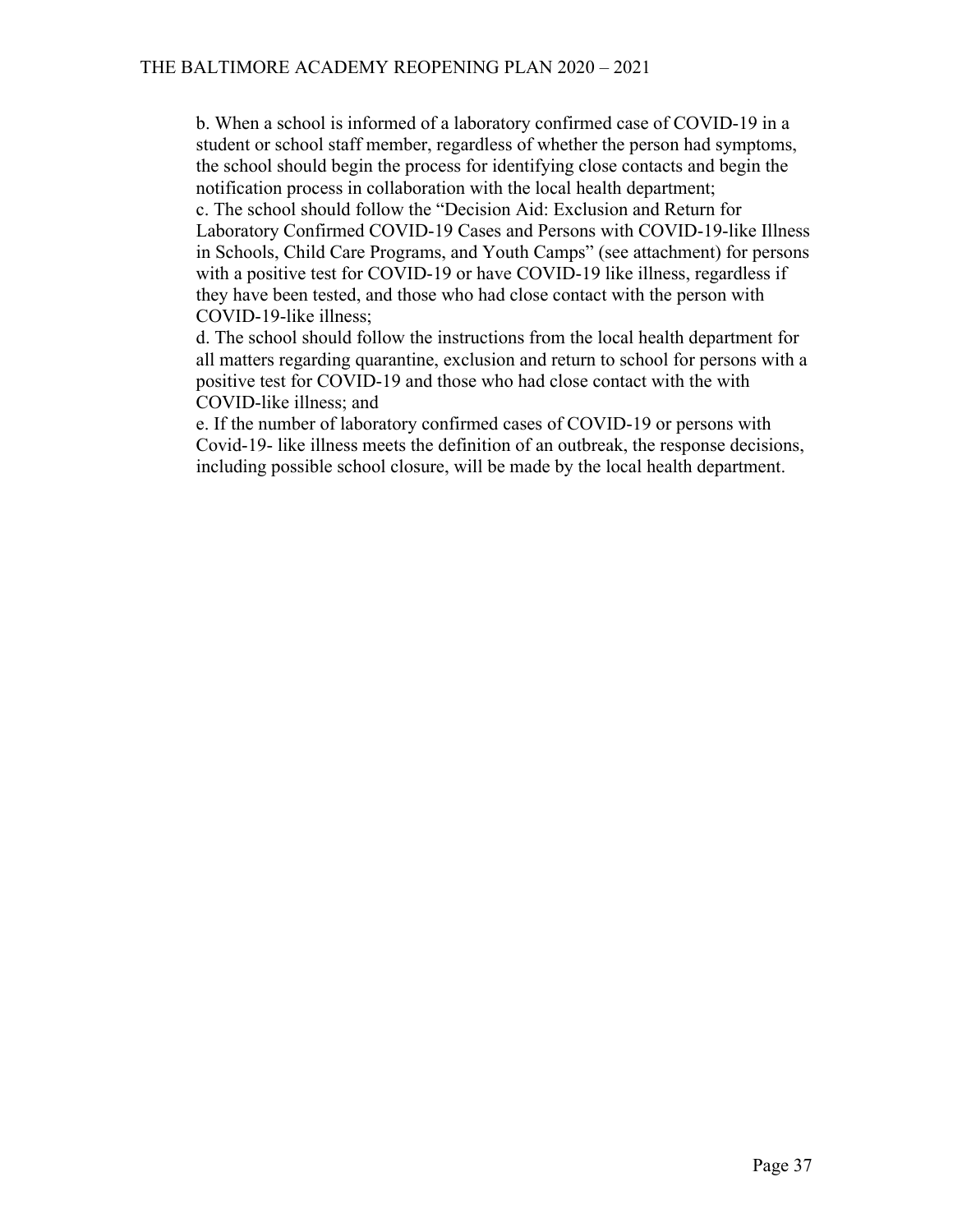**For the purposes of this decision aid, COVID-19-like illness is defined as:** New onset cough or shortness of breath **OR** At least **2** of the following: fever vomiting or diarrhea). **NOTE: This definition was adapted from the clinical criteria in the [CDC case definition of a probable case of COVID-19.](https://wwwn.cdc.gov/nndss/conditions/coronavirus-disease-2019-covid-19/case-definition/2020/)**  of 100.4° or higher, chills, shivering, muscle pain, sore throat, headache, loss of sense of taste or smell, and gastrointestinal symptoms (nausea,

 Person (child, care provider, educator, other  staff) with **ONE NEW** symptom not meeting the definition of COVID-19-like illness.

 Exclude person and allow return when symptoms have improved and criteria in the [Communicable Diseases Summary](https://mmcp.health.maryland.gov/epsdt/healthykids/Documents/Communicable_Diseases_Fact_Sheet.pdf) have been met as applicable. If person develops symptoms of COVID-19-like illness, follow processes below for person with COVID-like illness.

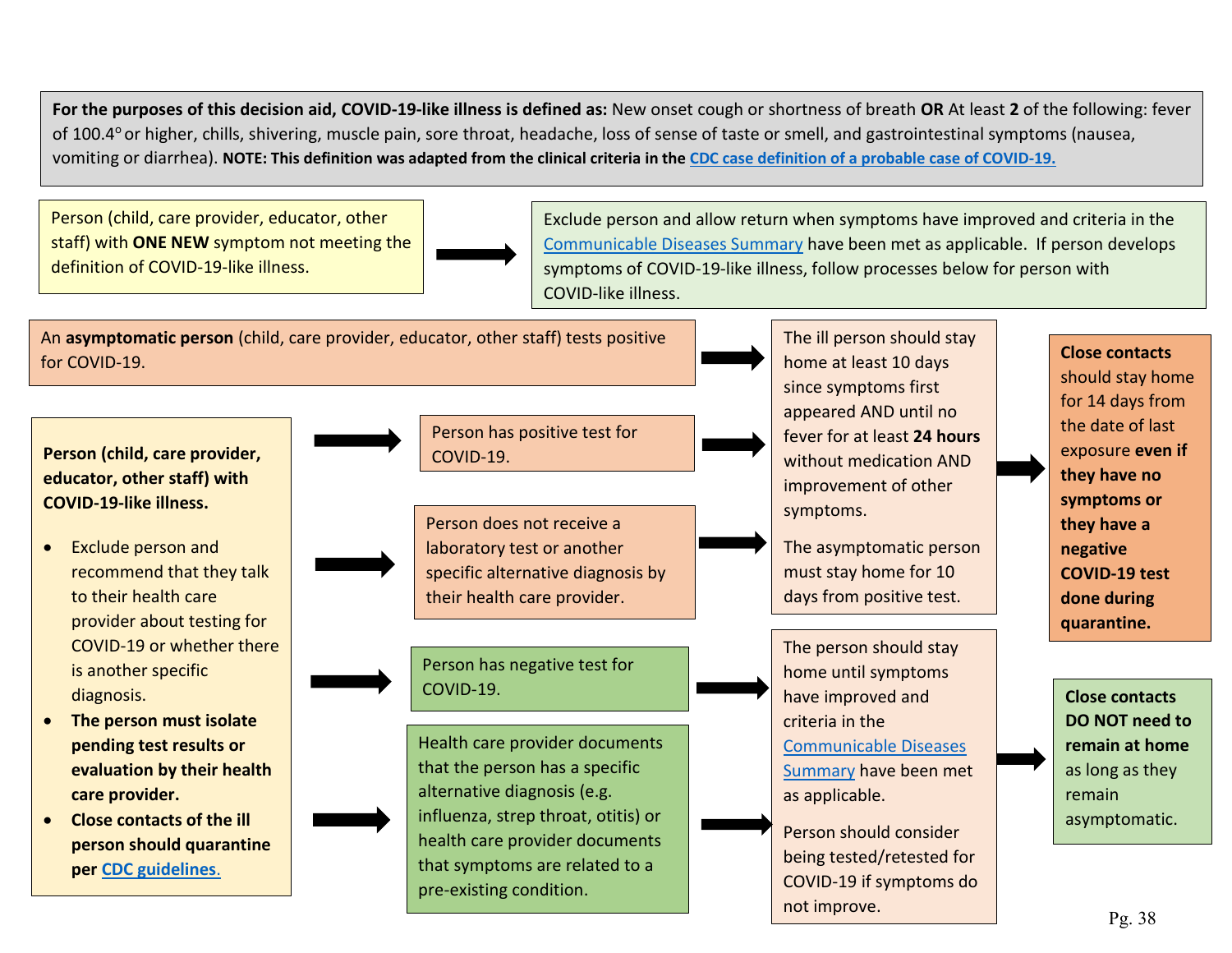## **Appendix I: Transportation Planning/Protocols**

#### **Transportation of Students**

The Maryland Recovery Plan for Education and the CDC recommend that buses should be limited to one student per seat, keeping the seat directly behind the driver open, for a total of 21 students per bus. All students will have assigned seats and if possible, the seat will be based on the route, so students are loading in the rear and working forward, and vice versa on the return trip. While waiting to exit the bus, students will remain seated and not congregate in the aisle. The adult in charge will dismiss the student's one row at a time.

The adults on the bus will wear a face covering the entire time they are on board with passengers. The mask may be removed when no passengers are on board. Proper hand cleaning should be performed when putting on and removing the mask. Medical documentation will be required if unable to wear a mask. Students must always wear a face covering when able (medically fragile or sensory-sensitive students may not be able to tolerate wearing a face covering).

Circulation of air through the bus is paramount; therefore all driver and passenger windows and the roof hatches will be fully open, weather permitting, on buses not equipped with air conditioning. On buses equipped with air conditioning, the driver's window and at least three passenger windows on both sides of the aisle and the roof hatches must be opened slightly. If weather is an issue, the driver's window and at least three windows on each side of the aisle must be opened slightly on all buses. The roof hatches may be opened to the extent possible on all buses. To reduce cross contamination, students shall not operate the windows. Only the driver or bus attendant shall operate the windows.

#### **Loading and Unloading**

Buses will use a "drop and go" approach to unload students at the school. This will alleviate any idle time in the bus loop and get the students off the bus quickly and safely. This will also assist in getting the buses to their next location sooner to account for the changes in schedule and unloading procedures.

#### **Routing and Planning**

TBA will be calling parents/guardians to identify which students are "opting in" for bus transportation. The information will be used in planning and routing to properly balance the bus loads to incorporate social distancing protocols. Although the ultimate goal is to stay within the 50% capacity guidelines on the bus, absolutely no students will be denied service and left at a bus stop if the capacity is reached or surpassed.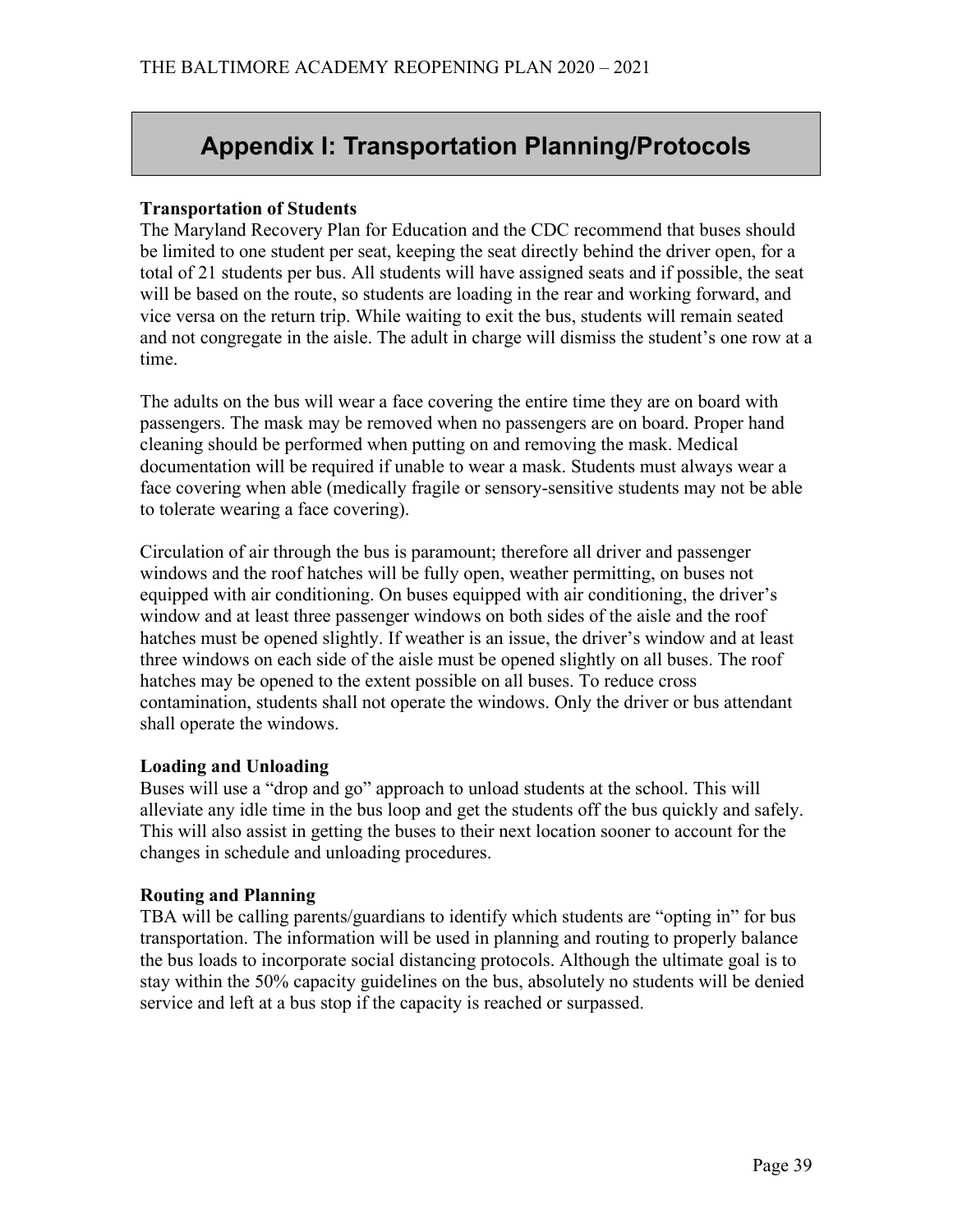#### **Bus Cleaning**

The Maryland Recovery Plan for Education requires increased cleaning and disinfection for buses. For each bus, the school will provide one spray bottle of cleaning solution for use on high touch areas (if needed). Further description of the cleaning process outlined below:

After each morning and/or afternoon route:

· The driver will clean high touch areas of the bus, following the manufacturer's instructions for the cleaning product being used. These include:

- Bench seats occupied by student
- The backs and tops of seatbacks in front of each occupied seat
- Side walls next to occupied seats
- Handles on all emergency exits and emergency windows if a student is seated next to one.
- Windows, window frames and ledges of occupied seats (again, only driver or bus attendant will open or close)
- Handrails in step well

#### **Specialized Transportation**

As part of a student's Individualized Education Plan (IEP), transportation may be a service required to be provided under Free and Appropriate Public Education (FAPE). Given social distancing guidelines, modified bus scheduling will be required for students to be safely transported to school. Additional recommendations include:

- Students will be allowed one per seat on the bus.
- Masks/face shields are required for staff and students. However, the health needs of students may prevent some students from wearing them.
- Transportation staff must strictly adhere to cleaning and sanitizing protocols. Buses should be disinfected between routes.
- Drivers and Attendants will receive instruction about Personal Protective Equipment (PPE) requirements such as face masks, face shields and gloves.
- Face shields may be required for some bus staff (attendants) when supporting the transportation of students with highly vulnerable medical or behavioral needs.
- School-based personnel, in collaboration with the Bus Company, will identify students that require training and will educate them on social distancing and safe health practices when riding the school bus.
- Some students benefit from a toy, a book, or another object to make the bus ride more pleasant. To reduce cross contamination, these objects cannot be kept on board the bus. These objects must go into the school each morning upon arrival and they must go home with the student each afternoon upon drop-off.
- Wheel chairs need to be clean and sanitary before being admitted on to the bus at stops or at schools.
- Wheelchairs are not to be left on the bus to allow for proper disinfecting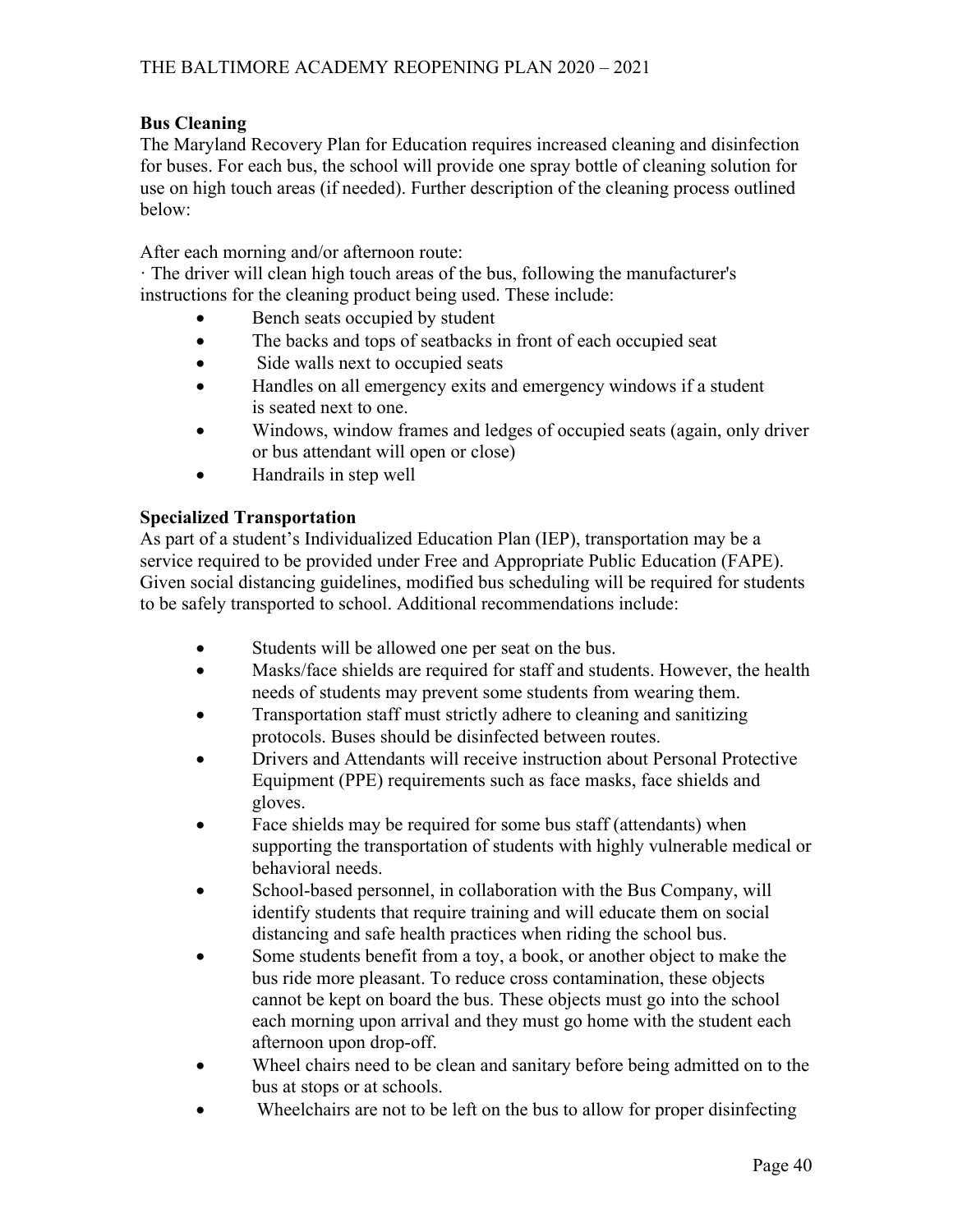of the bus.

- On buses with a bus attendant, he or she will clean high touch areas of the bus, following the manufacturer's instructions for the cleaning product being used. These include:
	- Occupied seats, seat backs and tops, integrated booster seats, safety vests, seatbelts and ends,
	- Wheelchair tie downs which were utilized,
	- any part of the lift gate which was touched, including the controller ü any other equipment/item touched by students or the bus attendant
	- · On buses with a bus attendant, he or she will clean their own seat, seatback, and wall.

#### **Response to COVID-19 Infections**

Contractors, drivers, attendants, support staff, and school staff will ask themselves the following questions prior to working each day and respond accordingly. The fourth statement applies to everyone, once already at work.

· Have you or anyone you are in contact with been sick with dry cough, shortness of breath, chills, fever, muscle or body aches, sore throat, or loss of sense of taste or smell in the last 14 days? (If no, then report to work. If yes, then you should not report to work.)

· Have you or anyone you have been in contact with been exposed to COVID-19 and asked to isolate for 14 days? If yes who was directed to isolate and what date did the isolation to start? (Ensure isolation time is up and no symptoms were present during the 14-day isolation time.)

· Have you or anyone you have been in contact with tested positive for COVID-19? If yes, who and when? If you were in contact with the positive person that was asymptomatic within 2 days of the testing the guidance is to quarantine (If not having symptoms an adult can report to work and a student can report for testing or services if 10 days have passed since positive test.)

· If you become ill while working you must stop immediately, notify the contractor and promptly cease working. The contractor will then notify the school and other required persons immediately.

"Contact tracing" is required to identify persons who may have been near anyone with COVID-19 in case someone contracts or has transmitted COVID-19. Therefore,

· The contractor will ensure compliance by the driver for completing daily attendance on each run of the day. The daily attendance sheet will be provided by the local school system for each route bus. The daily attendance sheet shall remain on each bus.

· If a route bus goes out of service, it is the contractor's responsibility to move the list of riders on to a spare bus.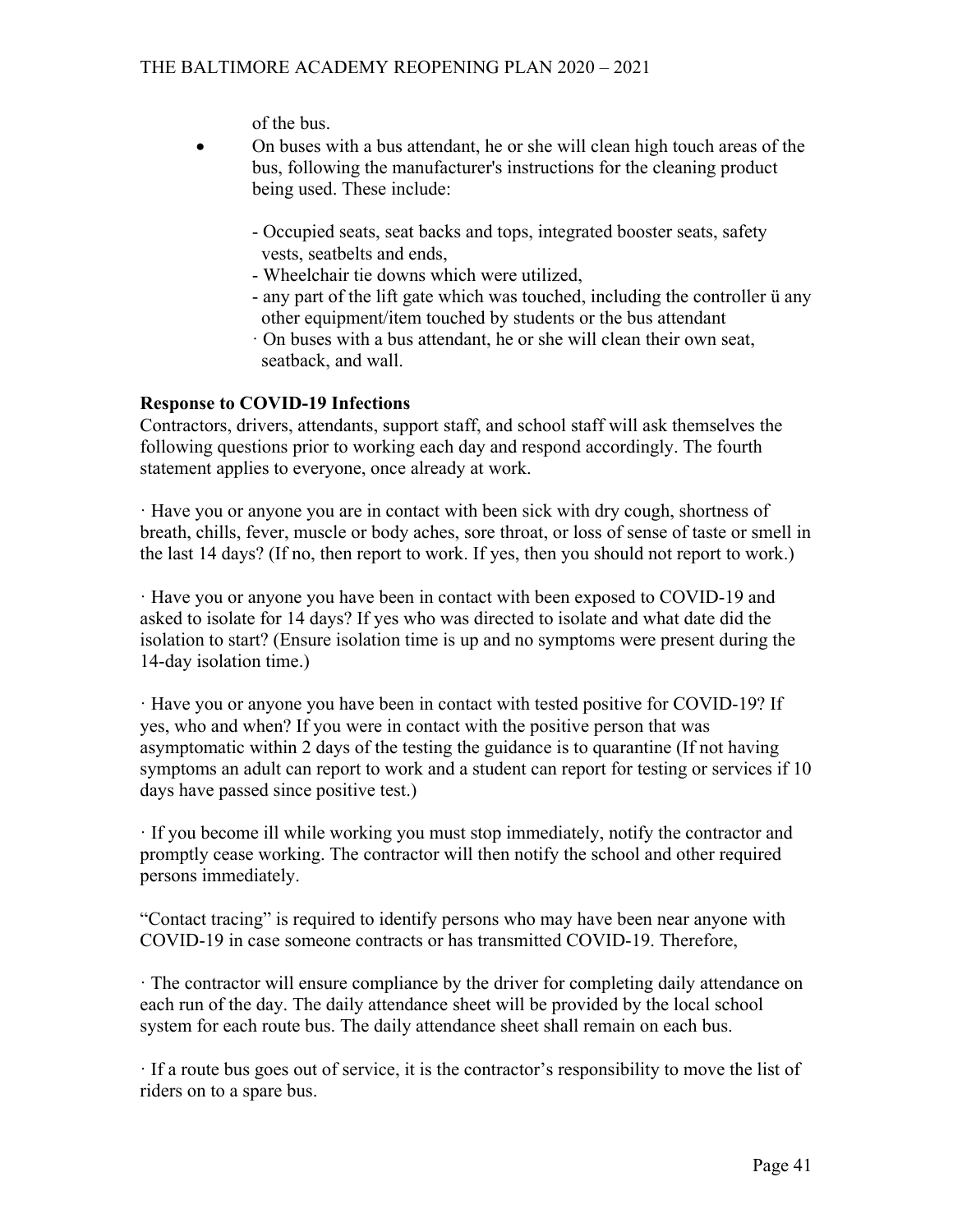#### THE BALTIMORE ACADEMY REOPENING PLAN 2020 – 2021

· All assistance on moving safety vests, booster seats and other specialized equipment from the route bus on to a spare bus is appreciated.

If a student or staff member who was on a bus has experienced symptoms, the bus should be immediately taken out of service for cleaning and disinfecting prior to being placed back into service.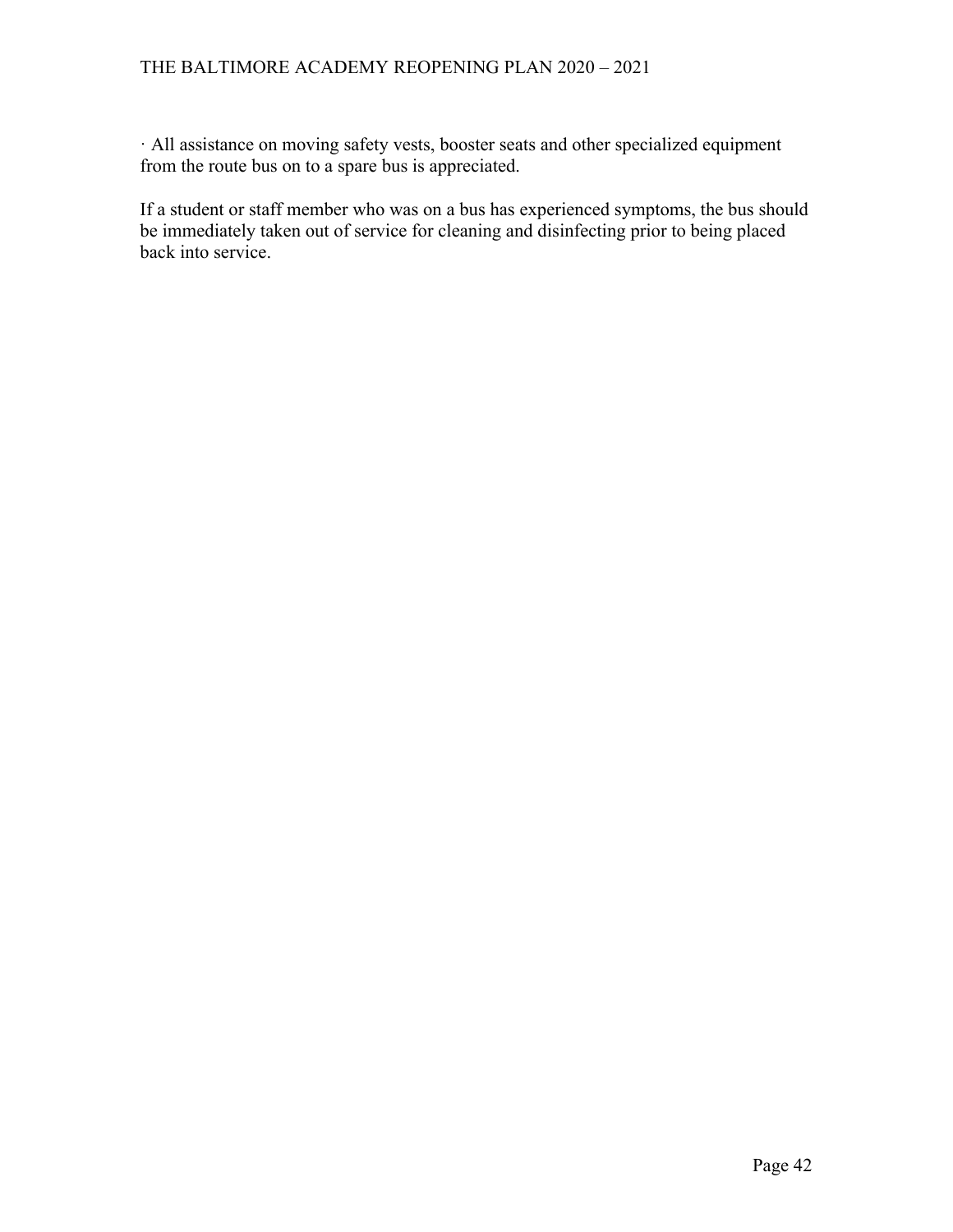## **Appendix H: Food & Nutrition Planning/Protocols**

#### **Overview**

"Maryland Together: Maryland's Recovery Plan for Education" established requirements for local school systems as they work to develop their plans for the 2020/2021 school year. These requirements include Requirement #8: Local school systems must follow safety protocols for collection of materials, cleaning of schools and other facilities, daily cleaning, and nutrition as established by MSDE in collaboration with the Maryland Department of Health and the CDC guidance. The Food and Nutrition Service plan for the 2020/2021 school year will follow Requirement #8 in regard to nutrition, in addition to consideration of the following factors contained in Appendix B: School System Food and Nutrition Services:

• Evaluation of school food service preparation facilities and structures available to continue operations of student meals programs, including factors for safe food handling, federal guidelines for student meals, food supply chain availability, staff safety, etc.

• Operations and logistics models to use for delivery and transportation of food for student meal service (e.g., meals in the classroom, spacing for student seating if meals served in school cafeteria).

• Which model to employ for student meal service to accommodate students on campus, in addition to students continuing with distance learning off campus.

• Which USDA Child Nutrition Program regulations and waivers apply to student meal service at the local level during the phased reopening process for schools.

• What new procedures are needed for enhanced sanitation measures, health and safety of School Nutrition Staff, and operations of School Nutrition Programs during the phased reopening of schools.

#### **Summary**

It is TBA's Food and Nutrition Service moral imperative to ensure the seamless and continuous feeding of students during all phases of school reopening. School meals are critical to student health and well-being, especially for low-income students and it is essential that they have access to the nutrition they need to learn, whether physically in school or virtually. During virtual learning, TBA encourages families to visit their local school systems website for information regarding Grab-and-Go meals distributed at the local schools. (Note: FARMS applications may be required).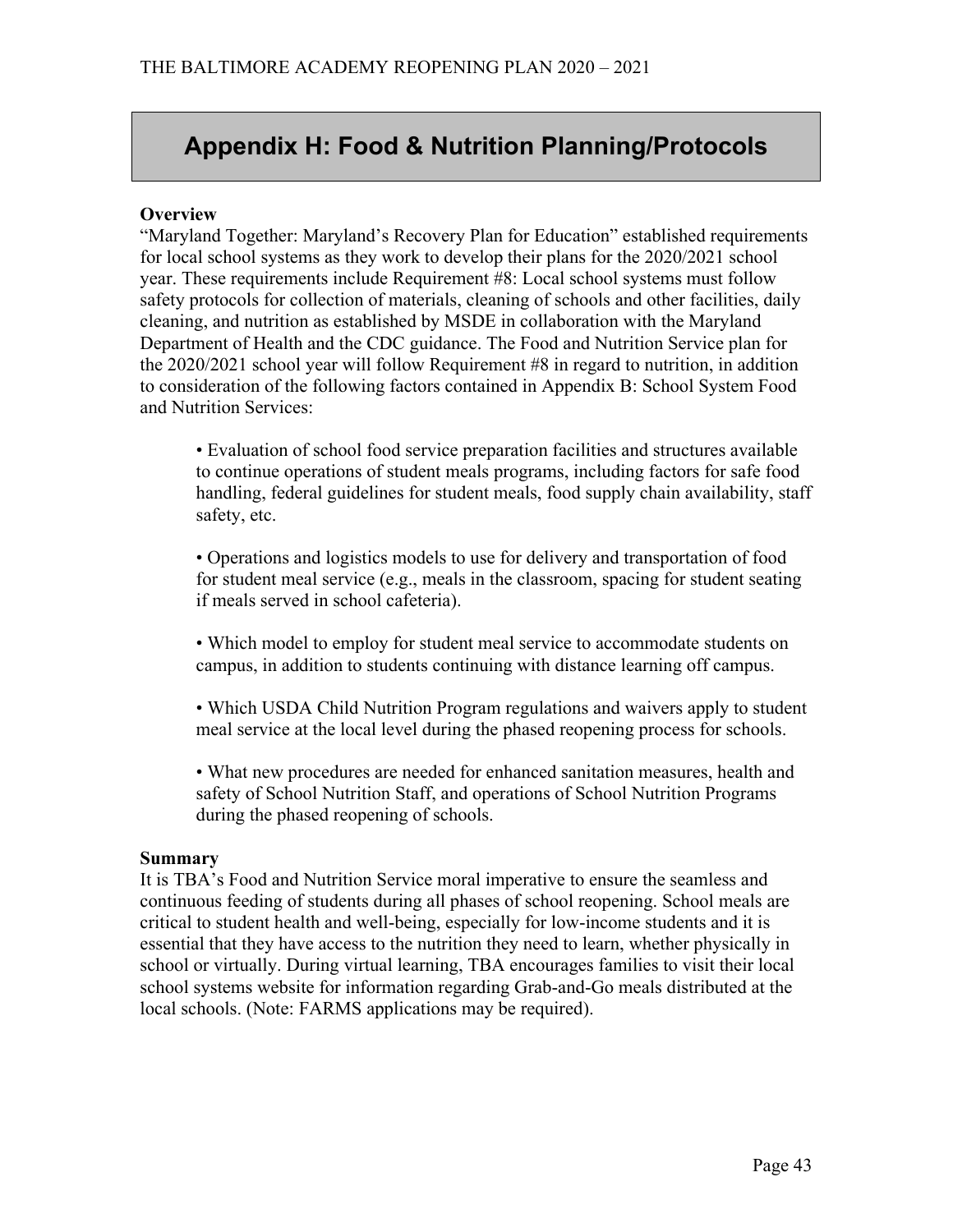As the transition is made to the Hybrid Instructional Model, Food and Nutrition Service will adhere to the Maryland Recovery Plan for Education, which recommends that students bring their own meals as feasible, or that TBA serves individually plated meals to be consumed in classrooms instead of in a communal cafeteria.

In the Hybrid Instruction Model, Food and Nutrition Service will comply with all food safety, employee safety, and social distancing guidelines, including using disposable food service items and cleaning and sanitizing tables/surfaces between each meal service, pursuant to the recommended protocols. Food and Nutrition Service will also fully accommodate specific food service requirements, including food allergies. Menu options/choices will be streamlined to facilitate the serving of meals during different stages of the recovery plan. In addition, share tables will not be permitted until completion of stage three of the Maryland Recovery Plan for Education

#### **Introduction**

A number of federal waivers were granted to states to facilitate the provision of school meals during the COVID-19 pandemic. For the 2020/2021 school year, the following USDA national waivers have been extended:

• Meal Service Times: Under this waiver, Program operators may establish meal service times that support streamlined access to nutritious meals. The waiver removes duration and elapsed time requirements, but meal times must still be established.

• Non-congregate Feeding: Under this waiver, Program operators may provide non-congregate meals during COVID–19-related operations throughout the school year. Meals do not need to be served in a congregate setting.

• Meal Pattern Flexibility: Under this waiver, Program operators may serve meals that do not meet the meal pattern requirements during the school year although they are strongly encouraged to do so.

#### **Virtual Instructional Model (First Semester)**

When schools were closed in March 2020, free meals were provided to any/all students regardless of their eligibility status (free, reduced-price or paid) and at any location that was considered viable through the local school systems. This was possible because of the USDA Area Eligibility Waiver that allowed school systems to operate food service programs under the Summer Food Service Program (SFSP). This waiver will expire on August 31, 2020 and all school systems will then be required to operate under the National School Lunch Program (NSLP) and the School Breakfast Program (SBP) when school opens for the 2020/2021 school year.

Therefore, for the 2020/2021 school year, all meals must be provided and claimed as either free, reduced-price, or paid. Even when TBA implements a possible hybrid learning model in the second semester, where some students are on-site and others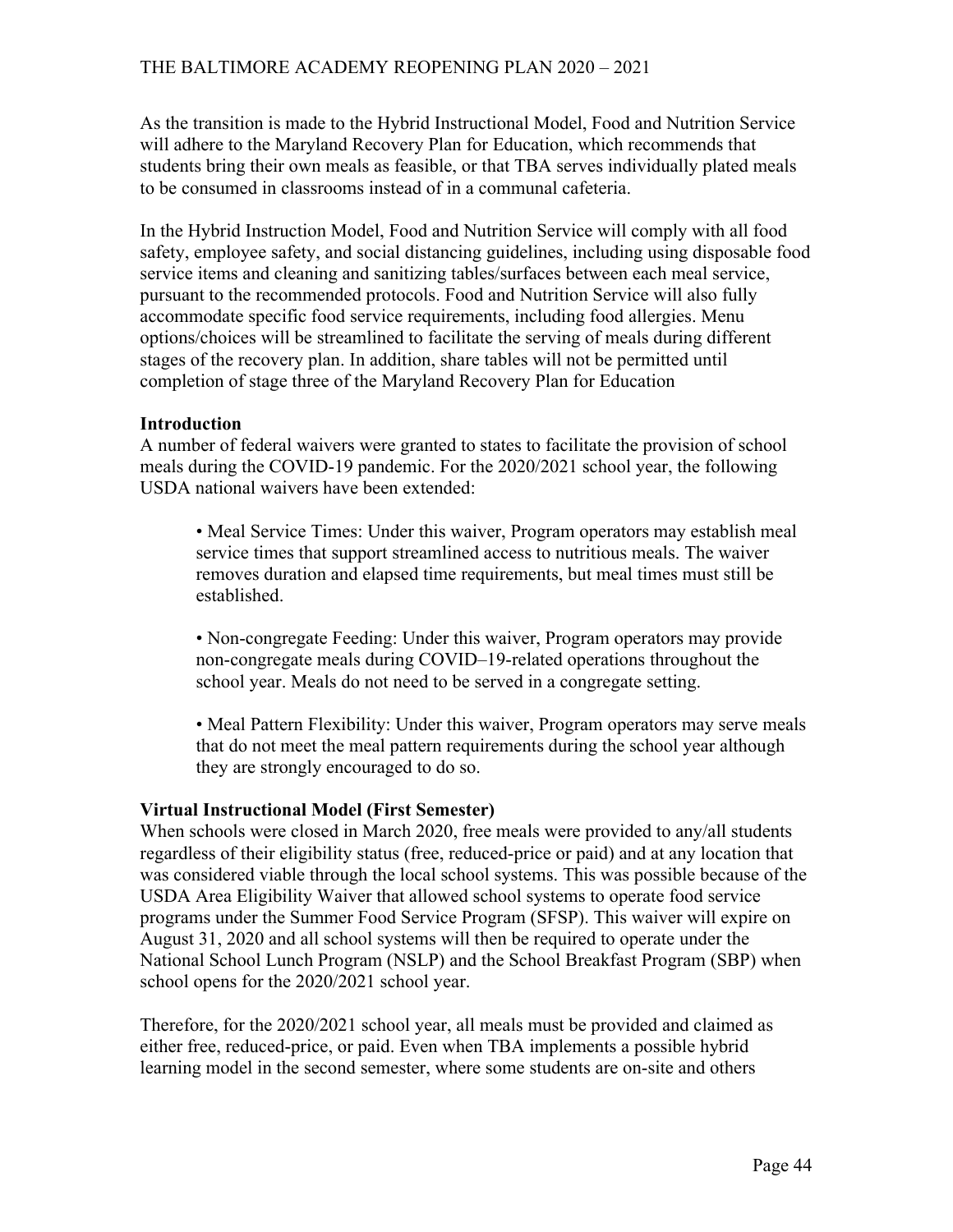participate in virtual/distance learning, meals will still be required to be claimed by student eligibility under the NSLP and the SBP.

#### **Hybrid Instructional Model (Second Semester or Later)**

The preliminary food services plan for the second semester or later will assume a transition from the Virtual Instructional Model to a Hybrid Instructional Model, with both in person and online learning. Most of the areas under the Virtual Instructional Model will be applicable in the Hybrid Instructional Model, except for the following:

• For breakfast, prepackaged Grab-and-Go meals will be provided in classrooms for all students in attendance each school day.

• All lunches will be Grab-and-Go; prepared and boxed in advance and delivered to each classroom. Students will eat their lunches in the classrooms. Social distancing will be enforced as students are eating their meals.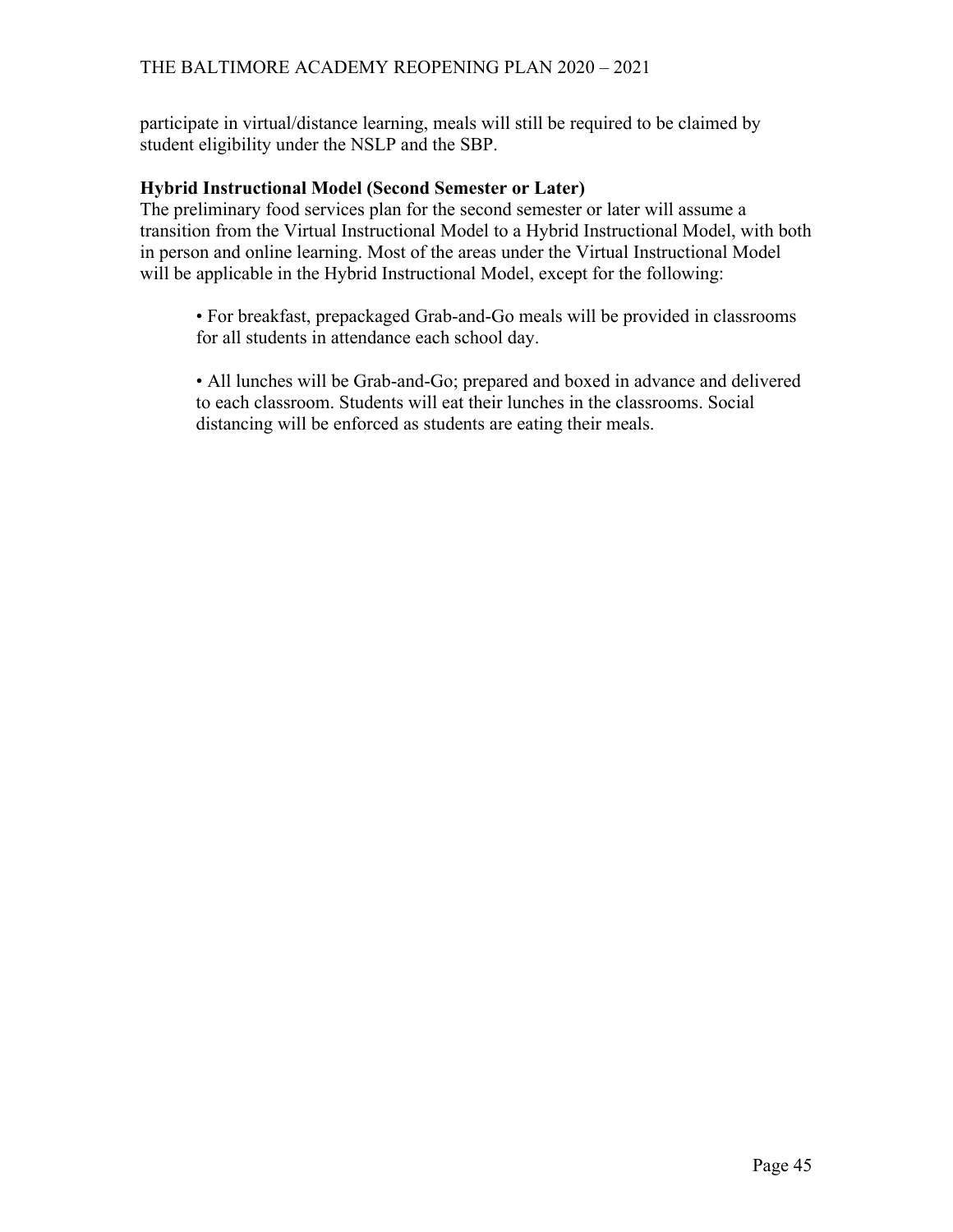#### **Attachment 1**

#### **Food Services Safety and Social Distancing Guidelines**

• Adhering to hand washing standard operating procedures.

- Minimizing/avoiding one-on-one contact with individuals.
- Wearing single-use gloves when handling or delivering foods.
- Avoiding touching eyes, nose, or mouth.
- Using spacing strategies to create a six-foot distance between staff.
- Adhering to employee health, safety, and hygiene standard operating procedures.
- Maintaining social distancing during meal service or meal delivery.
- Limiting social interactions to speed up service and minimize contact time.
- Placing meals for quick on-site pick-up on a table or counter.

• Routinely cleaning and disinfecting high-touch nonfood-contact surfaces (door handles, light switches, phones, keyboards, tray slides, etc.).

• Following standard operating procedures for cleaning and sanitizing food contact surfaces before and after each use.

• Handling food waste properly.

• Allowing only food service, custodial staff, and authorized persons to enter kitchen and food serving areas.

• Limiting the number of employees allowed in break rooms or storage areas at the same time.

• If physical distancing is impossible in small spaces, minimizing the amount of time space is shared with others. Ensuring all staff in tight spaces are wearing face masks/coverings and that they are being worn properly, covering both the mouth and the nose.

• Using appropriate signage, tape and/or cones, to ensure students and/or staff stay separate while waiting to be served.

• Ensuring meals served comply with relevant requirements, including documented accommodation requests for children with special dietary needs (e.g. food allergies).

• Implementing all other food safety and Health Department HACCP requirements.

• Purchasing and keeping on hand sufficient quantities of PPE, chemicals, disinfectants, single-use food gloves, disposable service ware, shelf-stable foods, face coverings/masks.

• Complying with all policies for reporting illnesses to administrative personnel and/or public health departments.

• At a minimum, following CDC guidelines, the Health Department guidelines, and district policies/procedures.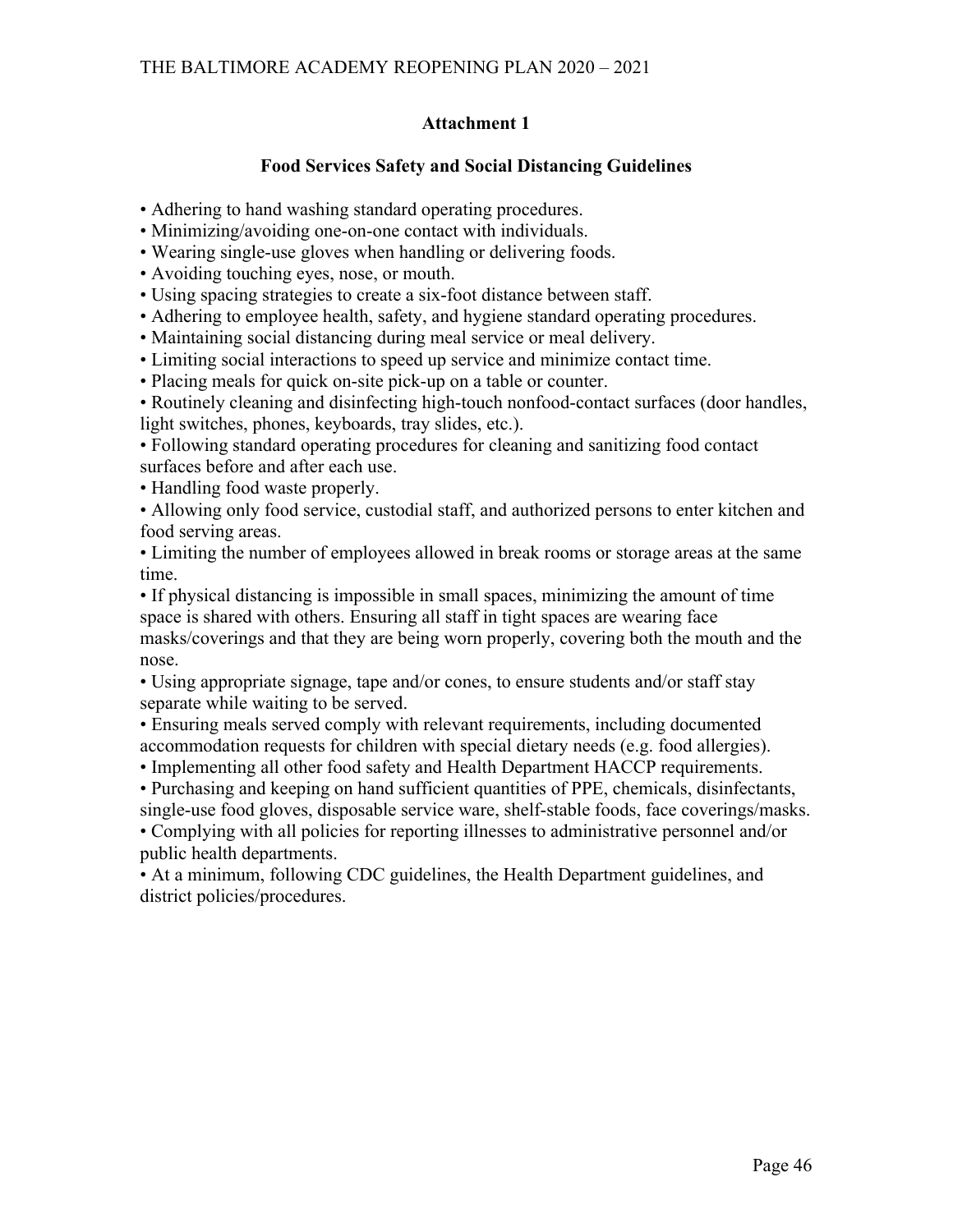## **Appendix I: Communication Plan**

#### **PURPOSE**

This detailed communication and engagement strategy sets clear expectations for cultivating awareness, understanding, support, and confidence in the planning and implementation efforts of the school to develop an instructional plan for the 2020-2021 school year in a transparent and comprehensive manner.

#### **OUTCOMES**

● TBA will develop a comprehensive instructional plan for the 2020/2021 school year that considers the academic and social-emotional needs of all students and staff

- TBA will engage all stakeholders to inform and participate in the development of the 2020/2021 instructional plan
- TBA stakeholders will understand and trust the process and have the information and resources to support TBA students in their return to instruction

#### **OVERVIEW**

TBA will lead efforts for providing accessible information and regular updates to share information with students, staff, parents/guardians, and local school systems. Staff collaboration is key to develop messaging. Because of the virtual environment in which we continue to operate, TBA is leveraging all available platforms to amplify messaging and engagement.

It was critical that all stakeholders were able to provide feedback on the Continuity of Learning Plan that was developed and implemented following the closing of school due to COVID-19 on March 16, 2020 and add input on the solutions being considered for the 2020/2021 school year. Stakeholders received updates throughout the summer as new information was learned and plans were finalized. TBA will make great efforts to use established channels of communication to ensure students, staff, families and the local school systems are informed through the duration of the plan.

The Recovery Team created a COVID-19 Positive Case Communication Plan to outline how TBA will respond in anticipation for responding to a positive case involving a student, staff member or visitor while maintaining the privacy of all individuals affected. If and when this occurs, all positive test results of persons suspected of having COVID-19 are sent to the Baltimore City Health Department (BCHD). Each case is then investigated through a thorough contact tracing process. The Health Department will contact individuals that may have been exposed according to the tracing criteria. BCHD determines whether the school should be notified due to public health and safety. When the school is notified, TBA will follow the guidance of the health department with regards to safety protocols. This includes an approved disinfection and cleaning process and the notification of staff and families.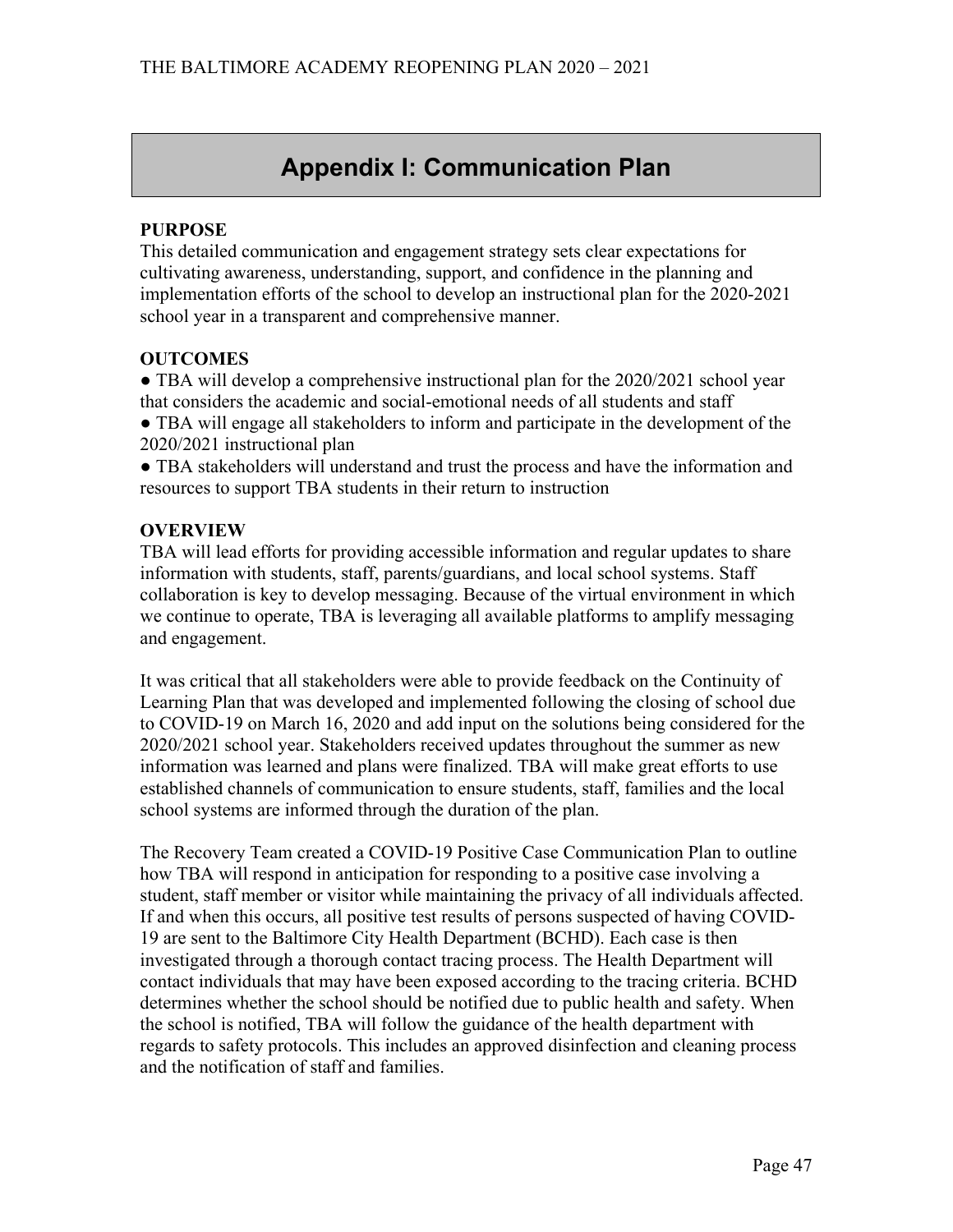#### **KEY AUDIENCES**

**Families:** Parents/Guardians and families want to be informed, have genuine opportunities for input, and trust the process. Family members are a valued partner in this process and will be provided with information as it becomes available and clear parameters around input opportunities.

**Students:** No other stakeholder is impacted as much by this process as students. They will be actively informed of opportunities to provide insights and feedback and educated on the purpose and outcomes of the process.

**Teachers and Staff:** Teachers and staff will be informed of opportunities to lend their voice to the development of a plan and articulate their needs throughout the development and implementation process.

**School Administrators:** Much of the information distributed to the local school systems will come from School Administrators. They will be provided with messaging, an editorial calendar, information and resources to be able to respond to questions and provide information to the students they serve.

#### **ROLES & RESPONSIBILITIES**

#### **Public Information**

- Creates messaging to regularly update all stakeholders
- Addresses inquiries from parents and the general public

#### **Multimedia Communications**

- Developed and maintains a robust website to share information, updates and engagement opportunities
- Supports school staff to update the school website with new information

#### **Print Services**

● Provides printed materials for students and families with limited access to online resources

● Provides adapted print materials that fulfill the needs of students receiving special education services

- Coordinates additional print projects to provide instructional materials to students as needed by instructional staff
- Develops signage for the school in anticipation of an eventual return to school buildings

**Recovery Team:** TBA convened an internal team of staff to begin developing plans for summer and fall programming. They have lead efforts related to developing the fall schedule, implementing a timeline, engaging stakeholders and developing solutions for financial considerations. The team works collaboratively to align work across all areas and publicly share information developed through the recovery team work.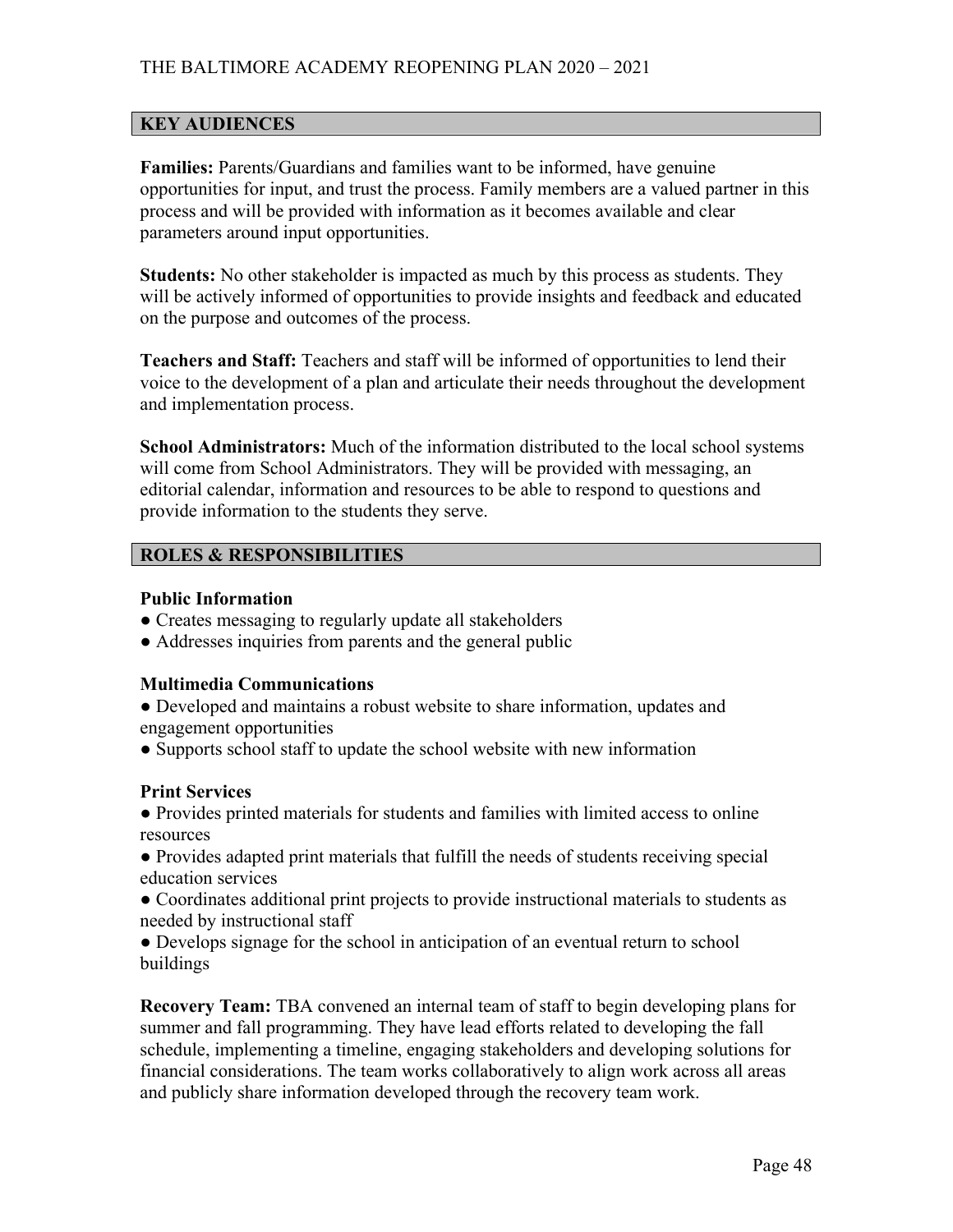#### **KEY RISK & POTENTIAL ISSUES**

**Trust Through Transparency:** Community mistrust about the process or decisions is the primary risk to success. While not all stakeholders will be pleased with the decisions, it is inexcusable if transparency isn't maintained and information made easily accessible to stakeholders.

**Limiting Misinformation:** While widespread misinformation will eventually be corrected, the best way to prevent misinformation is to ensure that accurate, timely, and consistent information is being provided.

**Information for All Stakeholders:** With so many considerations to plan for, it will be important that the needs and interests of every stakeholder are included in planning and messaging.

**Clarity of Process:** Stakeholders must understand the process being followed and why decisions are being made. Clarity around the process, timeline, and opportunities for input will help ensure trust.

**Equity in Process:** One way to lose the trust of stakeholders is to elevate the interests of one above others. All stakeholders will have the same opportunities to provide input to the process and feedback on the plan.

**Managing Unknowns:** Many of the considerations for developing a plan are driven and decided by health organizations and other external entities. It is critical to communicate what we know and the processes for learning what we need to make well informed decisions that prioritize health and safety.

**Changes in Health Realities:** The ability for staff to return to the school this fall could be influenced at any point based on the virus' evolving trajectory and impact.

#### **KEY MESSAGING**

#### **Healthy & Safety**

• All students, educators, staff and visitors should feel comfortable and safe in their school environments

● Continuous reminders about the efforts TBA takes to clean and disinfect buildings regularly

- Student and staff emotional well-being: Need to address trauma of current pandemic experience while folding in the social injustice/racism
- Aligning efforts and decisions to guidance from the Centers for Disease Control and Howard County Health Department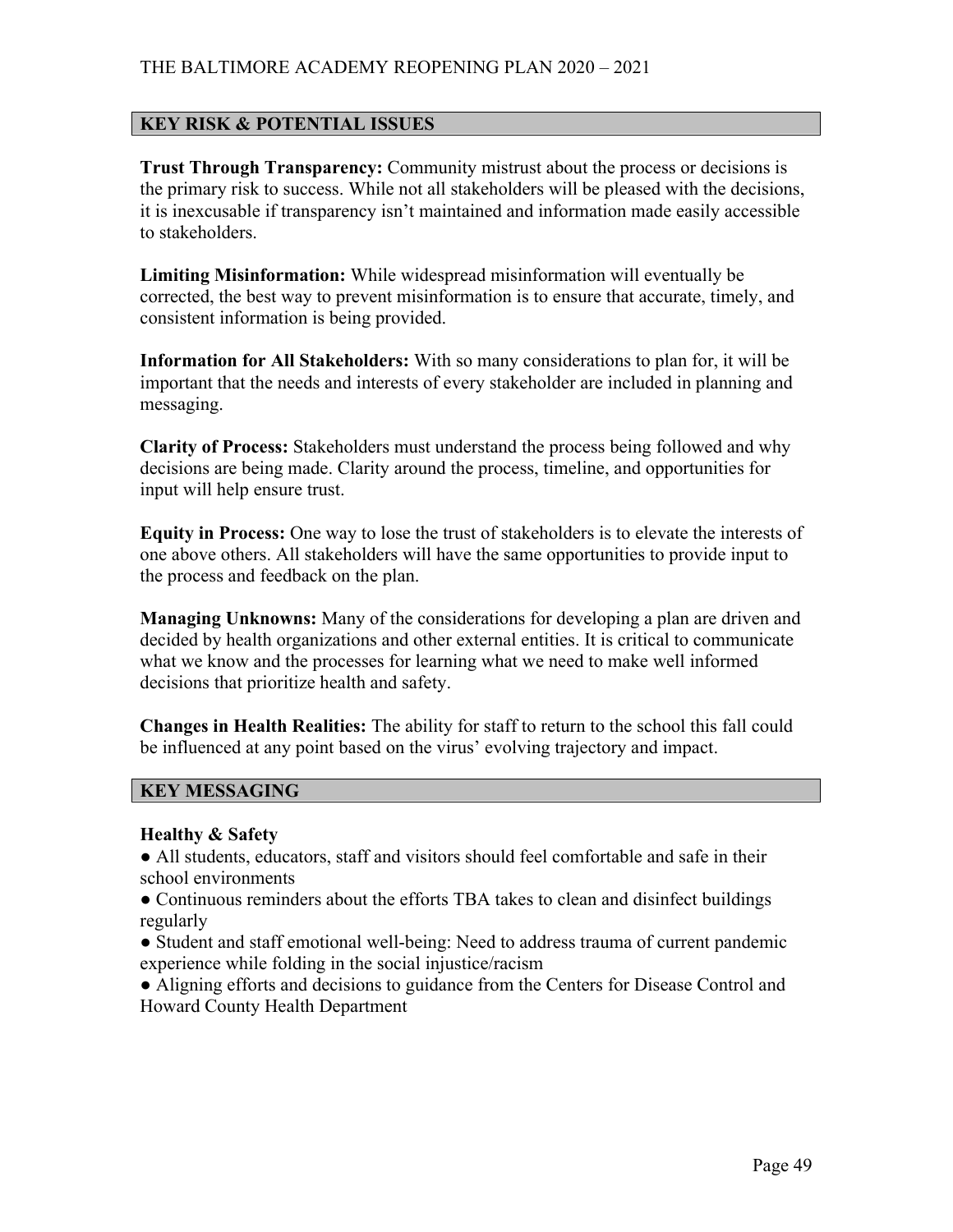#### **Instruction**

• Student engagement and learning is paramount

● A more robust learning environment for the 2020-2021 school year from the spring Continuity of Learning plan

• TBA is considering the impact on families

● Teachers and staff receive training and support to implement the virtual instructional solution

• Students receiving special education and other vital supports continue to receive them during virtual instruction

● All students continue to receive the individualized supports that staff have always provided

#### **Reflection**

● Community stakeholders were provided opportunities to communicate their understanding of their recent experiences with distance learning to inform the recovery planning and decision making

● Provide opportunities for ongoing engagement of stakeholders to get feedback

#### **Inclusive & Equitable**

- Overcoming barriers to learning for all students (technology, special needs, etc.)
- Strive to provide equitable access to instruction for all students
- This is not a one-size fits all approach

#### **Support & Understanding**

- Compassion towards others
- Support students and colleagues
- Patience as we adapt to dynamic situation

#### **Adapt & Evolve**

- Be flexible and adapt as needs arise and as the pandemic situation changes
- Evolve together as one system

#### **COMMUNICATION & ENGAGEMENT INITIATIVES/CHANNELS**

**Community Update Emails:** Regular updates and information are sent to families and local school systems regularly by email.

**Staff Update Emails:** Staff are provided with regular updates and information by emails from Administrators.

**TBA Website:** The TBA website is the primary hub for information and a page has been developed specifically for the virtual fall instructional plan. **GATHERING PUBLIC INPUT**